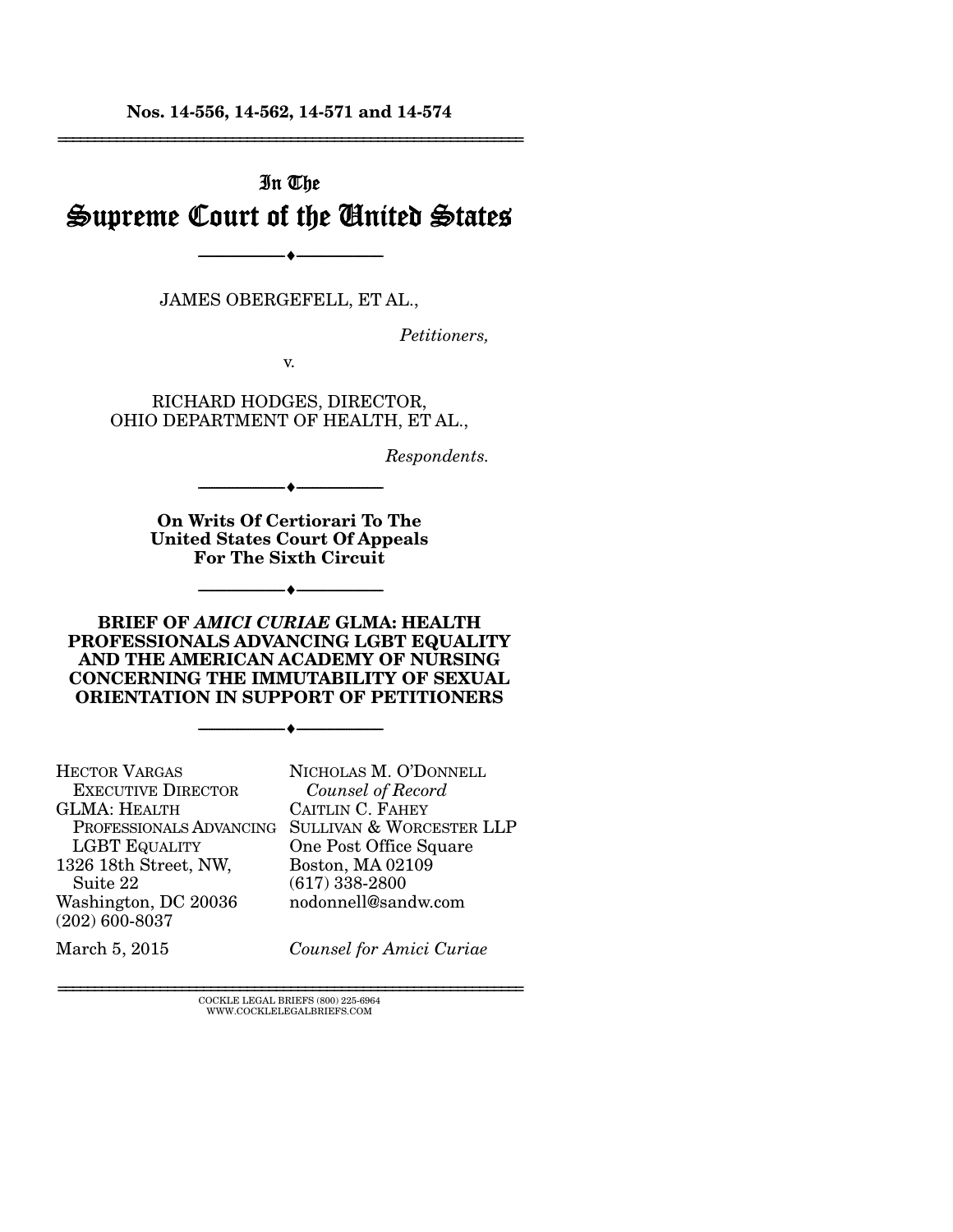## TABLE OF CONTENTS

Page

| STATEMENT OF INTEREST OF AMICI CU-<br>GLMA: HEALTH PROFESSIONALS<br>$\mathbf{L}$<br>ADVANCING LGBT EQUALITY<br>THE AMERICAN ACADEMY OF NURS-<br>II.<br>INTRODUCTION AND SUMMARY OF THE<br>LAWS MUST BE ANALYZED WITH<br>I.<br>HEIGHTENED SCRUTINY WHEN<br>DISCRIMINATE AGAINST A<br><b>THEY</b><br>THE COURT HAS NOT VIEWED SEX-<br>II.<br>UAL ORIENTATION AS BEHAVIORAL<br>HEIGHTENED SCRUTINY SHOULD<br>III.<br>APPLY TO SEXUAL ORIENTATION<br><b>SEXUAL ORIENTATION IS AN INNATE</b><br>IV.<br>HUMAN CHARACTERISTIC<br>A. Twin Studies Confirm the Biological<br>Component of Sexual Orientation<br>Pedigree Studies Have Found that<br>В.<br>Sexual Orientation is Heritable in |  |              |
|-------------------------------------------------------------------------------------------------------------------------------------------------------------------------------------------------------------------------------------------------------------------------------------------------------------------------------------------------------------------------------------------------------------------------------------------------------------------------------------------------------------------------------------------------------------------------------------------------------------------------------------------------------------------------------------|--|--------------|
|                                                                                                                                                                                                                                                                                                                                                                                                                                                                                                                                                                                                                                                                                     |  | iv           |
|                                                                                                                                                                                                                                                                                                                                                                                                                                                                                                                                                                                                                                                                                     |  | $\mathbf{1}$ |
|                                                                                                                                                                                                                                                                                                                                                                                                                                                                                                                                                                                                                                                                                     |  | $\mathbf{1}$ |
|                                                                                                                                                                                                                                                                                                                                                                                                                                                                                                                                                                                                                                                                                     |  | 3            |
|                                                                                                                                                                                                                                                                                                                                                                                                                                                                                                                                                                                                                                                                                     |  | 3            |
|                                                                                                                                                                                                                                                                                                                                                                                                                                                                                                                                                                                                                                                                                     |  | 5            |
|                                                                                                                                                                                                                                                                                                                                                                                                                                                                                                                                                                                                                                                                                     |  | 5            |
|                                                                                                                                                                                                                                                                                                                                                                                                                                                                                                                                                                                                                                                                                     |  | 9            |
|                                                                                                                                                                                                                                                                                                                                                                                                                                                                                                                                                                                                                                                                                     |  | 10           |
|                                                                                                                                                                                                                                                                                                                                                                                                                                                                                                                                                                                                                                                                                     |  | 12           |
|                                                                                                                                                                                                                                                                                                                                                                                                                                                                                                                                                                                                                                                                                     |  | 13           |
|                                                                                                                                                                                                                                                                                                                                                                                                                                                                                                                                                                                                                                                                                     |  | 16           |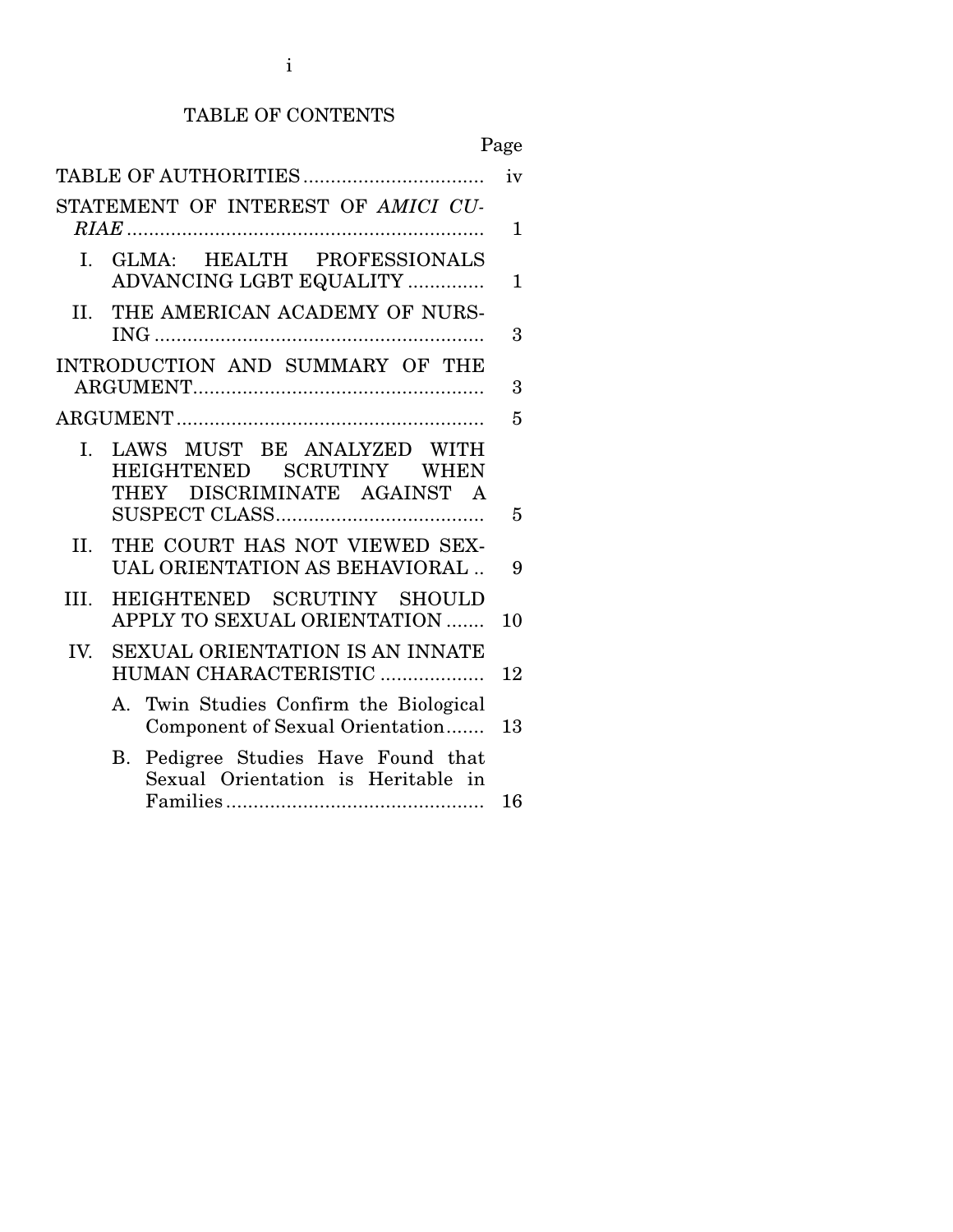# TABLE OF CONTENTS – Continued

# Page

|     | Fraternal Birth Order Effect Con-<br>$C_{\cdot}$<br>firms a Biological Origin of Sexual                                       | 17     |
|-----|-------------------------------------------------------------------------------------------------------------------------------|--------|
|     | Prenatal Hormone Levels Affect Sex-<br>D.                                                                                     | 19     |
|     | 1. Congenital Adrenal Hyperplasia                                                                                             | 21     |
|     |                                                                                                                               | 22     |
|     | Analysis of Male Genetic Material<br>Е.<br>Indicates that Sexual Orientation is                                               | 23     |
|     | $\mathbf{F}$<br>Brain Studies Show the Biologic<br>Roots of Sexual Orientation                                                | 25     |
|     | The Overwhelming Majority of Hu-<br>G.<br>mans Self-Describe Their Sexual Ori-                                                | 26     |
| V.  | MISGUIDED EFFORTS TO CHANGE<br>SEXUAL ORIENTATION PROVE THE<br><b>INNATENESS OF THE TRAIT </b>                                | 27     |
| VI. | THE STUDIES CITED BY SUPPORT-<br>ERS OF OTHER MARRIAGE BANS<br>FAIL TO DEMONSTRATE THAT SEXU-<br>AL ORIENTATION IS BEHAVIORAL | 32     |
|     | Repeated Reliance on the Work of Li-<br>А.<br>sa Diamond Actually Demonstrates<br>that Sexual Orientation is Innate,          | $32\,$ |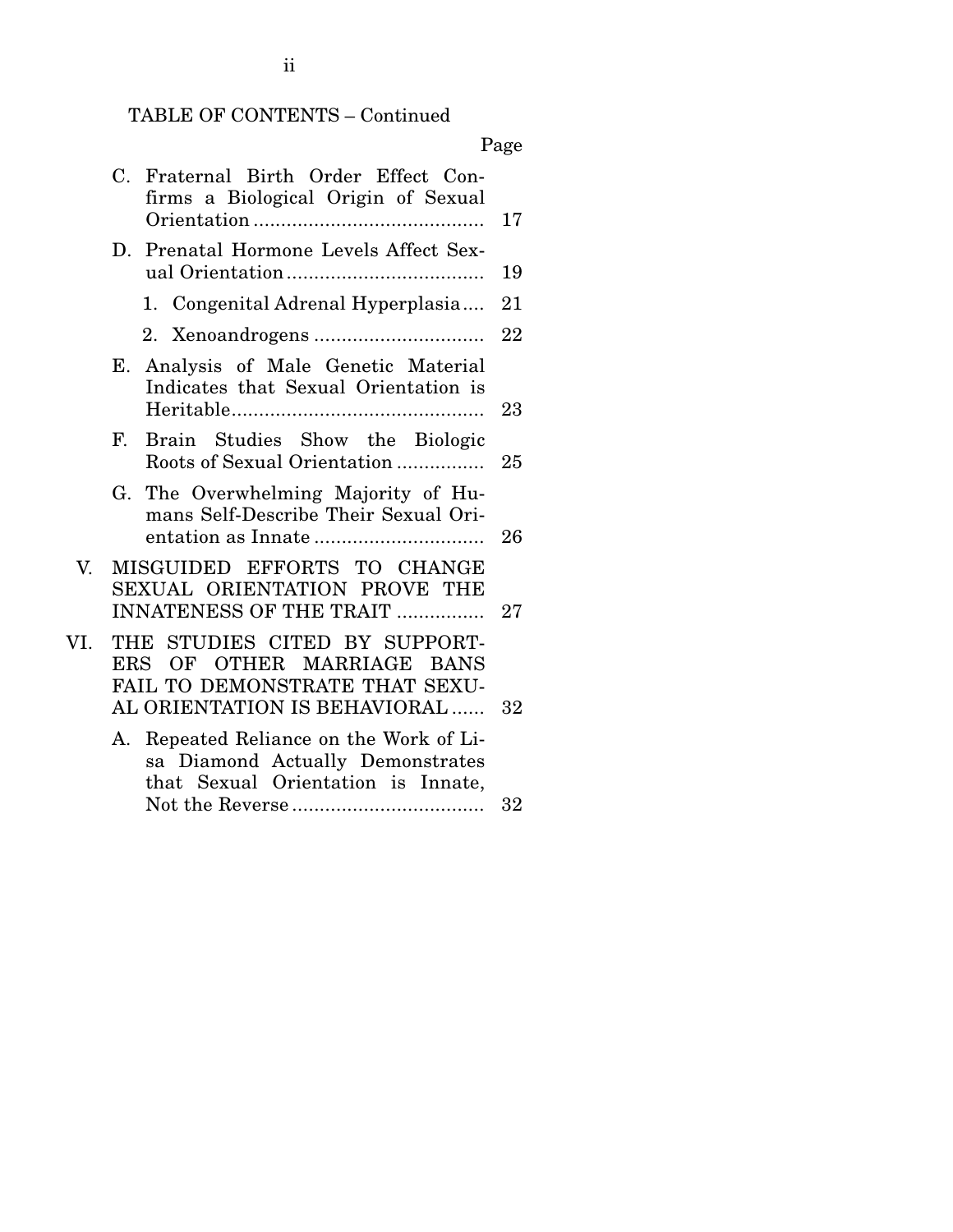# TABLE OF CONTENTS – Continued

Page

| B. Additional Studies Cited By Defend- |    |
|----------------------------------------|----|
| ers of Other Marriage Bans Do Not      |    |
| Support the Conclusion that Sexual     |    |
|                                        |    |
|                                        | 40 |

iii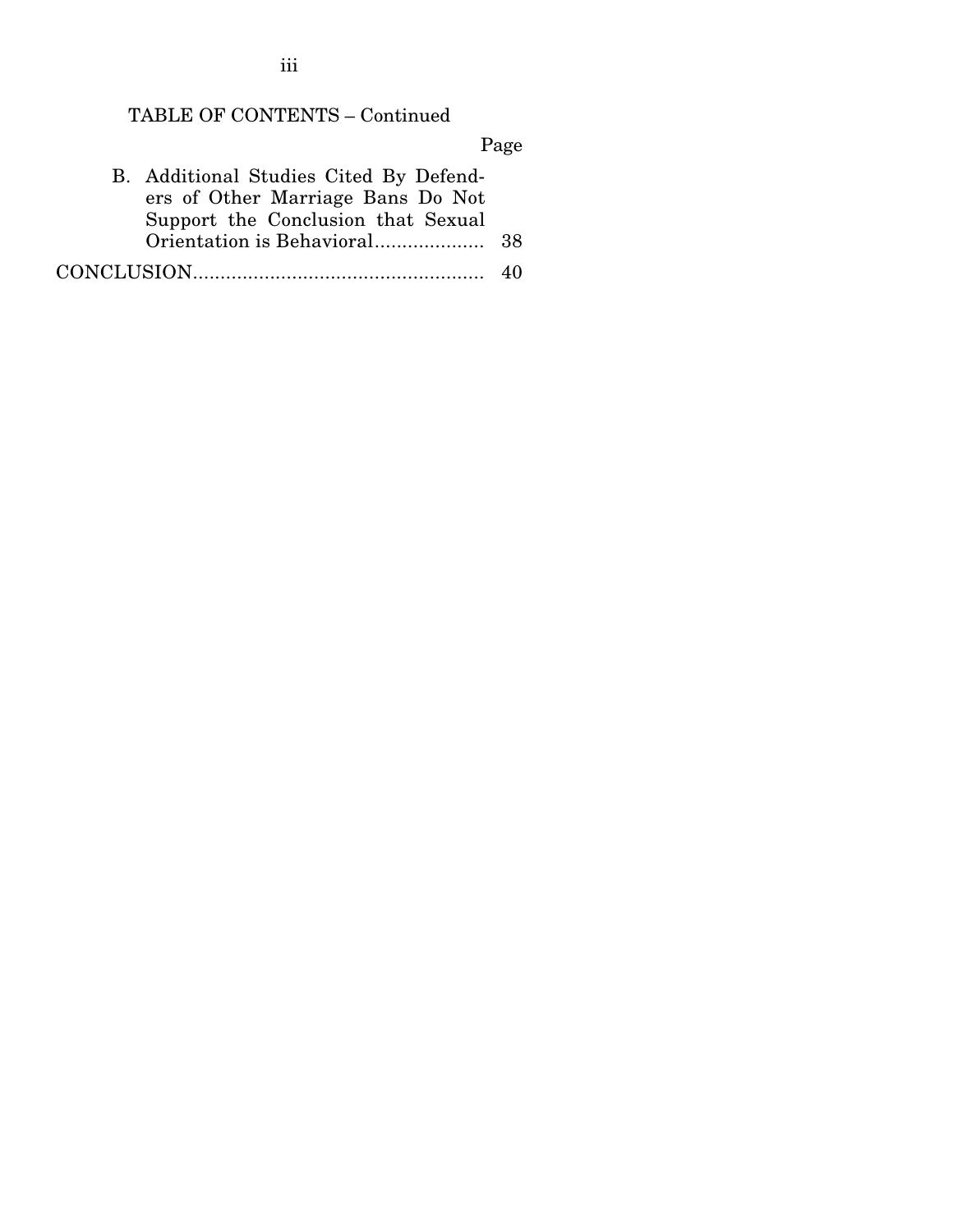iv

# TABLE OF AUTHORITIES

# Page

# CASES

| Baskin v. Bogan, 766 F.3d 648 (7th Cir. 2014)10                                                  |
|--------------------------------------------------------------------------------------------------|
|                                                                                                  |
| Christian Legal Society Chapter of the Univer-<br>sity of California, Hastings College of Law v. |
| City of Cleburne, Texas v. Cleburne Living                                                       |
| DeLeon v. Perry, 975 F. Supp. 2d 632 (W.D. Tex.                                                  |
| Frontiero v. Richardson, 411 U.S. 677 (1973)5, 6                                                 |
| Golinski v. United States Office of Personnel<br>Management, 824 F. Supp. 2d 968 (N.D. Cal.      |
|                                                                                                  |
| Hernandez-Montiel v. Immigration and Natu-<br>ralization Service, 225 F.3d 1084 (9th Cir.        |
| Karouni v. Gonzales, 399 F.3d 1163 (9th Cir.                                                     |
| Kerrigan v. Commissioner of Public Health, 289                                                   |
|                                                                                                  |
| In re Marriage Cases, 43 Cal. 4th 757, 183 P.2d                                                  |
|                                                                                                  |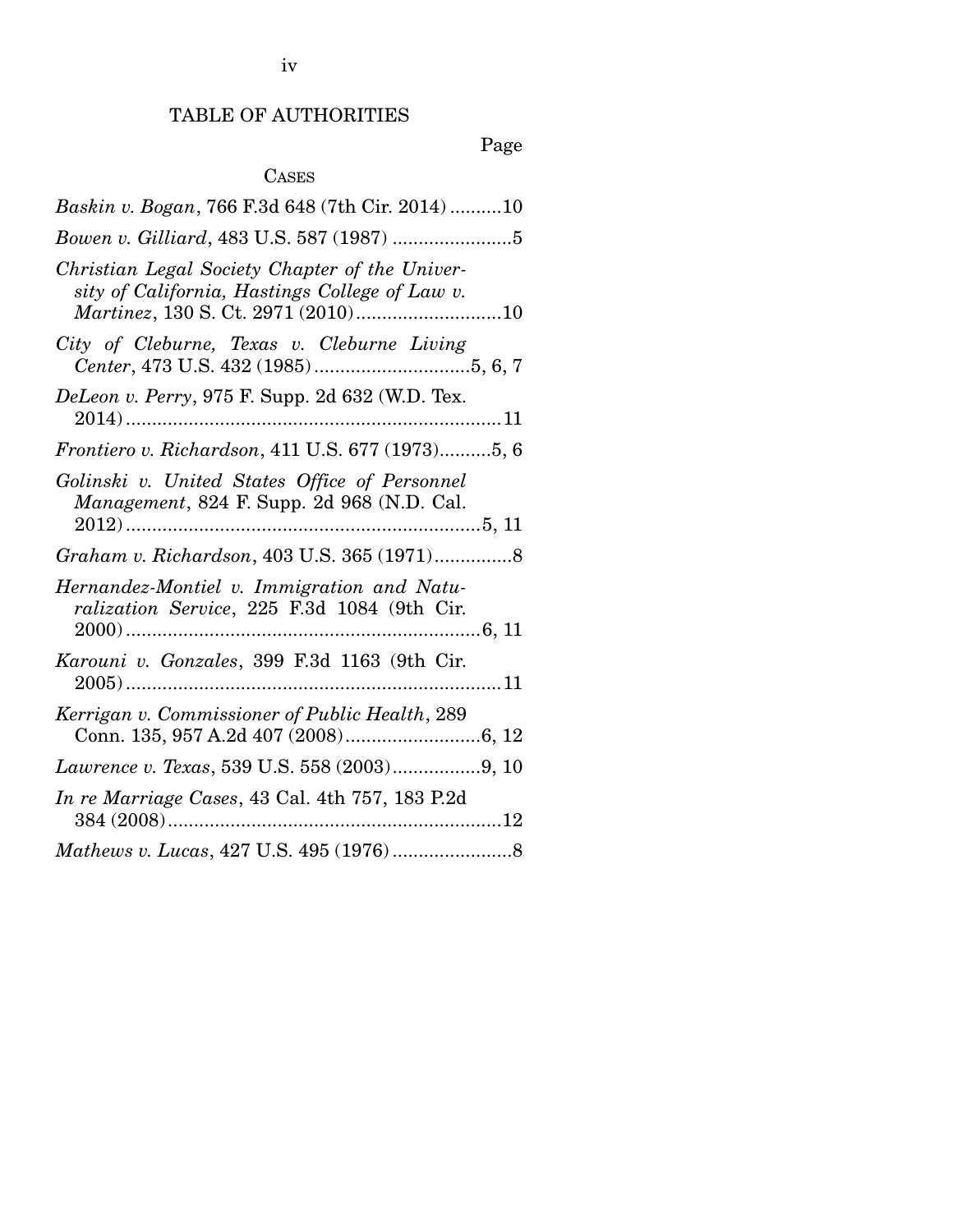| Page                                                 |
|------------------------------------------------------|
|                                                      |
| Njenga v. United States Attorney General, 216        |
|                                                      |
| Obergefell v. Wymyslo, 962 F. Supp. 2d 968           |
| Pedersen v. Office of Personnel Management,          |
| Perry v. Schwarzenegger, 704 F. Supp. 2d 921         |
| Pickup v. Brown, 728 F.3d 1042 (9th Cir. 2013)30, 31 |
| San Antonio Independent School District v.           |
| United States v. Carolene Products Company,          |
| United States v. Windsor, 133 S.Ct. 2675             |
| Watkins v. United States Army, 875 F.2d 699          |
| Windsor v. United States, 699 F.3d 169 (2d Cir.      |
| Zavaleta-Lopez v. United States Attorney             |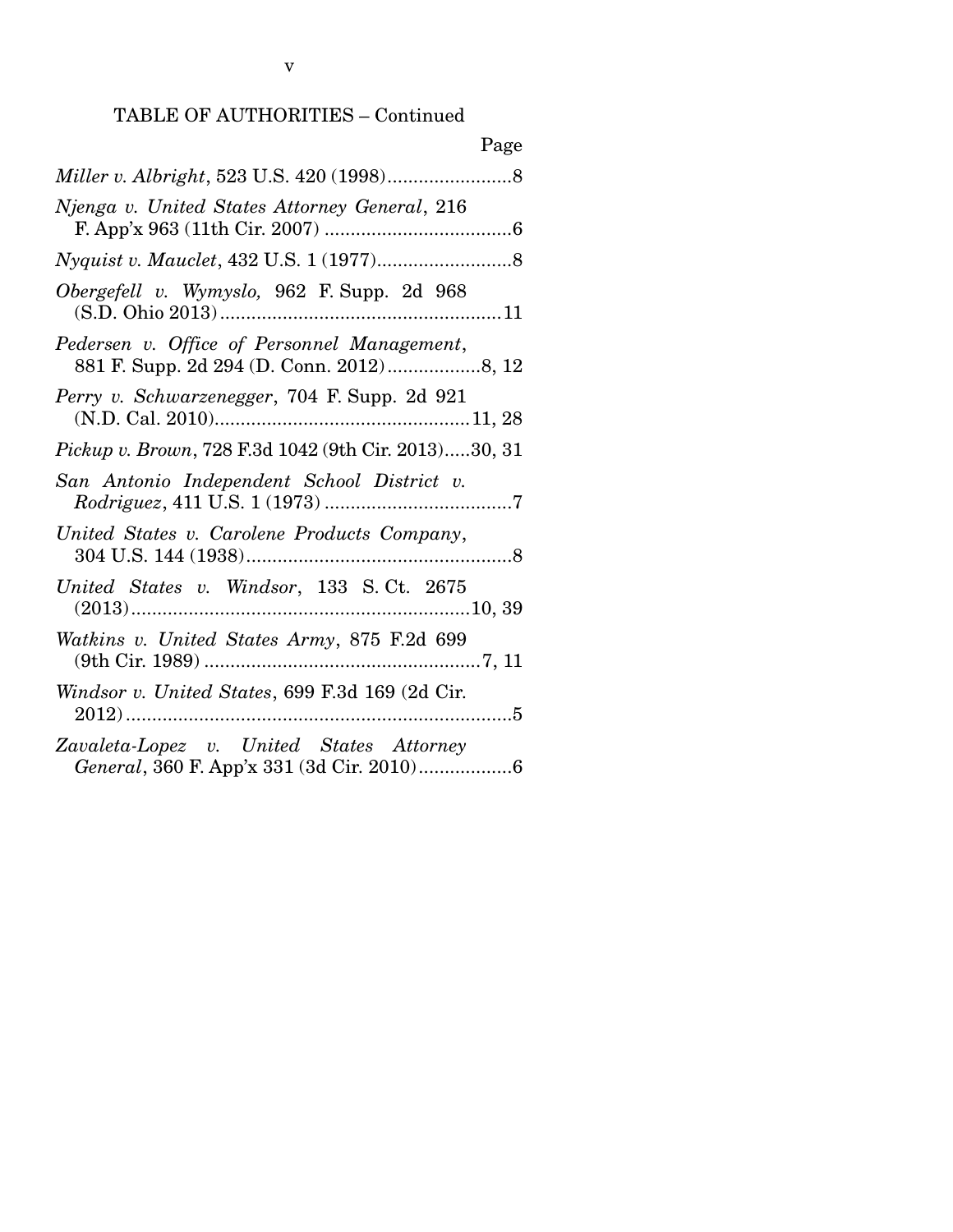Page

#### DOCKETED CASES

|  | Amicus Curiae Brief of Frederick Douglass            |  |  |
|--|------------------------------------------------------|--|--|
|  | Foundation in the matter of Golinksi v. Of-          |  |  |
|  | <i>fice of Personnel Mgmt.</i> (9th Cir. 2013) (Nos. |  |  |
|  | 12-15-388 and 12-15-409) 32, 33, 36                  |  |  |
|  |                                                      |  |  |

- *Amicus Curiae* Brief of Dr. Paul McHugh in Support of Defendants-Appellants and Reversal, *Brenner v. Armstrong* (11th Cir. Nov. 11, 2014) (No. 14-14061) ..................................... 7, 38
- *Amicus Curiae* Brief of Dr. Paul McHugh in Support of Hollingsworth and Bipartisan Legal Advocacy Group Addressing the Merits and Supporting Reversal, *Hollingsworth v. Perry*, 133 S. Ct. 2652 (2013) (No. 12-144) ............. 32
- *Amicus Curiae* Brief of Survivors of Sexual Orientation Change Efforts, In Support of Defendants-Appellants Urging Reversal, *Welch v. Brown* (2013) (No. 13-15023)....................31
- Brief of Respondent, Bipartisan Legal Advisory Group of the House of Representatives, *United States v. Windsor*, 133 S. Ct. 2675 (2013) (No. 12-307) ............................................................. 39

Expert Affidavit of Lisa M. Diamond, Ph.D. *Pedersen et al. v. Office of Personnel Management et al*., No. 3:10-cv-01750-VLB (D. Conn.), Sept. 14, 2011, ECF No. 99 ........................ 37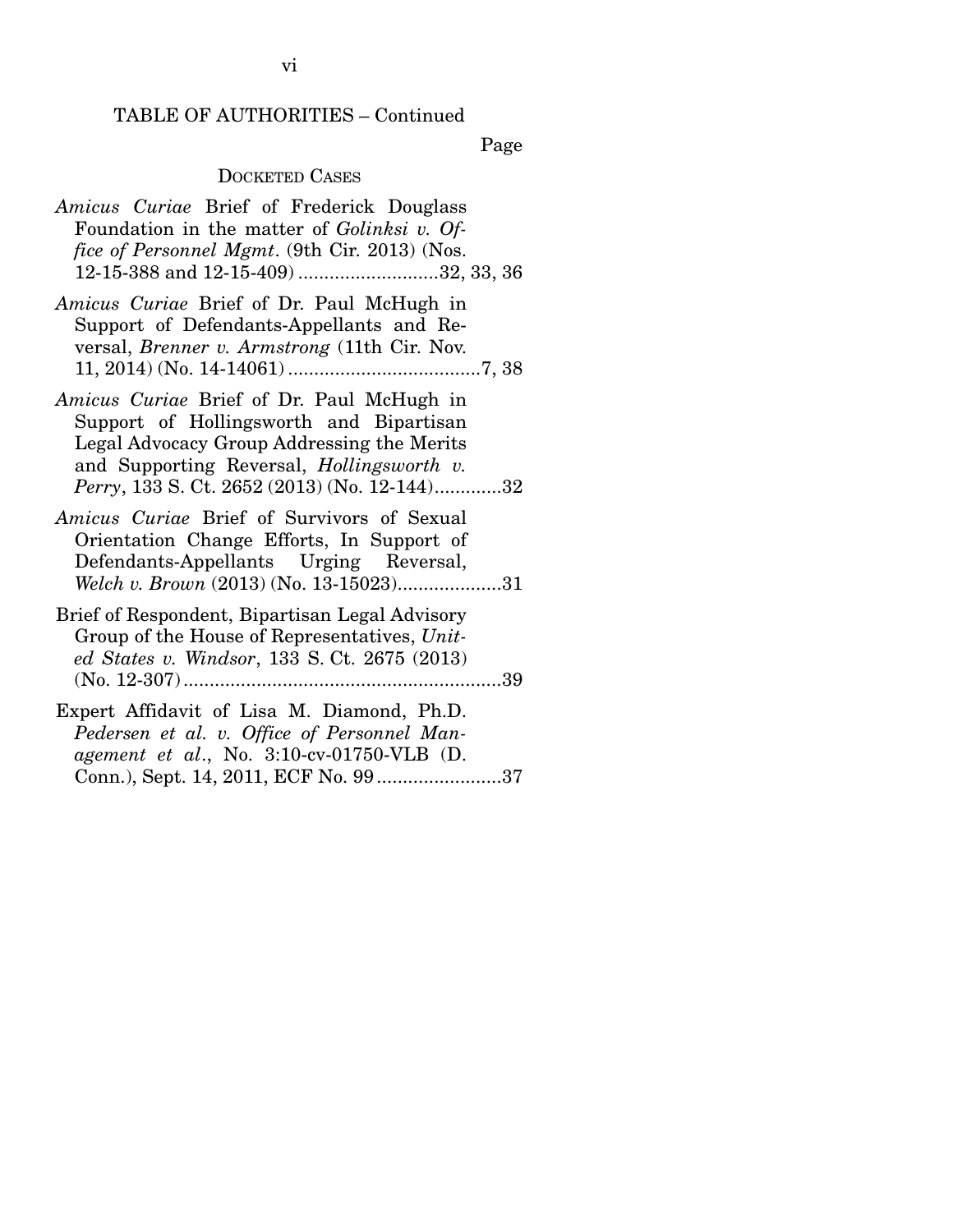Page

#### **OTHER AUTHORITIES**

- Adelson, S.A., et al., *Practice Parameters on Gay, Lesbian, or Bisexual Sexual Orientation*, *Gender Nonconformity, and Gender Discordance in Children and Adolescents*, JOURNAL OF THE AMERICAN ACADEMY OF CHILD AND ADOLESCENT PSYCHIATRY (Sept. 2012) .............. 29
- Allen, L.S., et al., *Sexual Orientation and the Size of the Anterior Commissure in the Human Brain*, PROCEEDINGS, NATIONAL ACADEMY OF SCIENCES (Aug. 1992) ......................................... 25
- American Academy of Pediatrics*, Policy Statement, Homosexuality and Adolescence*, AMERICAN ACADEMY OF PEDIATRICS (1993)...............30
- American Psychological Association, *Just the Facts About Sexual Orientation and Youth, A Primer For Principals, Educators and School Personnel,* reproduced and available at http://www.apa.org/pi/lgbt/resources/just-thefacts.pdf (2008) ........................................................ 29
- American Psychological Association, *Report of the American Psychological Association Task Force on Appropriate Therapeutic Responses to Sexual Orientation* (2009) ............................. 28, 30
- Bagemihl, B., *Biological Exuberance: Animal Homosexuality and Natural Diversity* (St. Martin's Press 1999) ................................................. 9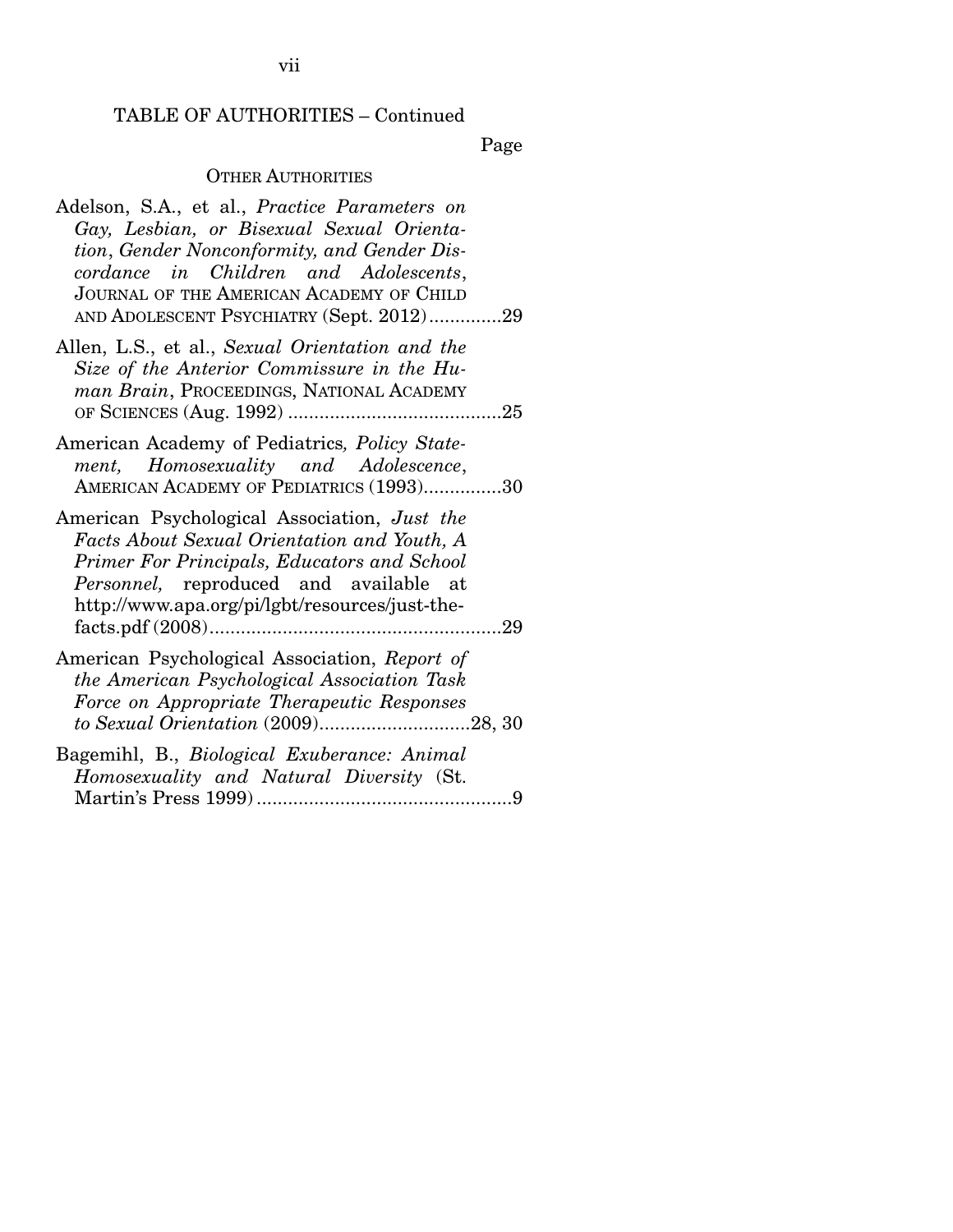viii

#### TABLE OF AUTHORITIES – Continued

Page

- Bailey, J.M., et al., *A Genetic Study of Male Sexual Orientation*, ARCHIVES OF GENERAL PSYCHIATRY (Dec. 1991) ........................................... 14
- Bailey, J.M. et al., *A Family History Study of Male Sexual Orientation Using Three Independent Samples*, BEHAVIOR GENETICS (1999) ... 16, 26
- Bailey, J.M., et al., *Genetic and Environmental Influences on Sexual Orientation and Its Correlates in an Australian Twin Sample*, JOURNAL OF PERSONALITY AND SOCIAL PSY-CHOLOGY (March 2000) ............................................ 15
- Baron, M., *Genetics and Human Sexual Orientation*, BIOLOGICAL PSYCHIATRY (June 1993) ........... 15
- Bearman, P., et al., *Opposite-Sex Twins and Adolescent Same-Sex Attraction*, 107 AM. J. OF SOCIOLOGY 1179, 1180 (2002) ....................... 38, 39
- Blanchard, R., *Detecting and Correcting for Family Size Differences in the Study of Sexual Orientation and Fraternal Birth Order*, ARCHIVES OF SEXUAL BEHAVIOR (July 2014) ............ 18
- Blanchard, R., *Fraternal Birth Order and the Maternal Immune Hypothesis of Male Homosexuality*, HORMONES AND BEHAVIOR (Sept. 2001) .................................................................. 18, 19
- Blanchard, R., *Quantitative and Theoretical Analyses of the Relation Between Older Brothers and Homosexuality in Men*, JOUR-NAL OF THEORETICAL BIOLOGY (Sept. 21, 2004) ....... 18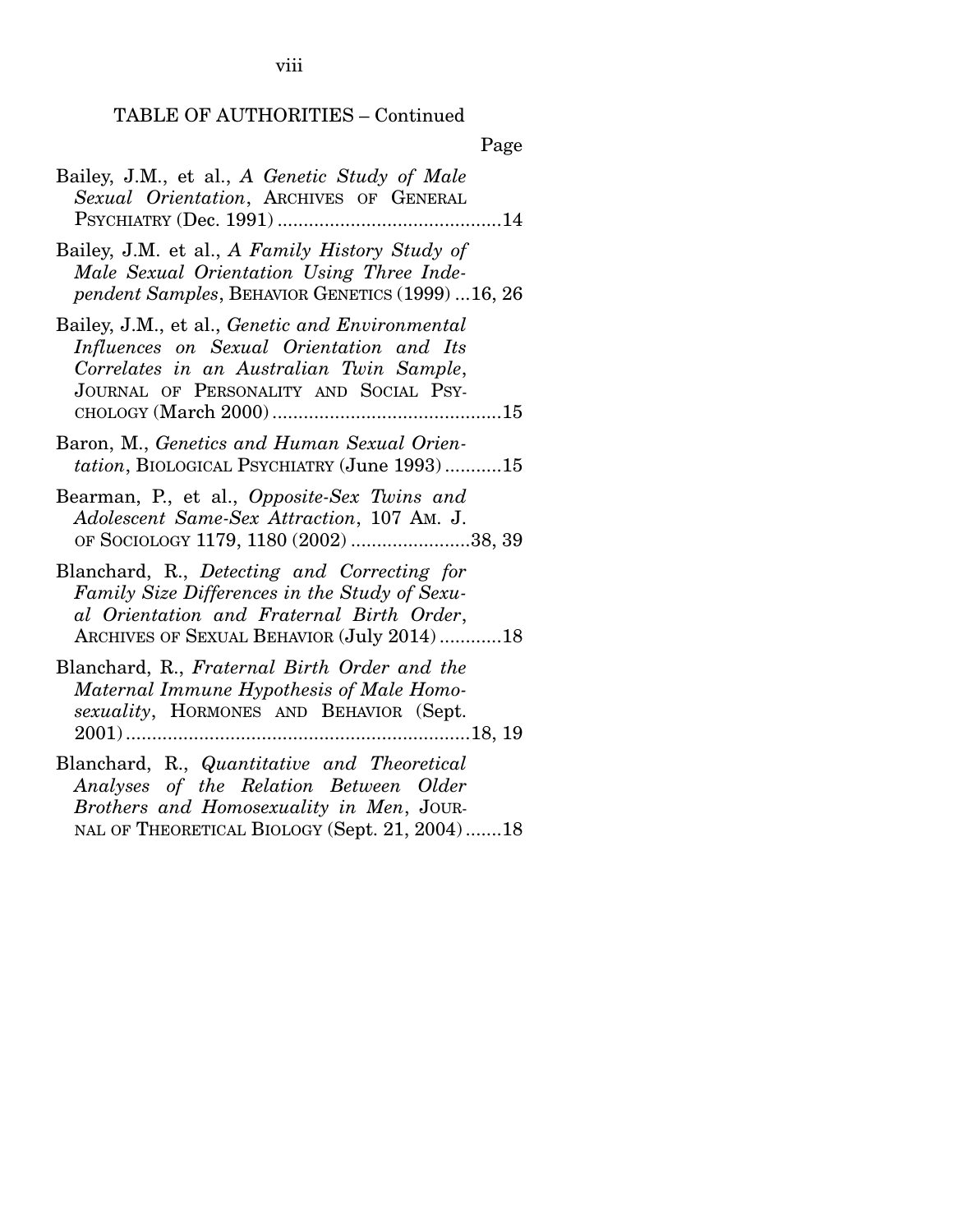|--|

| Blocklandt, S., et al., <i>Extreme Skewing of X</i> |
|-----------------------------------------------------|
| Chromosome Inactivation in Mothers of Ho-           |
| <i>mosexual Men</i> , HUMAN GENETICS (Feb. 2006)24  |

- Bogaert, A.F., et al., *Sexual Orientation, Fraternal Birth Order, and the Maternal Immune Hypothesis*, FRONTIERS IN NEUROEN-DOCRINOLOGY (2011) ........................................... 17, 18
- Bouchard, T.J., et al., *Sources of Human Psychological Differences: the Minnesota Study of Twins Reared Apart*, SCIENCE (Oct. 12, 1990) ........................................................................ 15
- Breedlove, S.M., *Organizational Hypothesis: Instances of the Fingerpost*, ENDOCRINOLOGY (Sept. 2010) ............................................................. 22
- Carey, Benedict*, Psychiatry Giant Sorry for Backing Gay 'Cure'*, NEW YORK TIMES (May 18, 2012) .................................................................. 31
- Cohen-Bendahan, C.C., et al., *Is There an Effect of Prenatal Testosterone on Aggression and Other Behavioral Traits? A Study Comparing Same-Sex and Opposite-Sex Twin Girls*, HORMONES AND BEHAVIOR 47 (2005), available at www.sciencedirect.com ....................... 20

Cohen-Bendahan, C.C., et al., *Prenatal Exposure to Testosterone and Functional Cerebral Lateralization: A Study In Same-Sex and Opposite-Sex Twin Girls*, PSYCHONEUROENDOCRINOLOGY (Aug. 2004), available at www.sciencedirect.com ....................... 20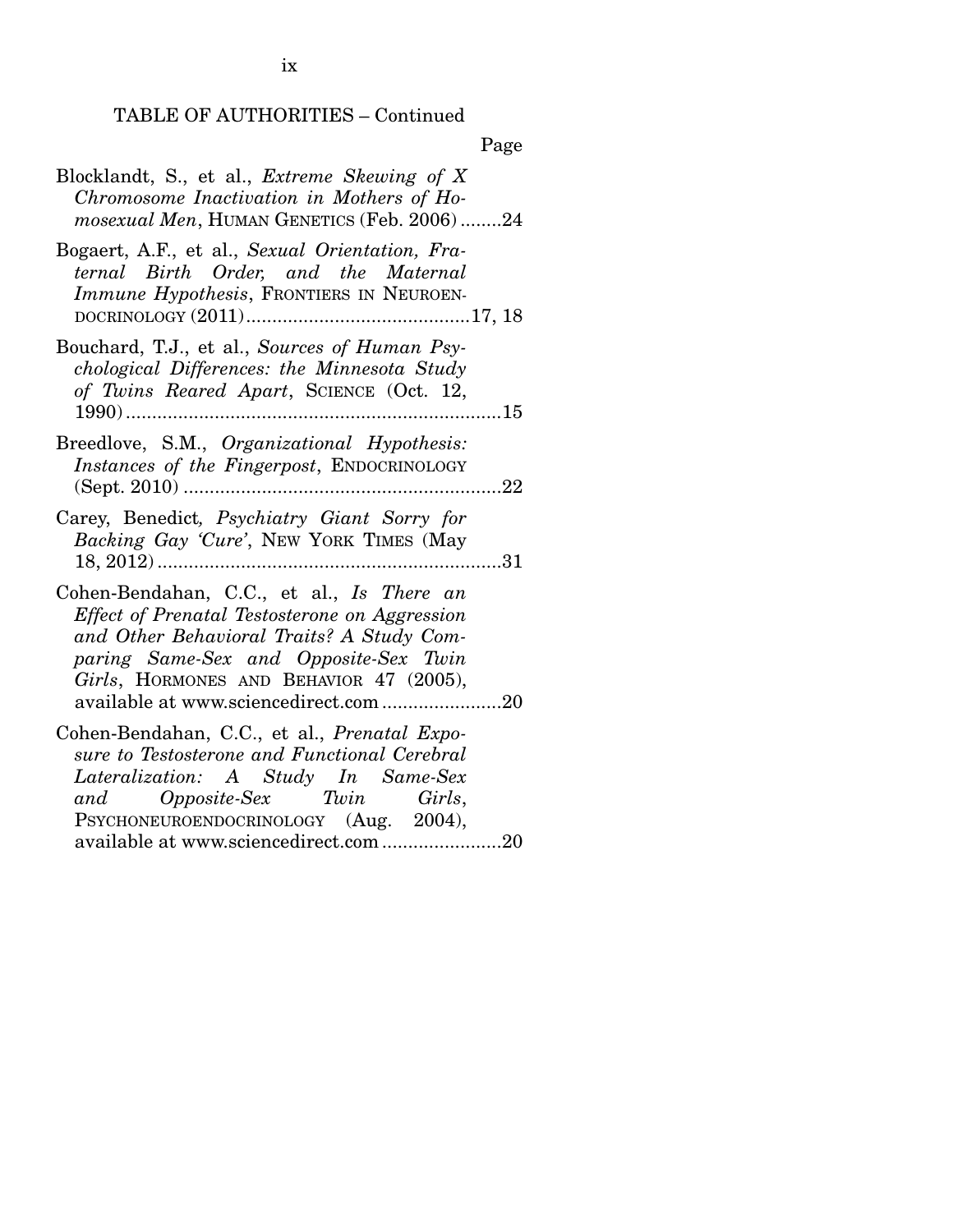Page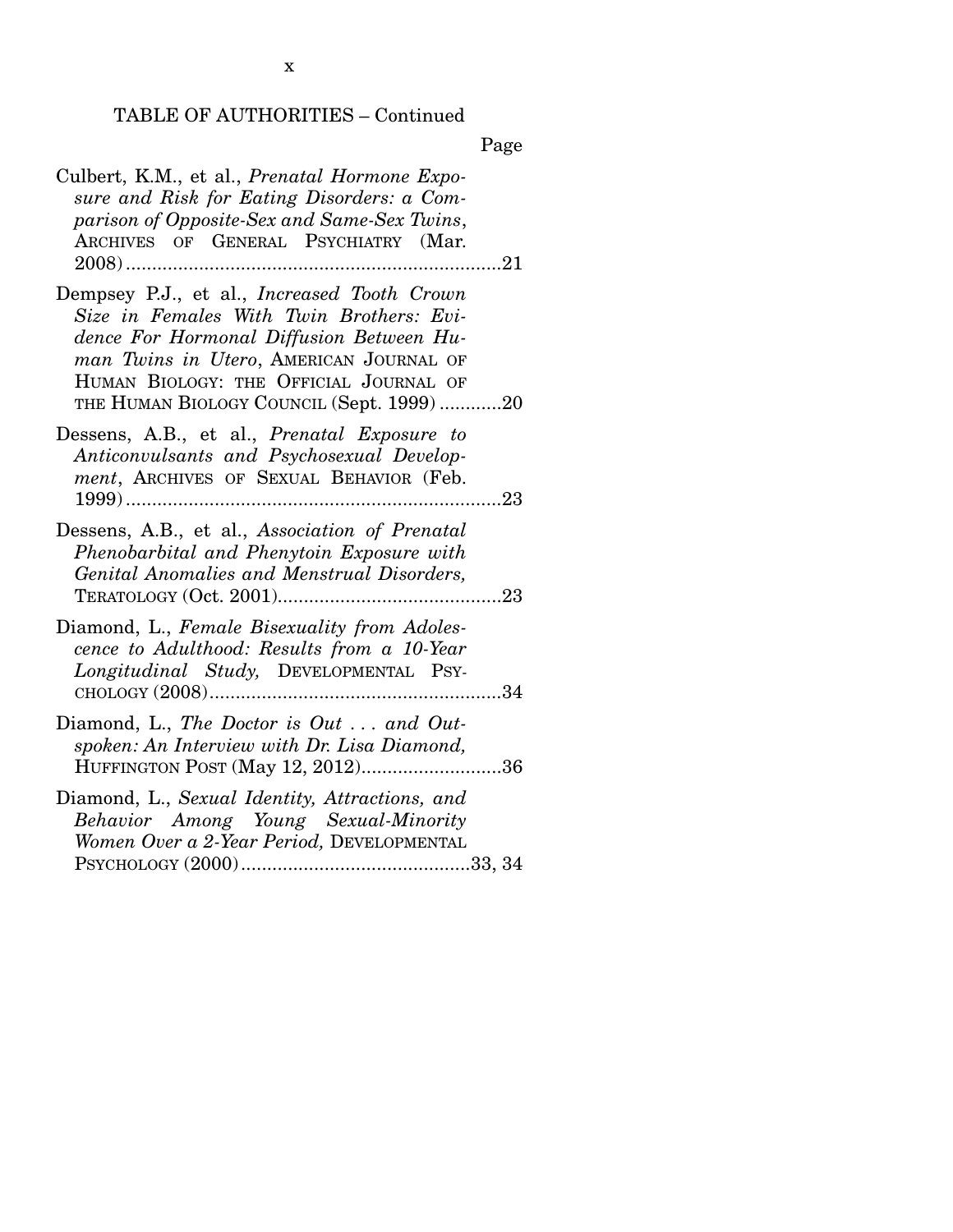# Page

| Ehrhardt A.A., et al., Sexual Orientation After<br>Prenatal Exposure to Exogenous Estrogen,<br>ARCHIVES OF SEXUAL BEHAVIOR (Feb. 1985)23                                                                                             |
|--------------------------------------------------------------------------------------------------------------------------------------------------------------------------------------------------------------------------------------|
| Ehrhardt, A.A., et al., Psychosexual Develop-<br>ment: an Examination of the Role of Prenatal<br>Hormones, CIBA FOUNDATION SYMPOSIUM                                                                                                 |
| Gay and Lesbian Medical Association, GMLA<br>Marriage Initiative: Same Sex Marriage and<br>Health (Sept. 2008), available at http://glma.org/<br>document/docWindow.cfm?fuseaction=document.<br>viewDocument&documentid=146&document |
| Graham, T.C., The Shifting Doctrinal Face of<br>Immutability, 19 VIRGINIA JOURNAL OF SOCIAL                                                                                                                                          |
| Haldeman, D., The Practice and Ethics of<br>Sexual Orientation Conversion Therapy,<br>JOURNAL OF CONSULTING & CLINICAL PSY-                                                                                                          |
| Hall, L.S. and Love, C.T., Finger-Length Ratios<br>in Female Monozygotic Twins Discordant for<br>Sexual Orientation, ARCHIVES OF SEXUAL BE-                                                                                          |
| Hamer, D.H., et al., A Linkage Between DNA<br>Markers on the X Chromosome and Male<br>Sexual Orientation, SCIENCE (Jul. 1993)24                                                                                                      |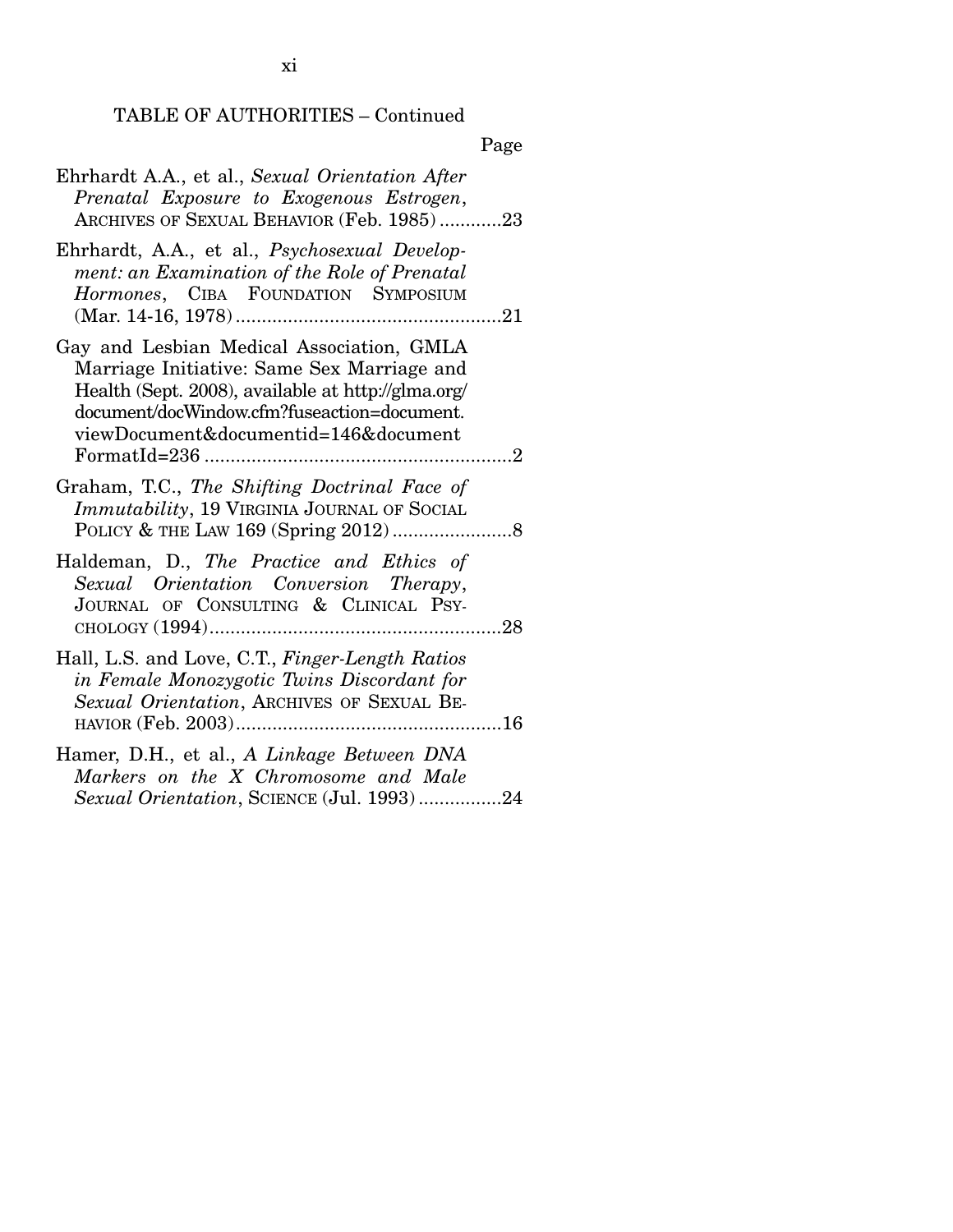Page

| Herek, G.M., et al., Demographic, Psychologi-<br>cal, and Social Characteristics of Self-<br>Identified Lesbian, Gay, and Bisexual Adults<br>in a US Probability Sample, SEXUALITY RE-                                    |
|---------------------------------------------------------------------------------------------------------------------------------------------------------------------------------------------------------------------------|
| Hines, M., et al., Androgen and the Develop-<br>ment of Human Sex-Typical Behavior:<br>Rough-and-Tumble Play and Sex of Preferred<br>Playmates in Children With Congenital Ad-<br>renal Hyperplasia (CAH), CHILD DEVELOP- |
| Iemmola, F., et al., New Evidence of Genetic<br>Factors Influencing Sexual Orientation in<br>Men, ARCHIVES OF SEXUAL BEHAVIOR (2009) 19                                                                                   |
| Jannini, E.A., et al., Male Homosexuality:<br>Nature or Culture? CONTROVERSIES IN SEXUAL                                                                                                                                  |
| Kirk, K.M., et al., Measurement Models for<br>Sexual Orientation in a Community Twin<br>Sample, BEHAVIOR GENETICS (2000)14                                                                                                |
| Langstrom, N., et al., Genetic and Environmen-<br>tal Effects of Same-Sex Sexual Behavior: A<br>Population Study of Twins in Sweden, AR-<br>CHIVES OF SEXUAL BEHAVIOR (2010)36                                            |
| LeVay, S., A Difference in Hypothalamic Struc-<br>ture Between Heterosexual and Homosexual                                                                                                                                |

xii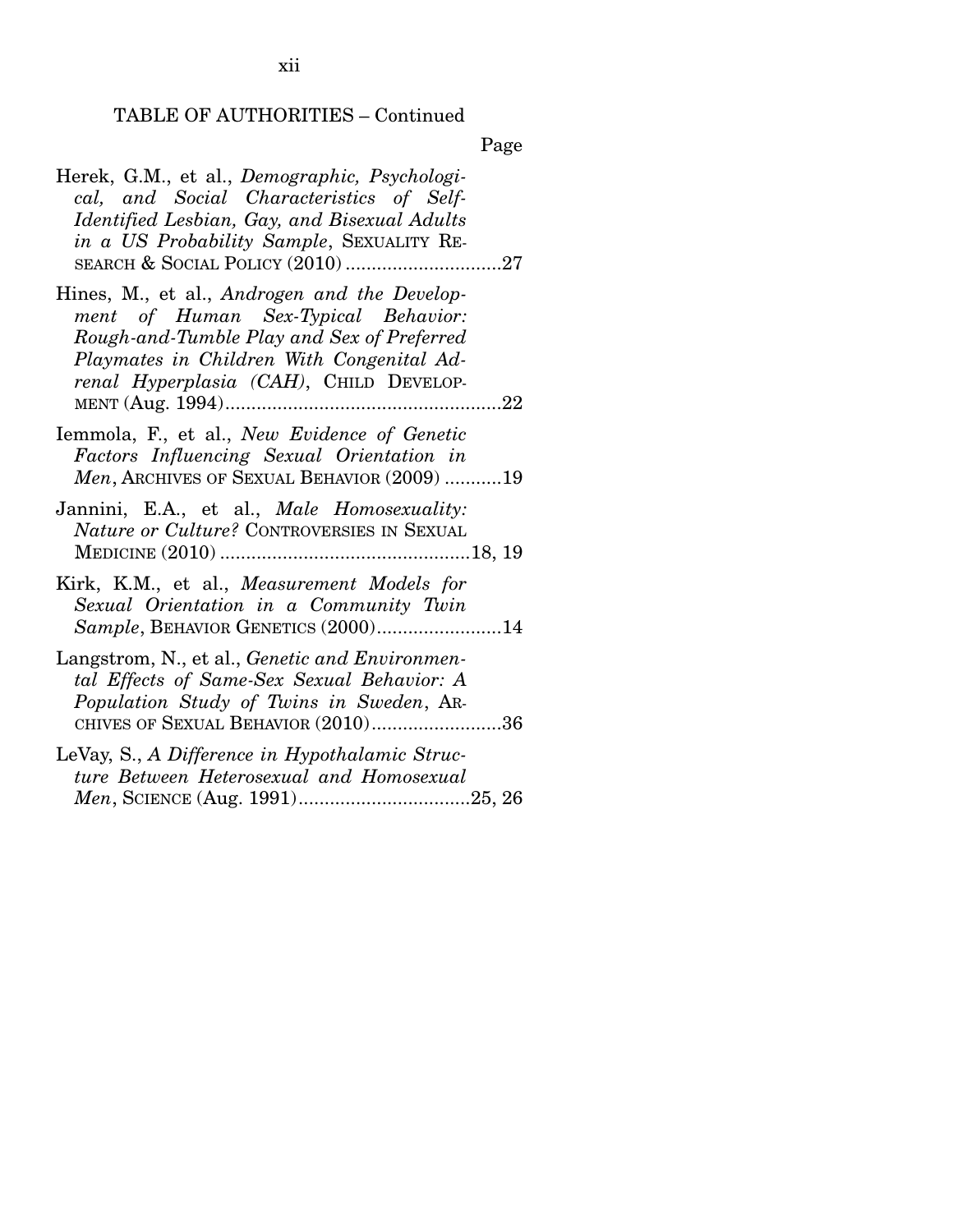xiii

### TABLE OF AUTHORITIES – Continued

|                                                                                                                                                                                                                                         | Page            |
|-----------------------------------------------------------------------------------------------------------------------------------------------------------------------------------------------------------------------------------------|-----------------|
| Marcosson, S.A., Constructive Immutability, 3<br>UNIVERSITY OF PENNSYLVANIA JOURNAL OF                                                                                                                                                  |                 |
| Meyer-Bahlburg H.F., et al., <i>Gender Develop-</i><br>ment in Women With Congenital Adrenal<br><i>Hyperplasia as a Function of Disorder Sever-</i><br><i>ity</i> , ARCHIVES OF SEXUAL BEHAVIOR (Dec.                                   | $\mathcal{L}22$ |
| Meyer-Bahlburg, H.F., et al., Sexual Orienta-<br>tion in Women With Classical or Non-<br>Classical Congenital Adrenal Hyperplasia as<br>a Function of Degree of Prenatal Androgen<br>Excess, ARCHIVES OF SEXUAL BEHAVIOR (Feb.<br>2008) |                 |

Money, J., et al., *Bisexually Concordant, Heterosexually and Homosexually Discordant: A Matched-Pair Comparison of Male and Female Adrenogenital Syndrome*, PSYCHIATRY (May 1987) ............................................................... 21

Mustanski, B.S., et al., *A Critical Review of Recent Biological Research on Human Sexual Orientation*, ANNUAL REVIEW OF SEX RE-SEARCH (2002) .................................................... 13, 17

Mustanski, B.S., et al., *A Genomewide Scan of Male Sexual Orientation*, HUMAN GENETICS (2005) ................................................................. 16, 17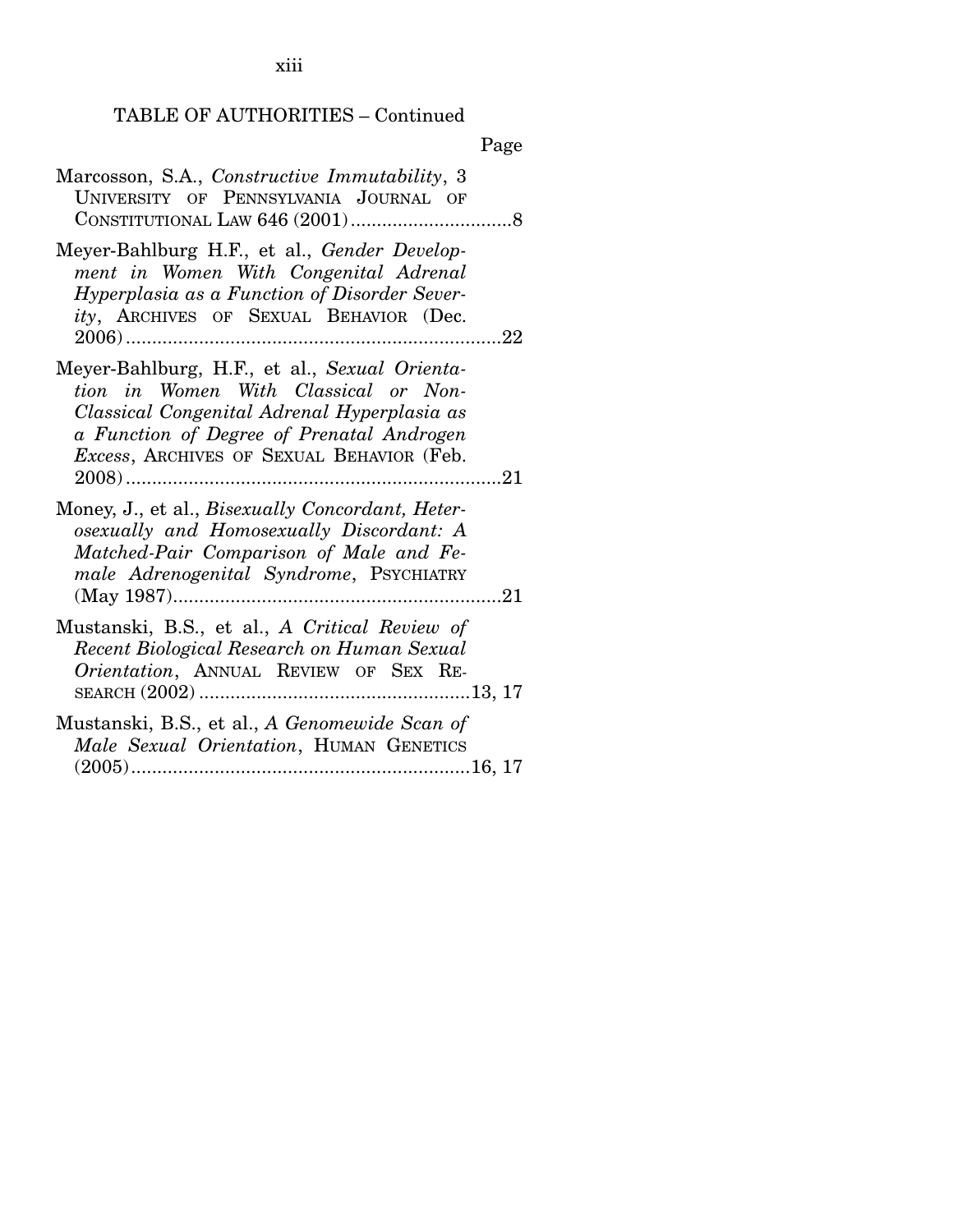xiv

#### TABLE OF AUTHORITIES – Continued

Page

- Mustanski, B.S., et al., *Mental Health Disorders, Psychological Distress, and Suicidality in a Diverse Sample of Lesbian, Gay, Bisexual, and Transgender Youths,* AMERICAN JOUR-NAL OF PUBLIC HEALTH (Dec. 2010) ......................... 17
- Newcomb M.E., et al., *Examining Risk and Protective Factors for Alcohol Use in Lesbian, Gay, Bisexual, and Transgender Youth: a Longitudinal Multilevel Analysis*, JOURNAL OF STUDIES ON ALCOHOL AND DRUGS  $(2012)$ .............17
- Nordenskjold, A., et al., *Type of Mutation and Surgical Procedure Affect Long-Term Quality of Life For Women With Congenital Adrenal Hyperplasia*, JOURNAL OF CLINICAL ENDOCRI-NOLOGY & METABOLISM (Feb. 2008)...........................22
- Nygren, U., et al., *Voice Characteristics in Women With Congenital Adrenal Hyperplasia Due to 21-Hydroxylase Deficiency*, CLINICAL ENDOCRINOLOGY (OXF.) (Jan. 2009) ......................... 22
- Omoto, A.M., et al., *What We Got Wrong About Sexual Identity Development: Unexpected Findings From a Longitudinal Study of Young Women in Sexual Orientation and Mental Health: Examining Identity and Development in Lesbian, Gay, and Bisexual People*, SEXUAL ORIENTATION AND MENTAL HEALTH: EXAMINING IDENTITY AND DEVELOP-MENT IN LESBIAN, GAY, AND BISEXUAL PEOPLE, 79 (2005) .................................................................. 35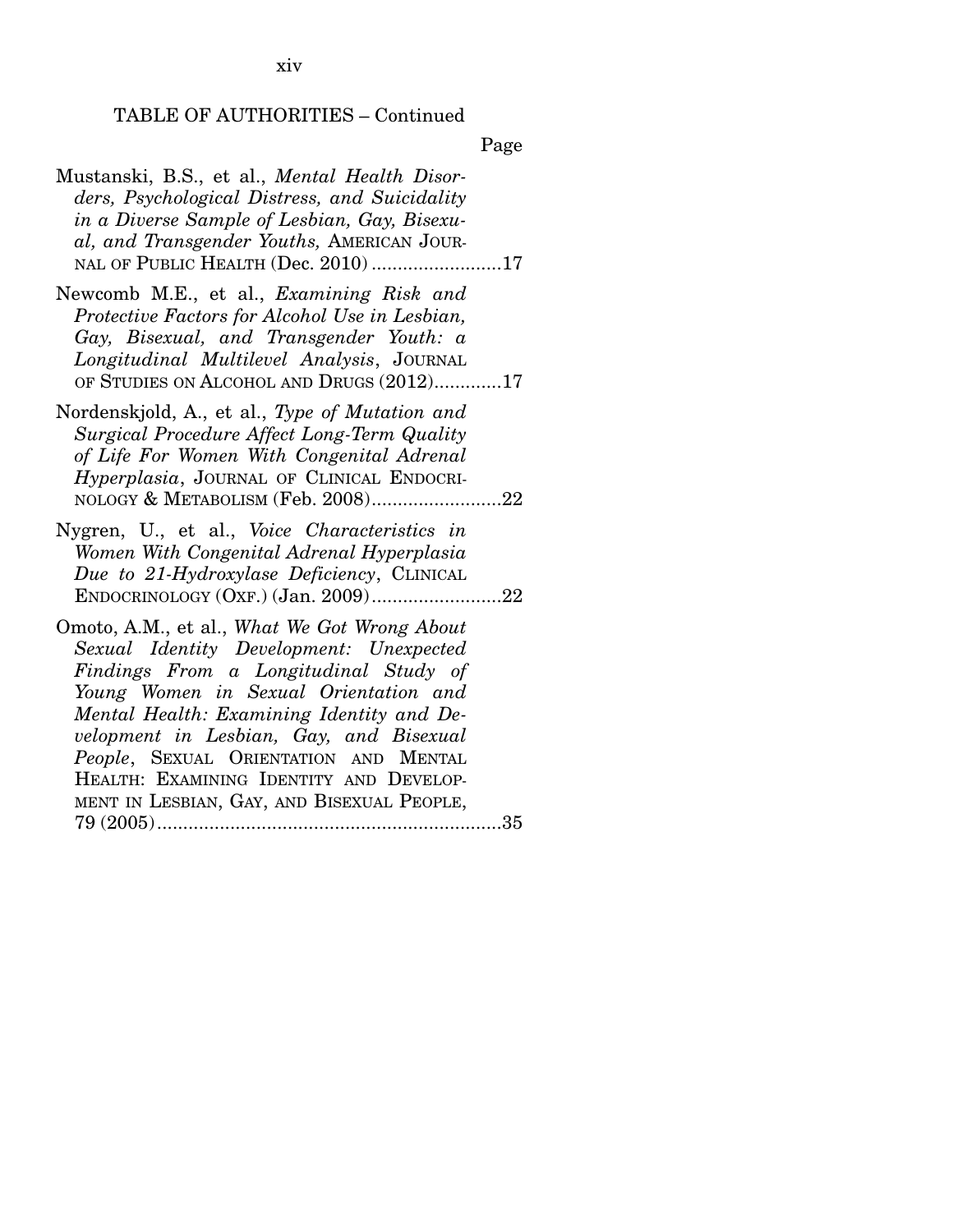Page

| Pasterski, V., et al., Increased Aggression and<br>Activity Level in 3- to 11-Year-Old Girls With<br>Congenital Adrenal Hyperplasia (CAH),<br>HORMONES AND BEHAVIOR (Sept. 2007) 22                    |
|--------------------------------------------------------------------------------------------------------------------------------------------------------------------------------------------------------|
| Pattatucci, A.M.L., et al., Development and<br>Familiality of Sexual Orientation in Females,<br><b>BEHAVIOR GENETICS (Sept. 1995)16</b>                                                                |
| Pattatucci, A.M.L., <i>Biopsychosocial Interac-</i><br>tions and the Development of Sexual Orienta-<br>tion, in Lesbian, Gay, and Bisexual Identities<br>in Families (Oxford University Press 1998) 24 |
| Pattatucci, A.M.L., Molecular Investigations<br>into Complex Behavior: Lessons from Sexual<br>Orientation Studies, THE INTERNATIONAL<br>JOURNAL OF POPULATION BIOLOGY AND GENET-                       |
| Peper, J.S., et al., Does Having a Twin-Brother<br>Make For a Bigger Brain?, EUROPEAN JOUR-<br>NAL OF ENDOCRINOLOGY 160 (Feb. 18, 2009)21                                                              |
| Pillard, R.C., et al., <i>Evidence of Familial</i><br>Nature of Male Homosexuality, ARCHIVES OF<br>GENERAL PSYCHIATRY (Aug. 1986) 16                                                                   |
| Pillard, R.C., Homosexuality from a Familial<br>and Genetic Perspective, TEXTBOOK OF HOMO-<br>SEXUALITY AND MENTAL HEALTH (R.P. Cabaj,                                                                 |
| Pillard, R.C., The Search for a Genetic Influ-<br>ence on Sexual Orientation, SCIENCE AND<br>HOMOSEXUALITIES (V.A. Rosario, ed. 1997)15                                                                |
|                                                                                                                                                                                                        |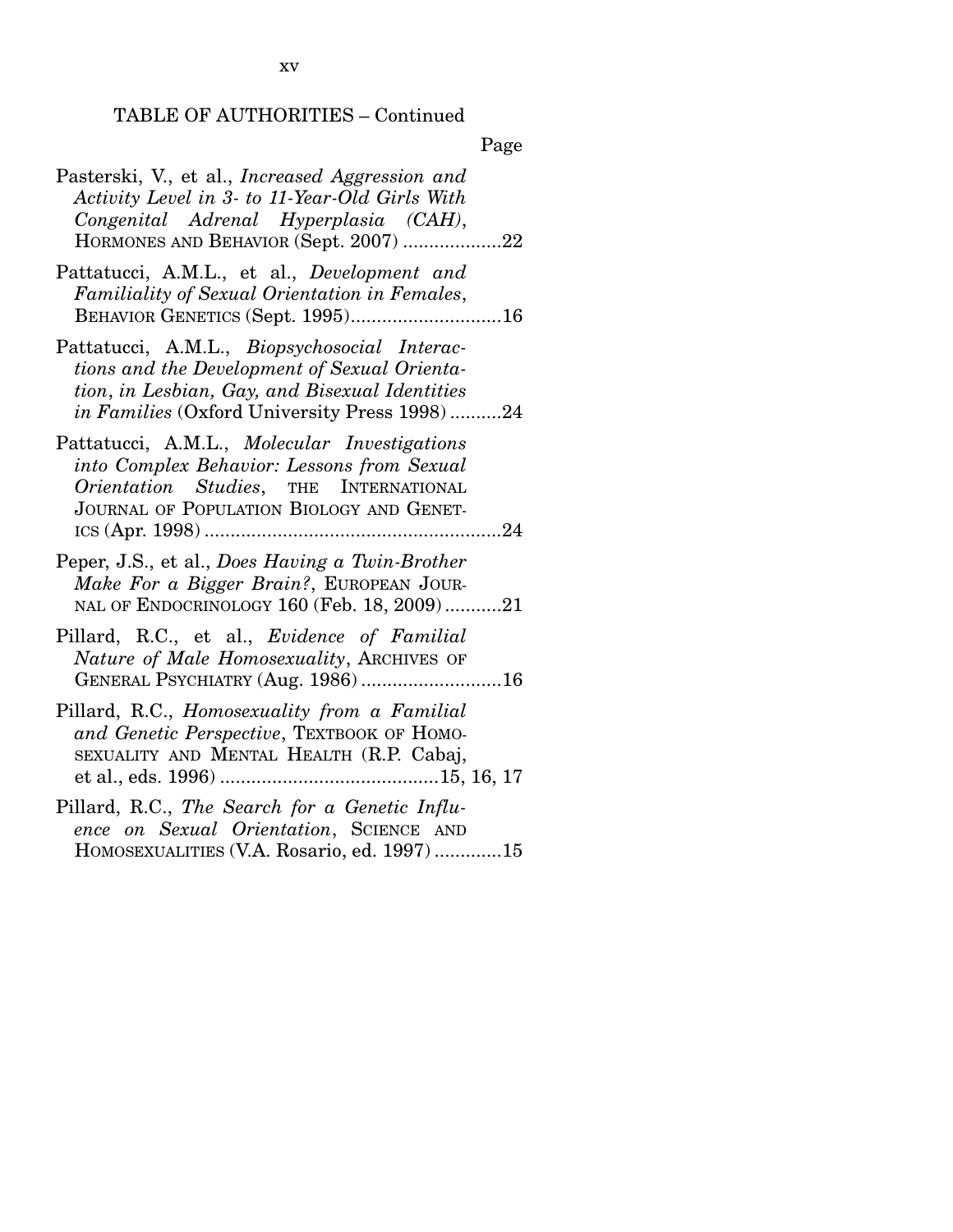| × |
|---|
|---|

|  |  | Posner, R.A., Sex and Reason (Harvard Uni- |  |
|--|--|--------------------------------------------|--|
|  |  |                                            |  |

- Ryan, C., et al., *Family Rejection as a Predictor of Negative Health: Outcomes in White and Latino Lesbian, Gay and Bisexual Young Adults*, JOURNAL OF PEDIATRICS (2009) ................... 29
- Sanders, A.R., et al., *Genome-Wide Scan Demonstrates Significant Linkage for Male Sexual Orientation*, PSYCHOLOGICAL MEDICINE (Nov. 2014) ............................................................... 24
- Savic, I., et al., *PET and MRI Show Differences in Cerebral Asymmetry and Functional Connectivity between Homo- and Heterosexual Subjects*, PROCEEDINGS OF THE NATIONAL ACADEMIES OF SCIENCES OF THE UNITED STATES OF AMERICA (Aug. 2008) ............................... 26
- Shapiro, M.R., *Treading the Supreme Court's Murky Immutability Waters*, 38 GONZAGA LAW REVIEW 409 (2002-03) ........................................ 8
- Swaab, D.F. et al., *An Enlarged Suprachiasmatic Nucleus in Homosexual Men*, BRAIN RE-SEARCH (Dec. 1990) .................................................. 26
- Swaab, D.F., et al., *Sexual Differentiation of the Human Brain in Relation to Gender Identity and Sexual Orientation*, FUNCTIONAL NEU-ROLOGY (Jan.-Mar. 2009) ......................................... 20
- Turner, W.J., *Homosexuality, Type 1: An Xq28 Phenomenon*, ARCHIVES OF SEXUAL BEHAVIOR (Nov. 1995) ............................................................... 14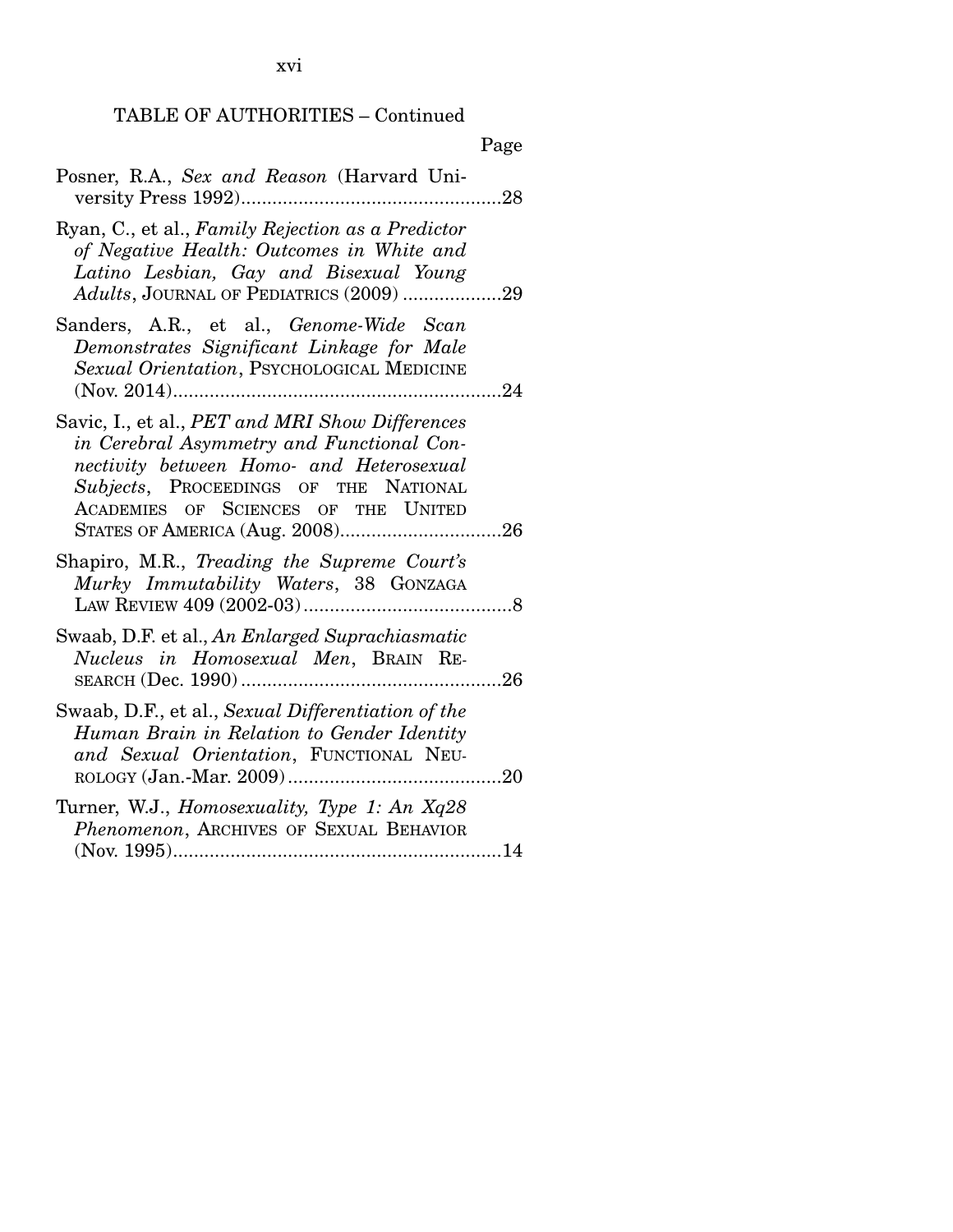xvii

## TABLE OF AUTHORITIES – Continued

Page

| Voracek, M., et al., <i>Digit Ratio (2D:4D) in</i><br>Twins: Heritability Estimates and Evidence<br>For a Masculinized Trait Expression in Wom-<br>en From Opposite-Sex Pairs, PSYCHOLOGICAL |
|----------------------------------------------------------------------------------------------------------------------------------------------------------------------------------------------|
|                                                                                                                                                                                              |
| Whitam, F.L., et al., <i>Homosexual Orientation in</i><br>Twins: A Report on 61 Pairs and Three Tri-<br>plet Sets, ARCHIVES OF SEXUAL BEHAVIOR                                               |
| Yoshino, K., Assimilationist Bias in Equal<br>Protection: The Visibility Presumption and<br>the Case of "Don't Ask, Don't Tell," 108 YALE                                                    |

## **CONSTITUTIONS**

| Michigan Constitution, Article I, § 25 3  |  |
|-------------------------------------------|--|
| Ohio Constitution, Article XV, § 113      |  |
| Tennessee Constitution, Article XI, § 183 |  |

## **STATUTES**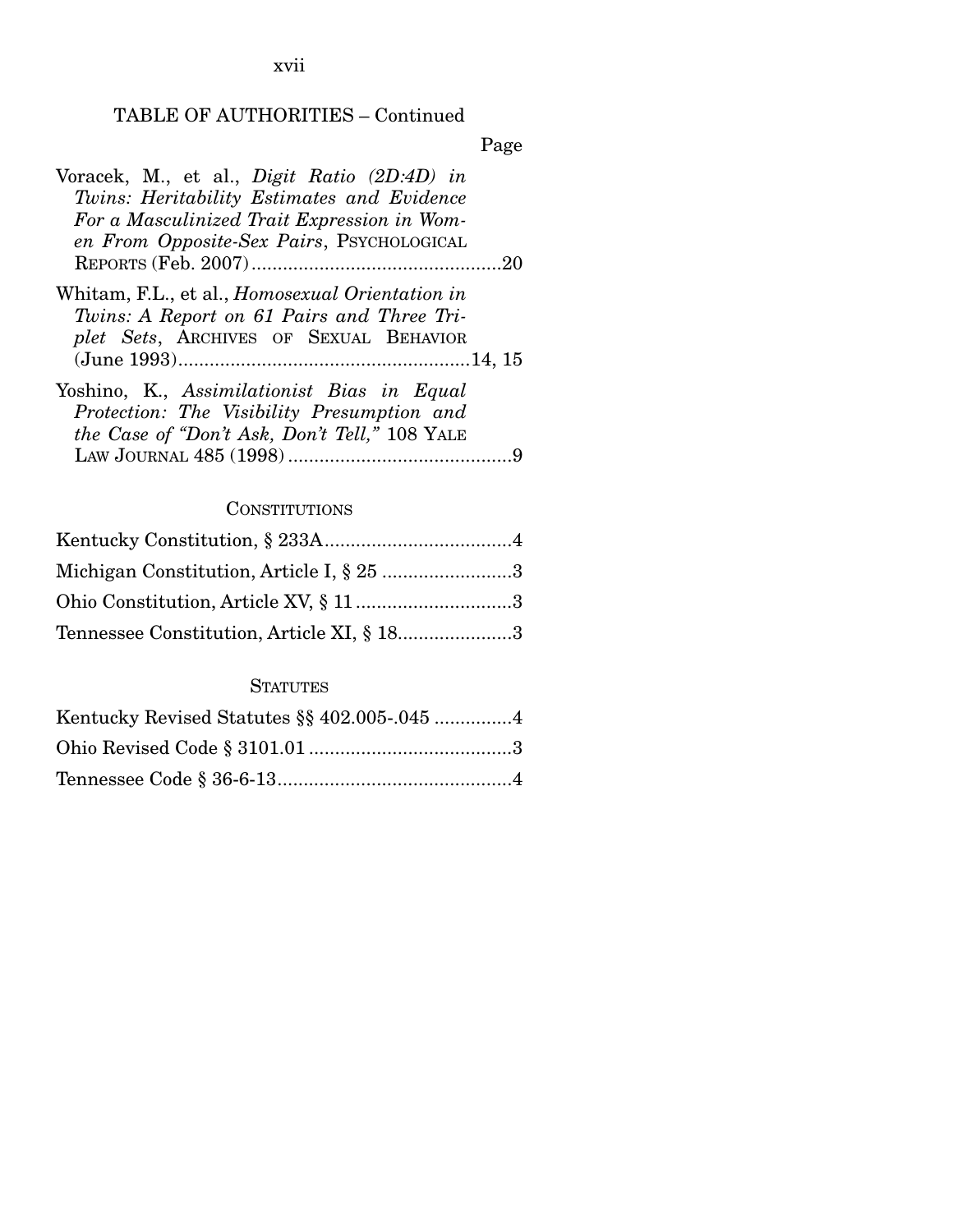#### **STATEMENT OF INTEREST OF** *AMICI CURIAE*

### **I. GLMA: HEALTH PROFESSIONALS AD-VANCING LGBT EQUALITY**

*Amicus Curiae*<sup>1</sup> GLMA: Health Professionals Advancing LGBT Equality ("GLMA"), a  $501(c)(3)$ corporation with no parent corporation, is the largest and oldest association of lesbian, gay, bisexual and transgender ("LGBT") healthcare and health professionals of all disciplines, including physicians, nurses, physician assistants, behavioral health specialists and researchers. GLMA's mission is to ensure equality in healthcare for LGBT individuals and healthcare professionals, using the medical and health expertise of GLMA members in public policy and advocacy, professional education, patient education and referrals, and the promotion of research. GLMA was founded in 1981 as the American Association of Physicians for Human Rights (changing its name to the Gay and Lesbian Medical Association in 1994), in part as a response to the call to advocate for policy and services to address the growing health crisis that would become the HIV/AIDS epidemic. Since then,

<sup>&</sup>lt;sup>1</sup> Counsel for all parties consented to the filing of this brief by letters on file with the Clerk of the Court, and have received directly notice of the *Amici Curiae's* intention to file this brief pursuant to Rule 37 of this Court. No counsel for any party authored this brief in whole or in part, and neither any such counsel nor any party nor any person or entity other than *Amici Curiae* or their members or their counsel made a monetary contribution intended to fund the preparation or submission of this brief.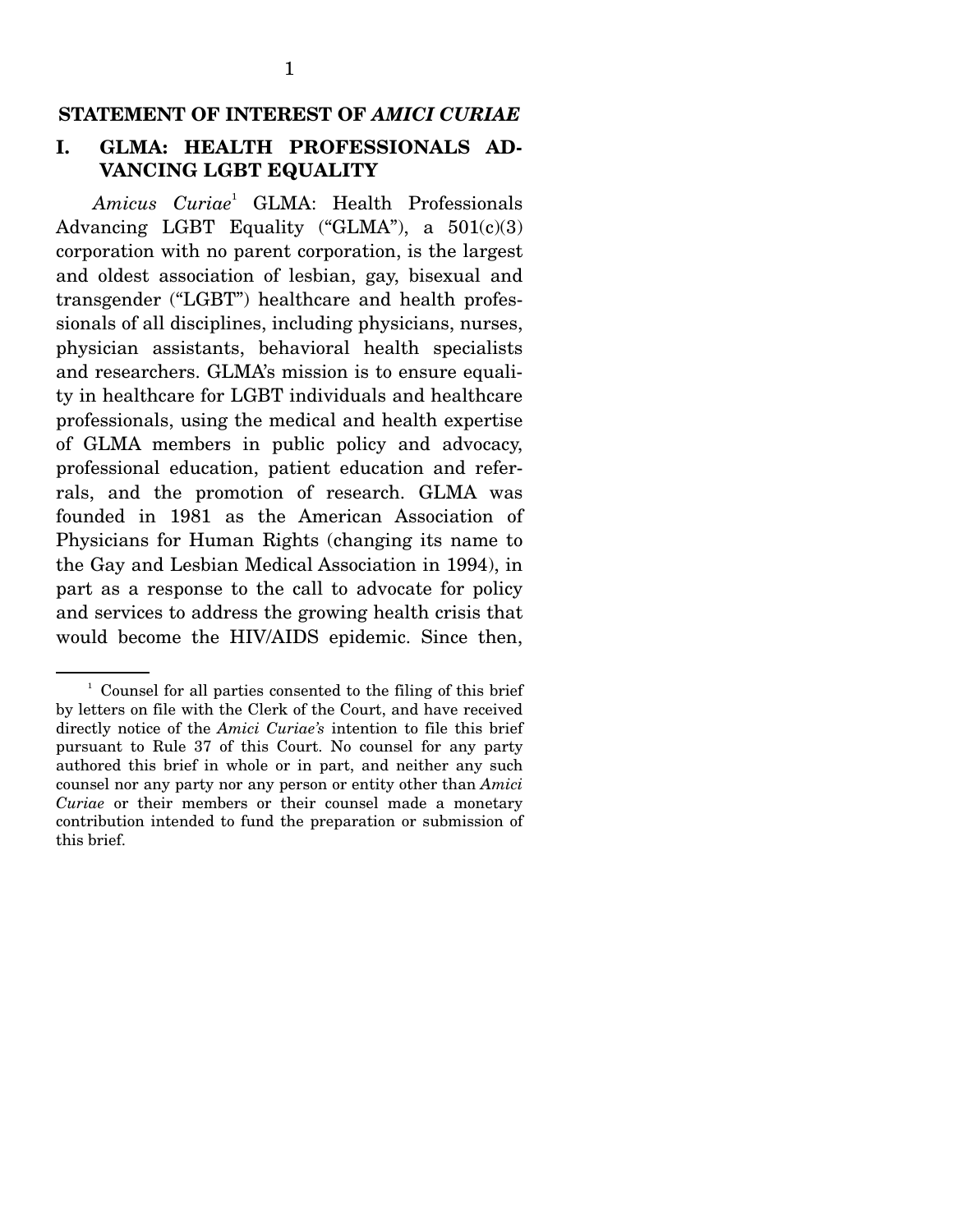GLMA's mission has broadened to address the full range of health issues affecting LGBT people, including ensuring that all healthcare providers provide a welcoming environment to LGBT individuals and their families and are competent to address specific health disparities affecting LGBT people.

 GLMA's 2008 publication, *Same-Sex Marriage*  and Health (O'Hanlan, K., et al.),<sup>2</sup> documents the large body of scientific research indicating that the denial of marriage rights to gay men and lesbians can negatively impact their health and well-being and that of their children. The denial of marriage rights to same-sex couples is a form of discrimination that perpetuates stigma. Because marriage can help protect and promote the mental and physical health of lesbians and gay men and their children, GLMA supports efforts to secure marriage equality for samesex couples.

<sup>&</sup>lt;sup>2</sup> Kate O'Hanlan MD, a Gynecologic Oncology surgeon, and past President of GLMA, has made significant contributions to the field of sexual orientation and marriage equality, and helped compile the scientific literature referenced in GLMA's submission as *Amicus Curiae*. Among her many accomplishments, Dr. O'Hanlan gives invited lectures about the science of gender identity and sexual orientation at grand rounds in universities and medical schools. The GLMA study cited above is available at http://glma.org/document/docWindow.cfm?fuseaction=document. viewDocument&documentid=146&documentFormatId=236.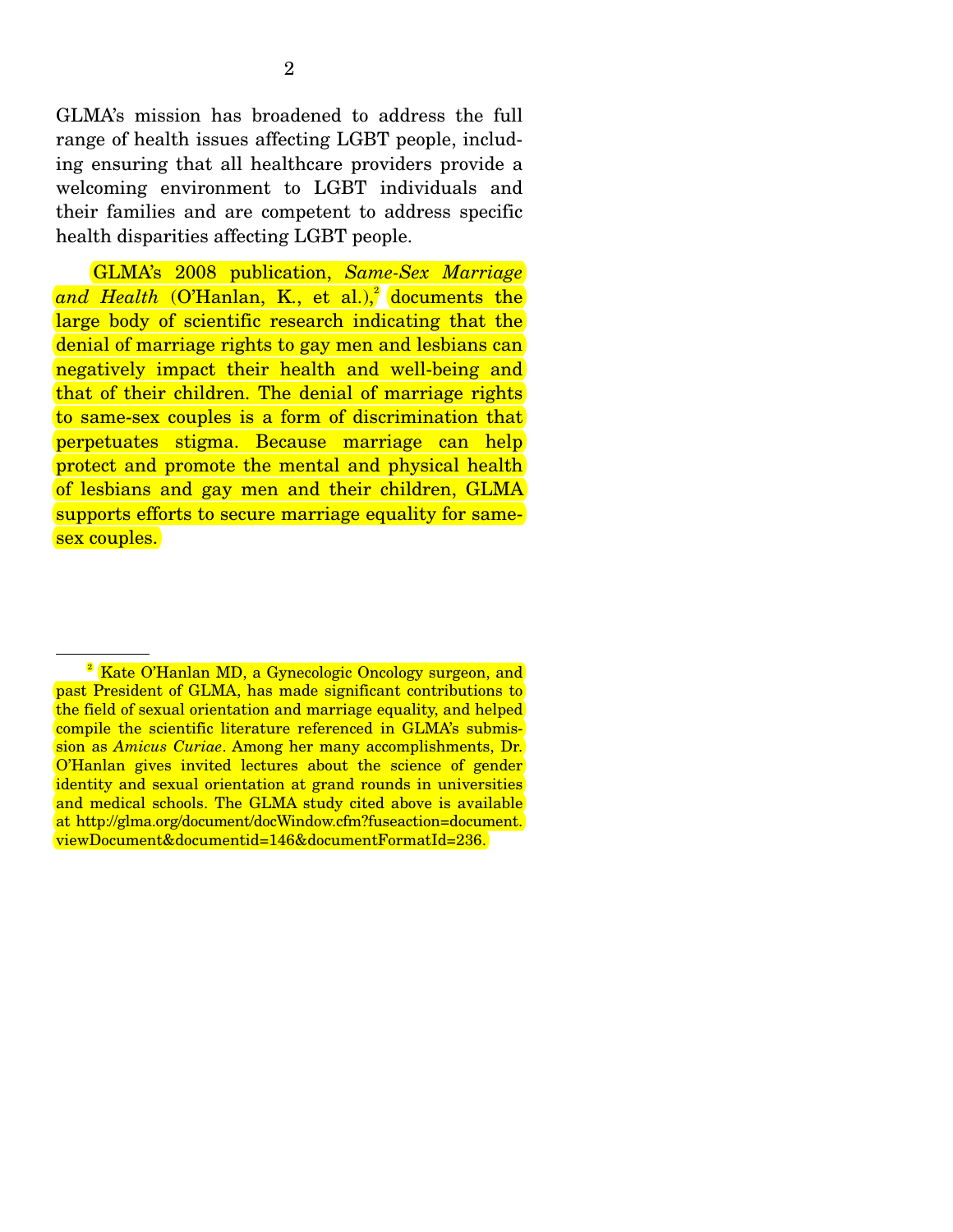#### **II. THE AMERICAN ACADEMY OF NURSING**

*Amicus Curiae* the American Academy of Nursing (the "Academy") advances health policy and practice through the generation, synthesis, and dissemination of nursing knowledge. Its over 2300 Fellows are nursing's most accomplished leaders in education, management, practice and research. The Academy supports marriage equality as part of a broad commitment to human rights and in recognition of the adverse health impact of discrimination and stigma. The Academy's 2012 statement on "Support for Marriage Equality" asserts its position that marriage equality will contribute to achieving access to highquality, comprehensive, culturally sensitive, dignified and respectful health care for all persons.

#### **INTRODUCTION AND SUMMARY OF THE ARGUMENT**

--------------------------------- ---------------------------------

 GLMA and the Academy submit this brief as *Amici Curiae* to make clear the scientific and empirical record concerning sexual orientation. Put simply, sexual orientation is an innate human characteristic that is treated unequally in the prohibition of marriage for same-sex couples by Article I, § 25 of the Michigan Constitution, and the constitutional and statutory bans on recognition of legal same-sex marriages granted in other states by Article XV, § 11 of the Ohio Constitution and Ohio Revised Code § 3101.01; Article XI, § 18 of the Tennessee Constitution and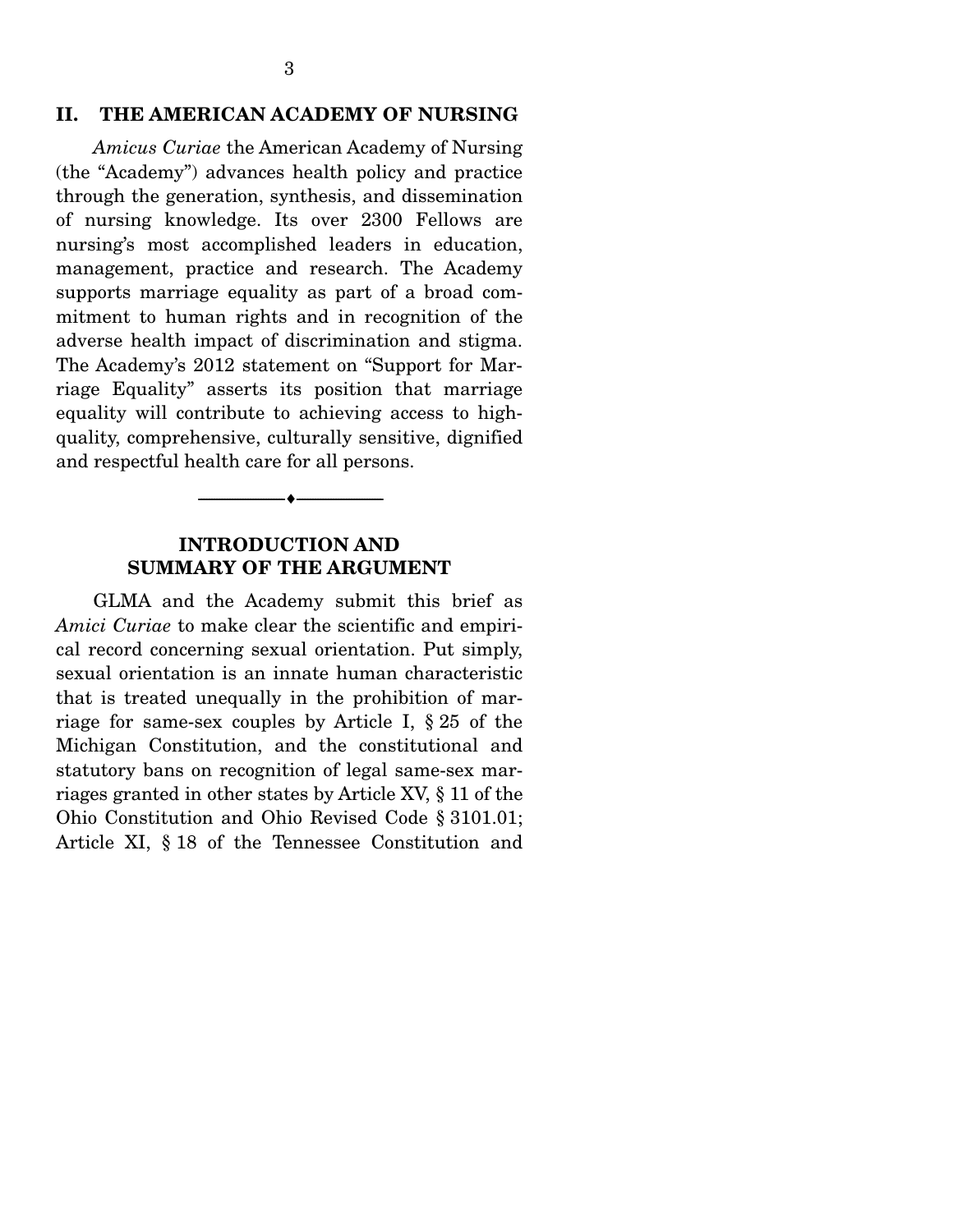Tennessee Code § 36-6-13; and § 233A of the Kentucky Constitution and Kentucky Revised Statutes §§ 402.005-.045 (the "Marriage Bans"). Government discrimination on that basis warrants heightened constitutional scrutiny. Although proving that a particular characteristic is immutable is not a required element to apply heightened scrutiny to a legal classification, the Court's prior protection of immutable traits is particularly apt in the case of the Marriage Bans, which single out a community for one of its inherent characteristics in depriving it of the ability to marry.3 *All* credible study of sexual orientation establishes that genetic, hereditary and biological influences are major factors in determining sexual orientation.

 Scientists have studied the determining factors of sexual orientation from a variety of perspectives. These include family studies, twin studies, sibling studies, brain studies, prenatal hormone studies and surveys. Not one shows a post-natal, behavioral cause sufficient to account for differences in sexual orientation between people. Moreover, misguided attempts to change individuals' sexual orientation have had results that ranged from ineffective at best to tragic at worst. Even apart from the science, experience with gay and non-gay people reveals that sexual orientation is a deep-seated part of a person's identity.

<sup>&</sup>lt;sup>3</sup> These laws are also irrational by any measure, but this brief is devoted to the scientific consensus on the issue of immutability.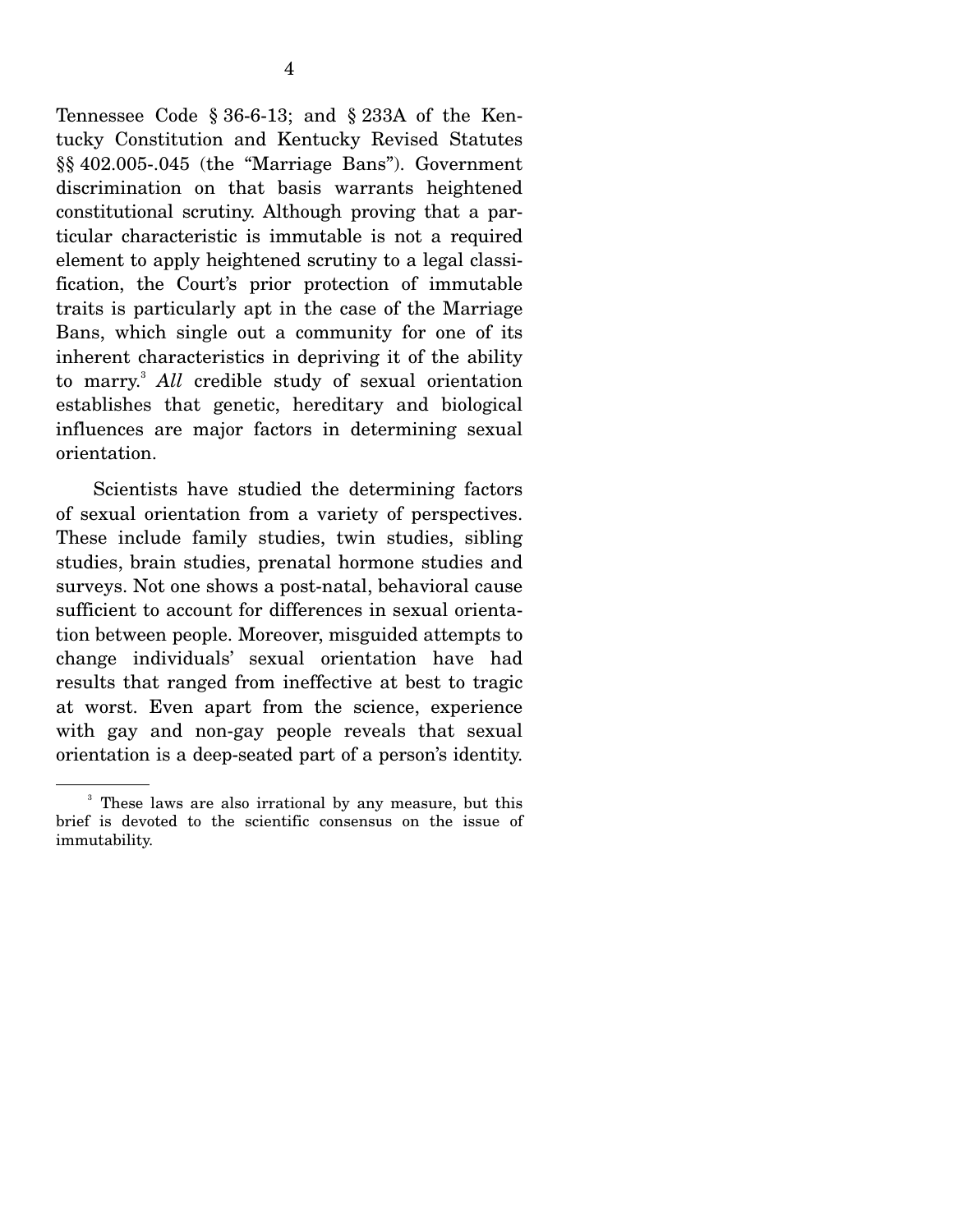The Marriage Bans persecute a group of Americans solely on the basis of something about themselves that is fundamentally determined, and the Marriage Bans are unconstitutional as a result.

#### **ARGUMENT**

--------------------------------- ---------------------------------

### **I. LAWS MUST BE ANALYZED WITH HEIGHTENED SCRUTINY WHEN THEY DISCRIMINATE AGAINST A SUSPECT CLASS**

 If the government discriminates against a suspect or quasi-suspect class, the Court has reviewed the law with heightened scrutiny. *City of Cleburne, Tex. v. Cleburne Living Ctr.*, 473 U.S. 432, 437, 440-41 (1985). The Court takes into account four considerations when determining whether a class is suspect or quasi-suspect, and thus entitled to heightened scrutiny: historical discrimination, defining characteristics relative to the ability to contribute to society, "obvious, immutable, or distinguishing characteristics," and minority status and/or lack of political power. *Windsor v. United States*, 699 F.3d 169, 181-82 (2d Cir. 2012), *aff 'd*, 133 S. Ct. 2675 (2013); *Frontiero v. Richardson*, 411 U.S. 677, 686 (1973) (plurality opinion); *see also Bowen v. Gilliard*, 483 U.S. 587, 602 (1987); *Cleburne*, 473 U.S. at 440-41; *Golinski v. U.S. Office of Pers. Mgmt.*, 824 F. Supp. 2d 968, 983 (N.D. Cal. 2012). The Court views classifications based on race, national origin, and alienage as "suspect" and applies strict scrutiny where the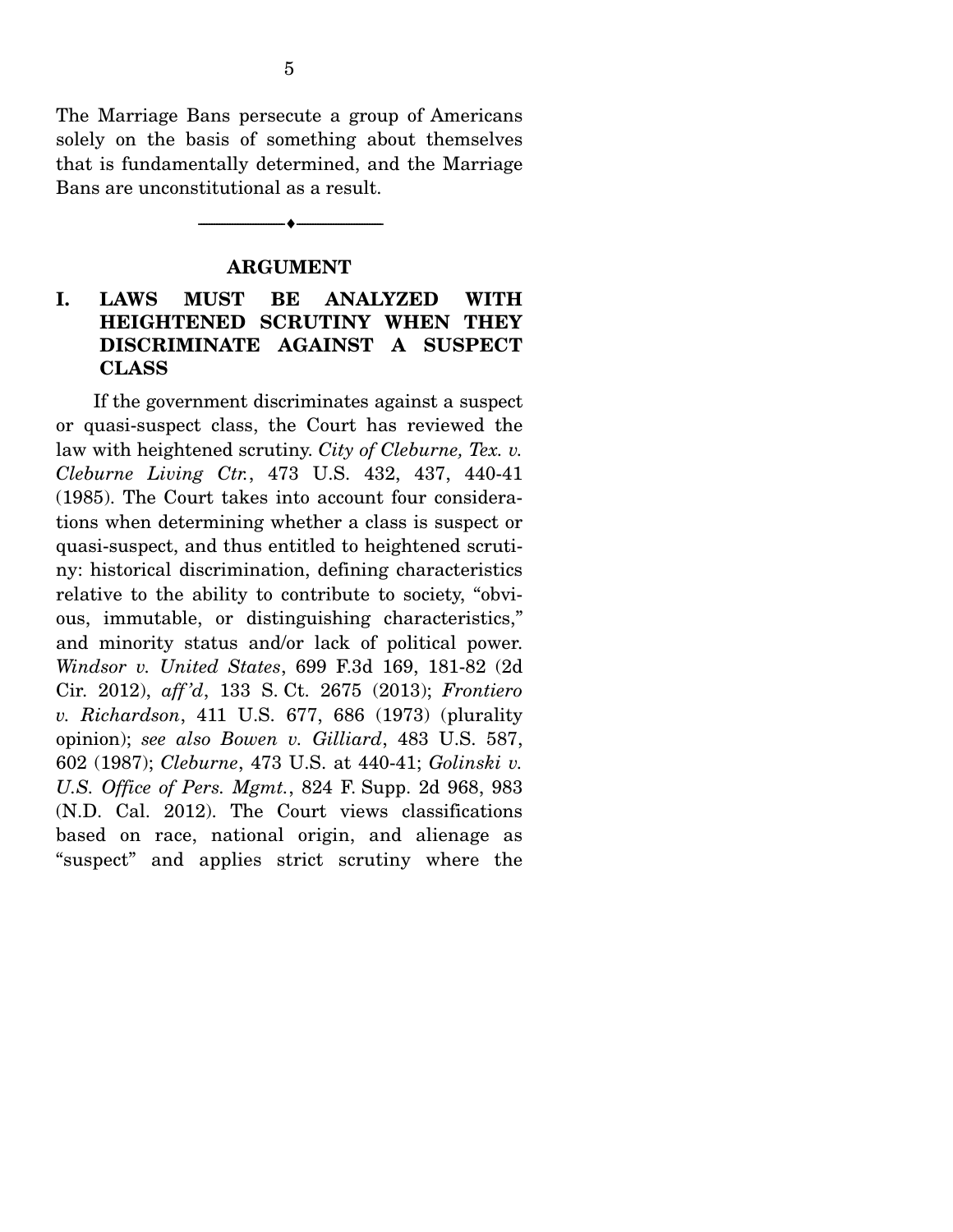government discriminates on these bases. *See Cleburne,* 473 U.S. at 440-41. Classifications based on gender and illegitimacy are viewed as "quasi-suspect" and the Court applies intermediate scrutiny where the government discriminates on these bases. *Id.* Discrimination is "more clearly unfair" when it is based on a characteristic over which people have no control, as those people are not responsible for the characteristic and have no ability to change it. *Kerrigan v. Comm'r of Pub. Health*, 289 Conn. 135, 183, 957 A.2d 407, 436 (2008) (quoting *High Tech Gays v. Def. Indus. Sec. Clearance Office*, 909 F.2d 375, 377 (9th Cir. 1990)). Differentiating among people based on an immutable characteristic violates " 'the basic concept of our system that legal burdens should bear some relationship to individual responsibility." *Frontiero*, 411 U.S. at 686 (quoting *Weber v. Aetna Cas. & Sur. Co.*, 406 U.S. 164, 175 (1972)).

 A characteristic should be considered immutable if it is "so fundamental to the identities or consciences of its members that members either cannot or should not be required to change it." *Hernandez-Montiel v. I.N.S.*, 225 F.3d 1084, 1093 (9th Cir. 2000), *overruled in part on other grounds by Thomas v. Gonzales*, 409 F.3d 1177 (9th Cir. 2005); *see also Njenga v. U.S. Att'y Gen.*, 216 F. App'x 963, 966-67 (11th Cir. 2007) (immutable characteristics are fundamental to individual identities or consciences); *Zavaleta-Lopez v. U.S. Att'y Gen.*, 360 F. App'x 331, 333 (3d Cir. 2010) ("[I]mmutable characteristics [are those] such as race, gender, or a prior position, status, or condition, or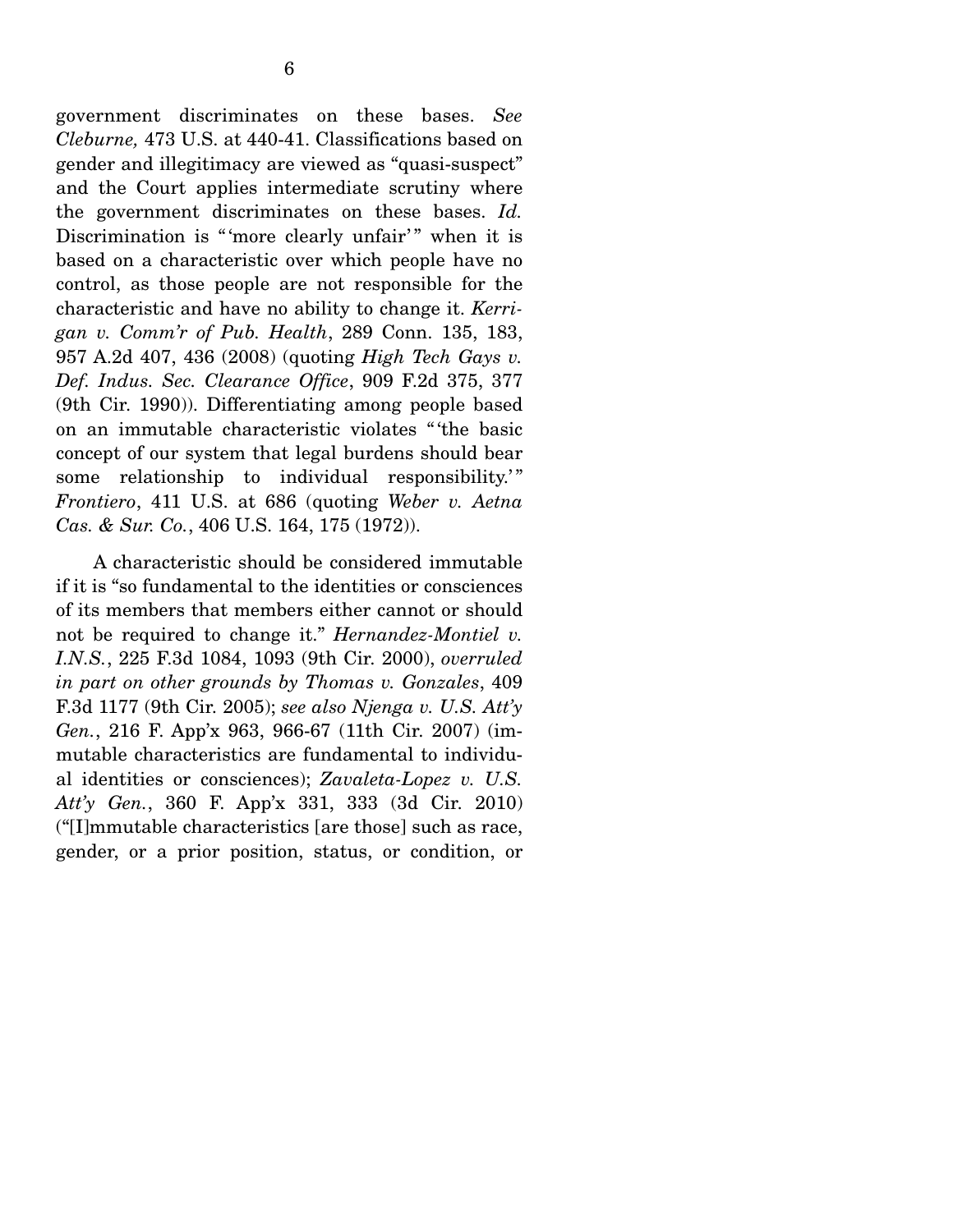characteristics that are capable of being changed but are of such fundamental importance that persons should not be required to change them, such as religious beliefs."). In other words, a trait is immutable if "changing it would involve great difficulty, such as requiring a major physical change or a traumatic change of identity." *Watkins v. U.S. Army*, 875 F.2d 699, 726 (9th Cir. 1989) (en banc) (Norris, J., concurring); *Cleburne*, 473 U.S. at 440-41.

 Although not advanced by the Respondents, defenders of other marriage bans have argued that, to apply heightened scrutiny to sexual orientation, the Supreme Court requires a finding that sexual orientation is an immutable characteristic. *See, e.g., Amicus Curiae* Brief of Dr. Paul McHugh in Support of Defendants-Appellants and Reversal at 2, *Brenner v. Armstrong*, No. 14-14061 (11th Cir. Nov. 11, 2014) ("McHugh Br."). This is incorrect. The Court has frequently defined the "traditional indicia of suspectness" without reference to immutability. *See, e.g.*, *San Antonio Indep. Sch. Dist. v. Rodriguez*, 411 U.S. 1, 28 (1973) (defining the "traditional indicia of suspectness" as those marking a class "saddled with such disabilities, or subjected to such a history of purposeful unequal treatment, or relegated to such a position of political powerlessness as to command extraordinary protection from the majoritarian political process"). Groups that are defined by a changeable characteristic have been held to be a suspect class – without mention of immutability. Aliens are a suspect class, despite the fact that non-citizens can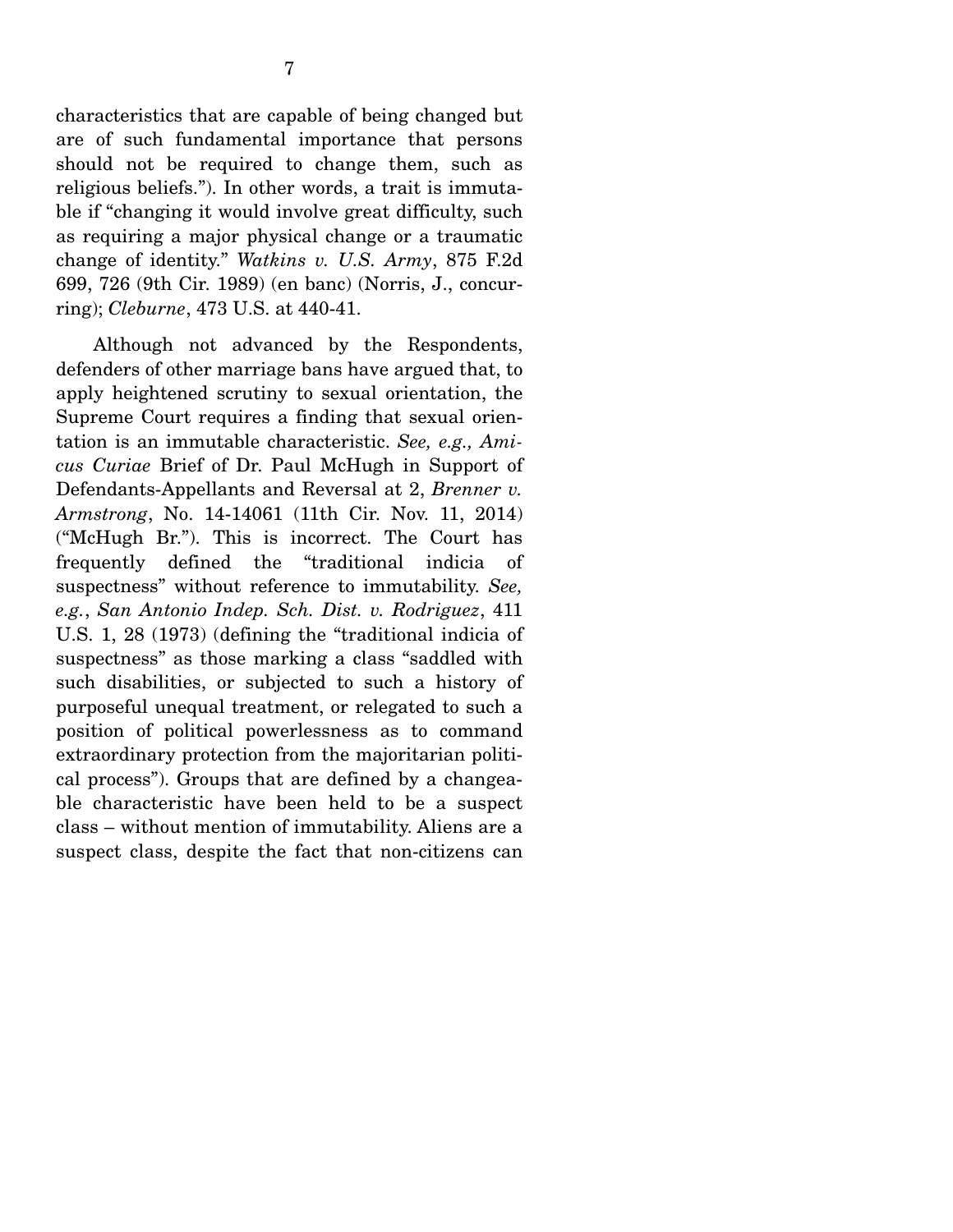and often do become citizens of their own initiative. *Graham v. Richardson*, 403 U.S. 365, 372 (1971); *see also Nyquist v. Mauclet*, 432 U.S. 1, 9 n.11 (1977) (rejecting the dissent's argument that "strict scrutiny is inappropriate because under  $\S 661(3)$  a resident alien can voluntarily withdraw from disfavored status"). Similarly, non-marital children are recognized as a quasi-suspect class even despite the fact that illegitimacy, at least for legal purposes, is also a mutable characteristic. *Mathews v. Lucas*, 427 U.S. 495, 505-06 (1976); *see also Miller v. Albright*, 523 U.S. 420, 431 (1998) (recognizing that a non-marital child can be "legitimated" through actions of the father); *Pedersen v. Office of Pers. Mgmt.*, 881 F. Supp. 2d 294, 320 (D. Conn. 2012).

 Indeed, of the four considerations set forth in *United States v. Carolene Products Co.*, 304 U.S. 144 (1938), "immutability is the one that the Court has most readily abandoned, and that scholars have most persistently criticized." Graham, T.C., *The Shifting Doctrinal Face of Immutability*, 19 VA. J. POL'Y & L. 169, 179 (Spring 2012); *see also* Marcosson, S.A., *Constructive Immutability*, 3 U. PA. J. CONST. L. 646, 647 (2001) (noting that the concept of immutability has been in decline in Supreme Court equal protection analysis and may even be considered irrelevant); Shapiro, M.R., *Treading the Supreme Court's Murky Immutability Waters*, 38 GONZ. L. REV. 409, 412 (2002-03) (asserting that the Supreme Court appears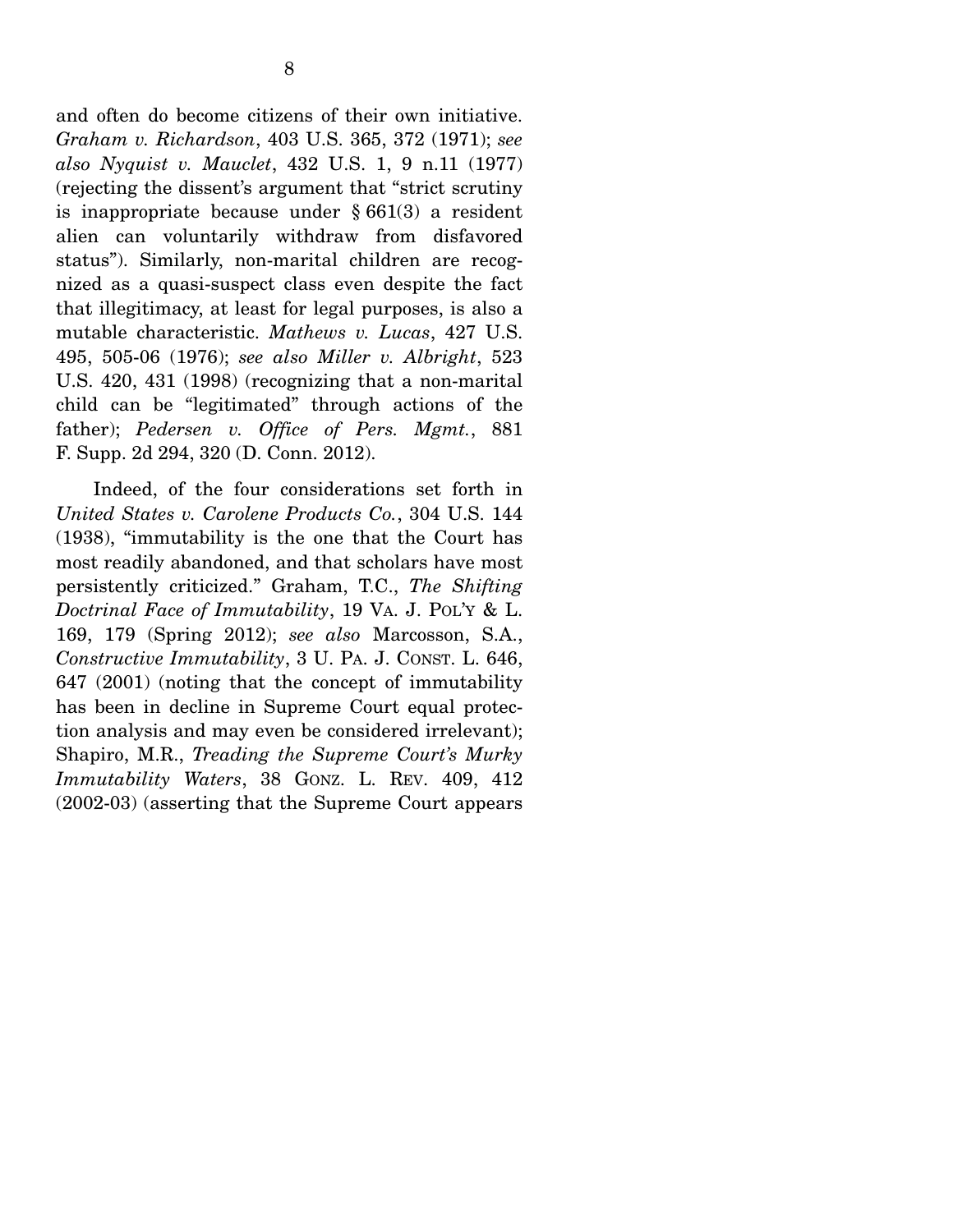interested in "phasing out the immutability concept"). $4$ 

#### **II. THE COURT HAS NOT VIEWED SEXUAL ORIENTATION AS BEHAVIORAL**

 Although the Court has never specifically addressed, in an equal protection analysis, whether laws discriminating on the basis of sexual orientation should be subject to heightened scrutiny, it has also declined the opportunity to hold sexual orientation to be behavioral. *Lawrence v. Texas* stated that: "[w]hen homosexual *conduct*<sup>5</sup> is made criminal by the law of the State, that declaration in and of itself is an invitation to subject homosexual *persons* to discrimination both in the public and in the private spheres." 539 U.S. 558, 575 (2003) (emphasis added). Similarly, in Justice O'Connor's concurrence, decided upon equal protection grounds, she states, "[w]hile it is true that the law applies only to conduct, the conduct targeted by this law is conduct that is closely

<sup>4</sup>  *See also* Yoshino*,* K., *Assimilationist Bias in Equal Protection: The Visibility Presumption and the Case of "Don't Ask, Don't Tell*," 108 YALE L.J. 485, 490-91 (1998) (criticizing the concept of immutability and arguing for its demise in constitutional analysis).

<sup>&</sup>lt;sup>5</sup> Further to the points in Section IV, below, Bruce Bagemihl's book *Biological Exuberance: Animal Homosexuality and Natural Diversity* (St. Martins Press 1999) revealed that over 450 species of animals (birds, mammals, lizards, insects) engage in repeated sexual behaviors with their same sex, in the presence of opposite sex potentials, some in life-long pairings.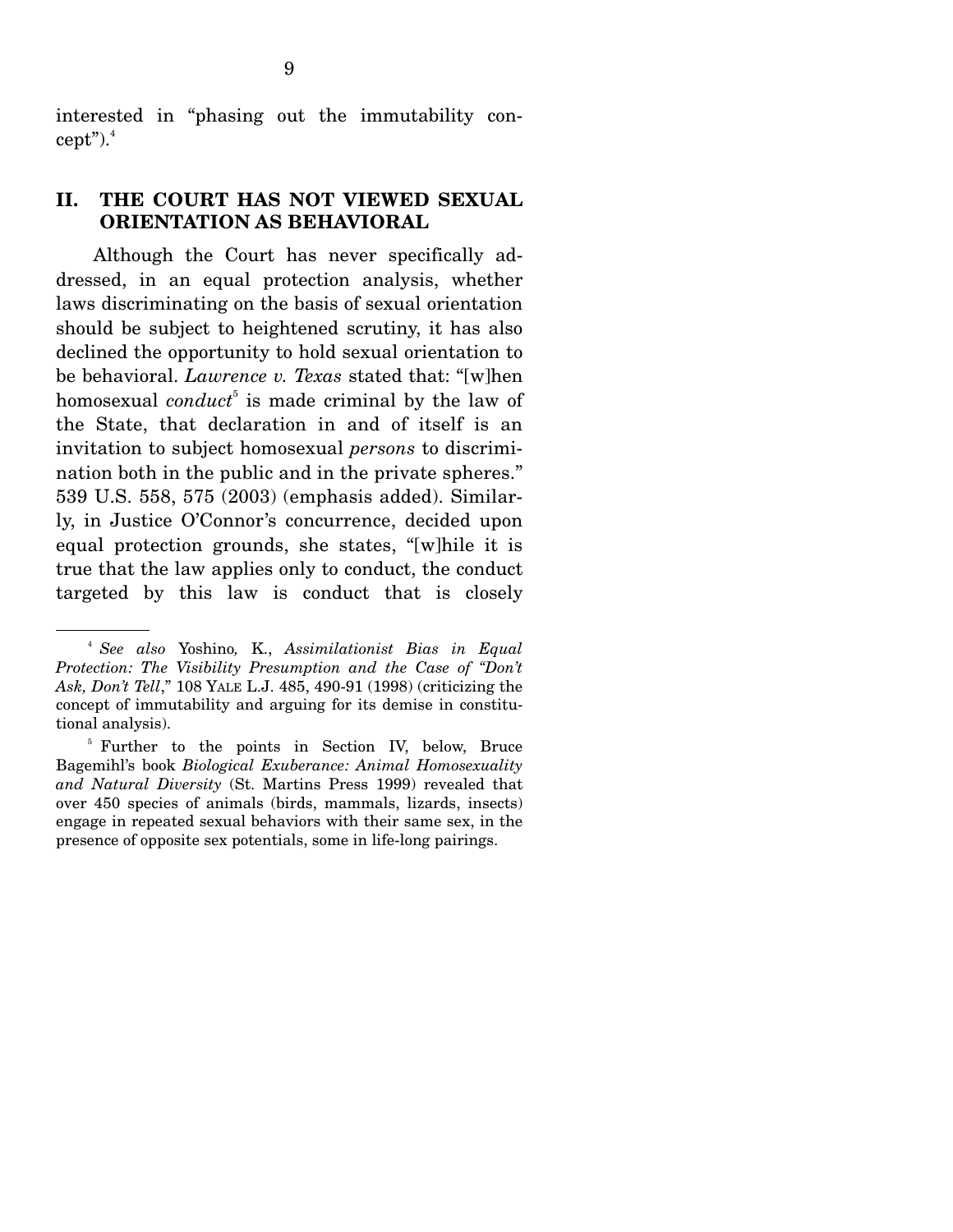correlated with being homosexual. Under such circumstances, Texas' sodomy law is targeted at more than conduct. It is instead directed toward gay persons *as a class*." *Id.* at 583 (O'Connor, J., concurring) (emphasis added).

 In a related vein, the Court found that "[o]ur decisions have declined to distinguish between status and conduct in this context," *i.e.* sexual orientation. The Court rejected the Christian Legal Society's ("CLS") claim that Hastings College of Law violated its First Amendment rights by refusing to recognize CLS as a registered student organization for requiring agreement with the belief that sexual activity should not occur outside of marriage between a man and a woman. *Christian Legal Soc'y Chapter of the Univ. of Cal., Hastings Coll. of the Law v. Martinez*, 130 S. Ct. 2971, 2990 (2010).

 Most recently, in *United States v. Windsor*, the Court had the opportunity to distance itself from the language in *Lawrence* and *Martinez*; however, it declined to do so. 133 S. Ct. 2675 (2013).

#### **III. HEIGHTENED SCRUTINY SHOULD APPLY TO SEXUAL ORIENTATION**

 Persuasive authority from other courts, both pre and post-*Lawrence*, properly finds sexual orientation to be an immutable characteristic. *See, e.g.*, *Baskin v. Bogan*, 766 F.3d 648, 657 (7th Cir.), *cert. denied*, 135 S. Ct. 316 (2014) ("there is little doubt that sexual orientation . . . is an immutable (and probably an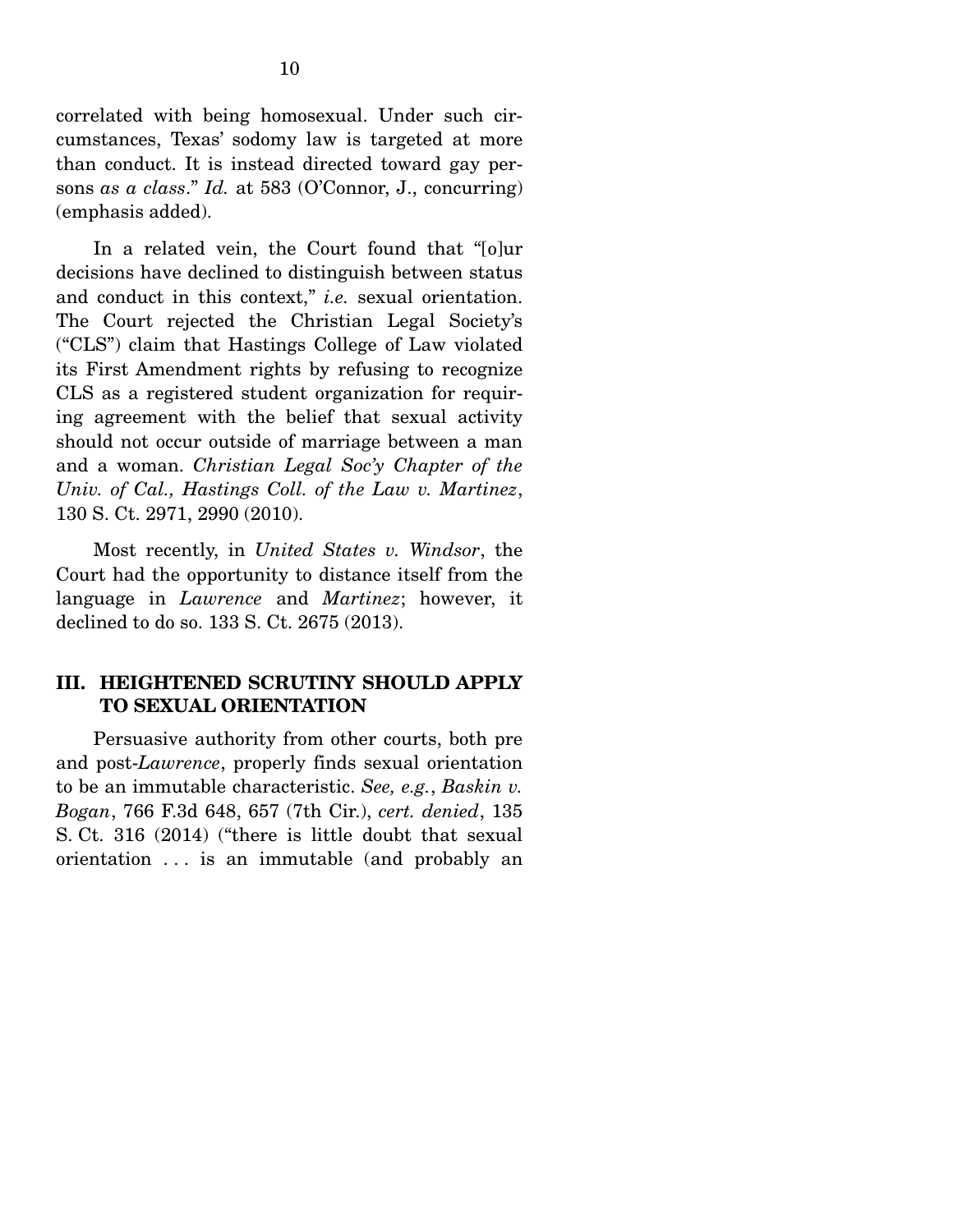innate, in the sense of in-born) characteristic rather than a choice); *Hernandez-Montiel*, 225 F.3d at 1093 ("[s]exual orientation and sexual identity are immutable; they are so fundamental to one's identity that a person should not be required to abandon them"); *Karouni v. Gonzales*, 399 F.3d 1163, 1173 (9th Cir. 2005) (agreeing that homosexuality is a fundamental aspect of human identity and seeing "no appreciable difference between an individual . . . being persecuted for being a homosexual and being persecuted for engaging in homosexual acts"); *Watkins*, 875 F.2d at 726 (en banc) (Norris, J., concurring) (finding sexual orientation to be immutable in the eyes of the Equal Protection Clause because immutability is satisfied when the identifying trait is "so central to a person's identity that it would be abhorrent for government to penalize a person for refusing to change [it]"); *DeLeon v. Perry*, 975 F. Supp. 2d 632, 652 (W.D. Tex. 2014) ("the scientific consensus is that sexual orientation is an immutable characteristic"); *Obergefell v. Wymyslo,*  962 F. Supp. 2d 968, 991 (S.D. Ohio 2013) ("Under any definition of immutability, sexual orientation clearly qualifies. There is now broad medical and scientific consensus that sexual orientation is immutable."); *Perry v. Schwarzenegger*, 704 F. Supp. 2d 921, 966 (N.D. Cal. 2010) ("No credible evidence supports a finding that an individual may, through conscious decision, therapeutic intervention or any other method, change his or her sexual orientation."); *Golinski*, 824 F. Supp. 2d at 987 ("The Court finds that a person's sexual orientation is so fundamental to one's identity that a person should not be required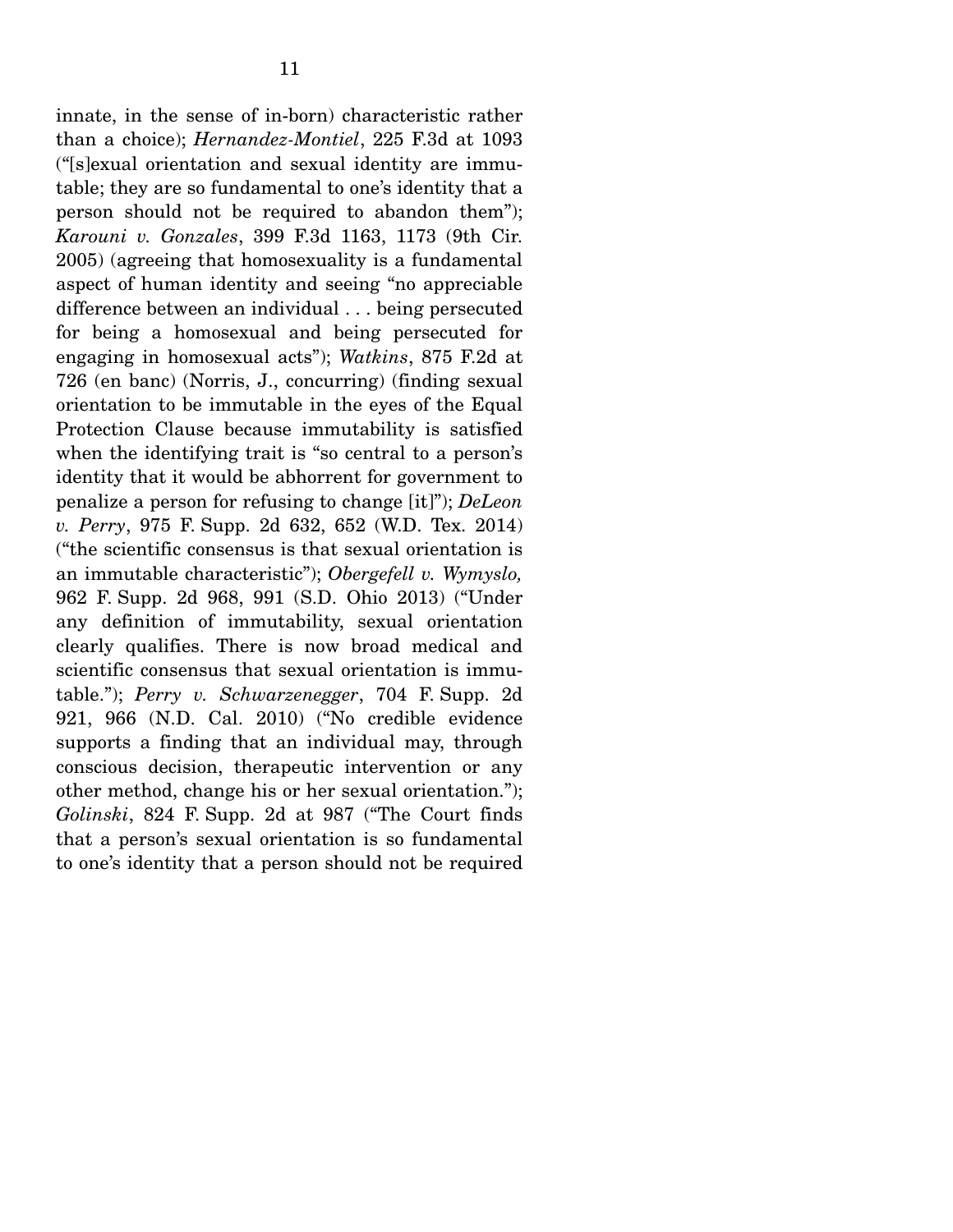to abandon it. Therefore, this factor weighs in favor of the application of heightened scrutiny."); *Pedersen*, 881 F. Supp. 2d at 326 (finding sexual orientation to be an immutable characteristic); *In re Marriage Cases*, 43 Cal. 4th 757, 842, 183 P.3d 384, 442 (2008) ("Because a person's sexual orientation is so integral an aspect of one's identity, it is not appropriate to require a person to repudiate or change his or her sexual orientation in order to avoid discriminatory treatment."). As the Connecticut Supreme Court put it:

In view of the central role that sexual orientation plays in a person's fundamental right to self-determination, we fully agree with the plaintiffs that their sexual orientation represents the kind of distinguishing characteristic that defines them as a discrete group for purposes of determining whether that group should be afforded heightened protection under the equal protection provisions of the state constitution.

*Kerrigan*, 289 Conn. at 186-87, 957 A.2d at 438.

## **IV. SEXUAL ORIENTATION IS AN INNATE HUMAN CHARACTERISTIC**

Whatever weight that the Court ultimately gives to the importance of immutability, the innate nature of sexual orientation fits squarely within the contours of the scope of equal protection previously expressed by this Court and discriminated against by the Marriage Bans. Indeed, sexual orientation is a perfect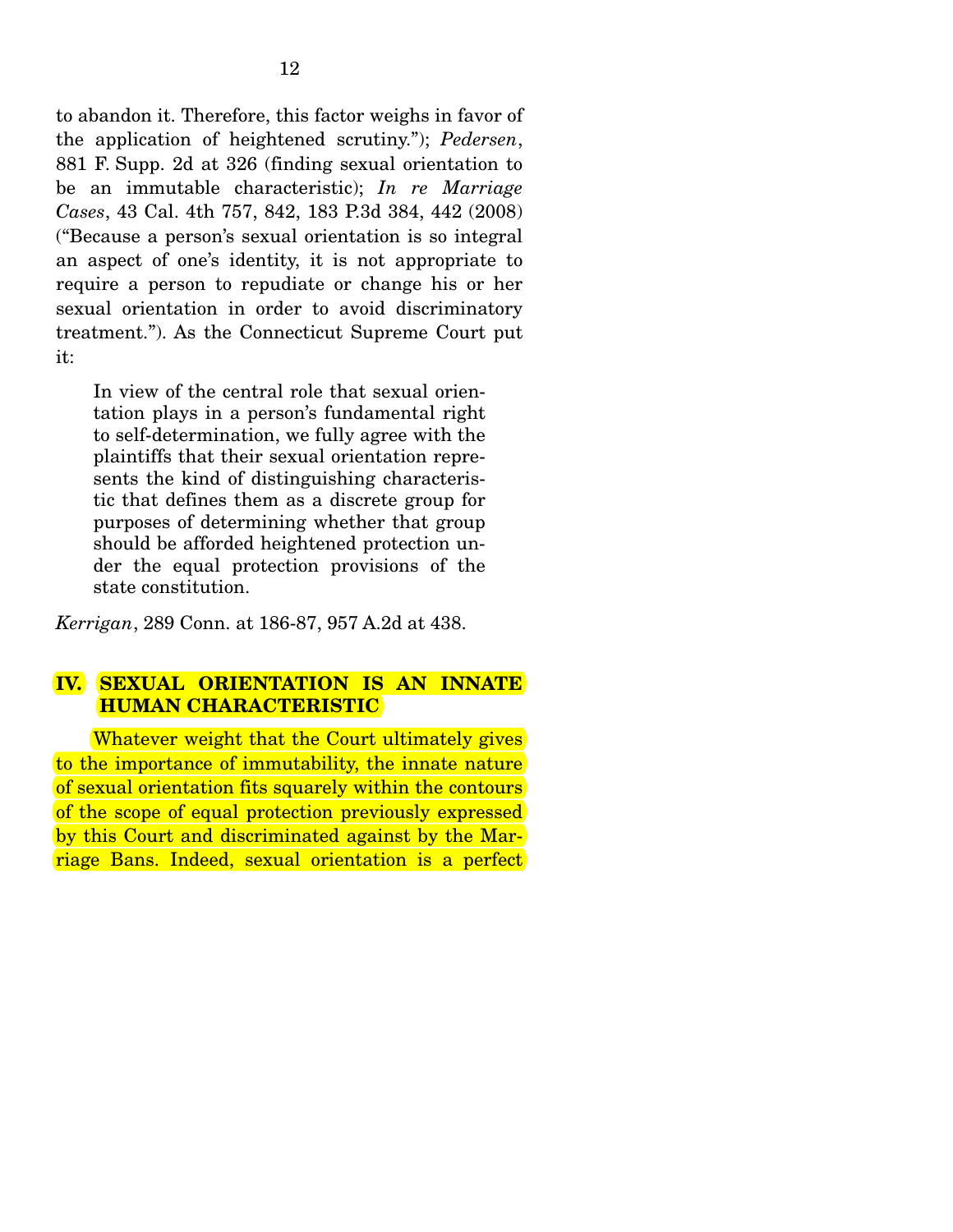example of why certain laws require heightened scrutiny. For all citizens to enjoy the equal protection of the law, none can be the target of the law for something inherent to their very humanity. Legion scientific evidence and study proves that sexual orientation is just such a trait. Moreover, the scientific evidence is equally clear that the consequences of trying to change that orientation are entirely ineffective and have disastrous personal and social consequences.

 No peer-reviewed published scientific studies support the hypotheses that life experience causes homosexuality, that sexual orientation is learned, that there is a psychological cause of homosexuality, or that sexual orientation is chosen. This scientific consensus comes from a broad range of methodologies that includes pedigree studies (the research of family history); prenatal hormone studies; twin studies; molecular biology; brain anatomical studies, biophysiological studies; and hormonal linkages. These studies themselves fall primarily into either prenatal hormone or genetic studies. *See* Mustanski, B.S., et al., *A Critical Review of Recent Biological Research on Human Sexual Orientation*, ANNUAL REVIEW OF SEX RESEARCH (2002).

#### **A. Twin Studies Confirm the Biological Component of Sexual Orientation.**

 Twins present a unique opportunity to control for genetics and environment. Identical, or monozygotic,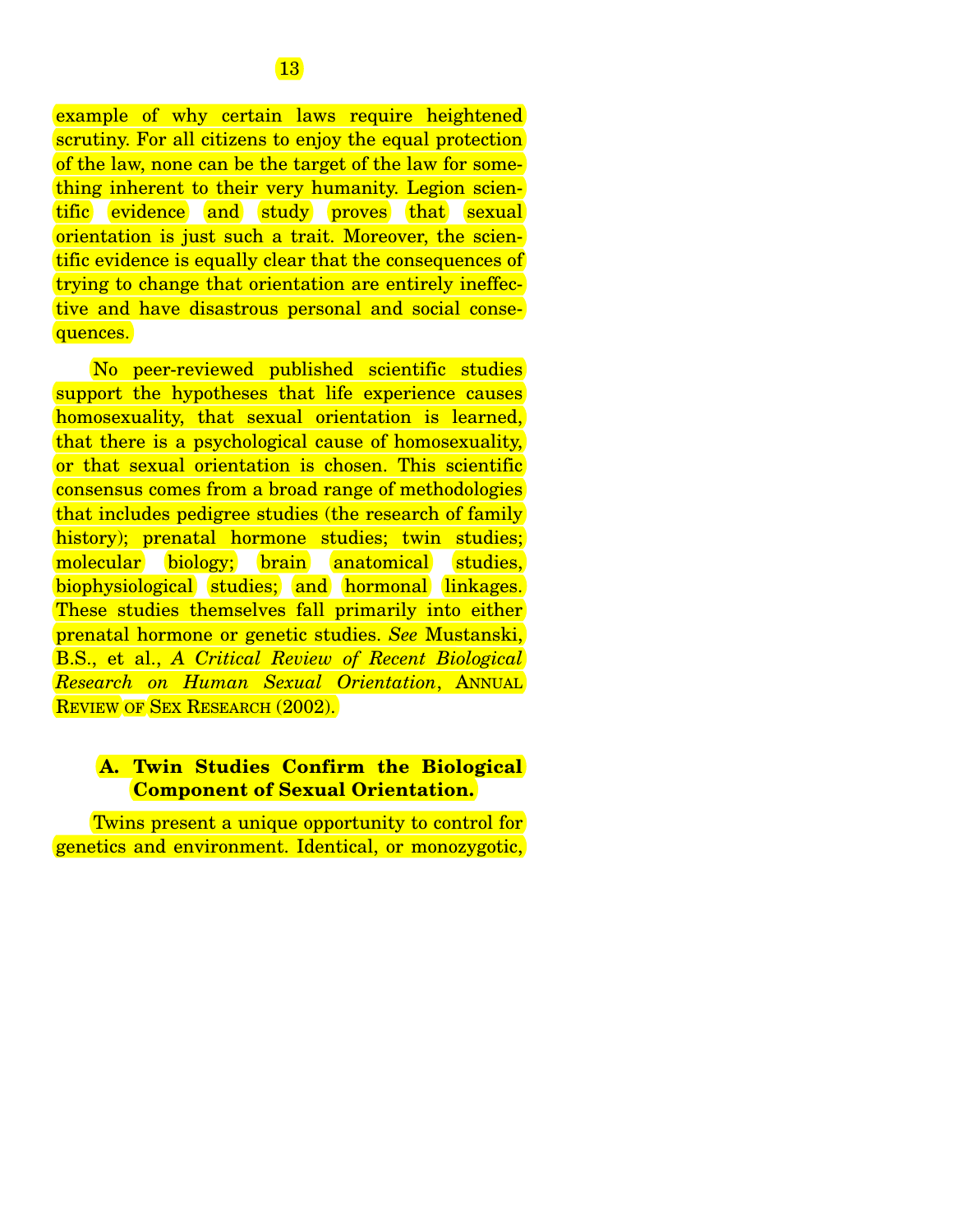twins share identical genetic material. Fraternal twins are, genetically speaking, no different from siblings born in sequence, but can be compared relative to identical twins as a control for environmental factors. Moreover, in circumstances where identical twins are raised separately, examination of traits gives additional insight into whether that trait's driving force is genetic or environmental.

 Overall, a homosexual identical twin is generally *twice as likely* to share that same-sex attraction with his or her identical twin as is a gay fraternal twin with his or her non-identical twin. In one study the ratio was 52% to 22%. *See* Bailey, J.M., et al., *A Genetic Study of Male Sexual Orientation*, ARCHIVES OF GENERAL PSYCHIATRY (Dec. 1991); *see also* Whitam, F.L., et al., *Homosexual Orientation in Twins: A Report on 61 Pairs and Three Triplet Sets*, ARCHIVES OF SEXUAL BEHAVIOR (June 1993) ("Whitam 1993"); Turner, W.J., *Homosexuality, Type 1: An Xq28 Phenomenon*, ARCHIVES OF SEXUAL BEHAVIOR (Nov. 1995). A recent comprehensive study involving a large cohort (4,901) of twins in Australia found "statistically significant support for the existence of significant genetic contributions to the trait of homosexuality." Kirk, K.M., *Measurement Models for Sexual Orientation in a Community Twin Sample*, BEHAV. GENET. (2000). Any such genetic contribution is, by definition, innate.

 Looking then to studies of adopted twins raised in separate environments, approximately half of the heritability in sexual orientation appears attributable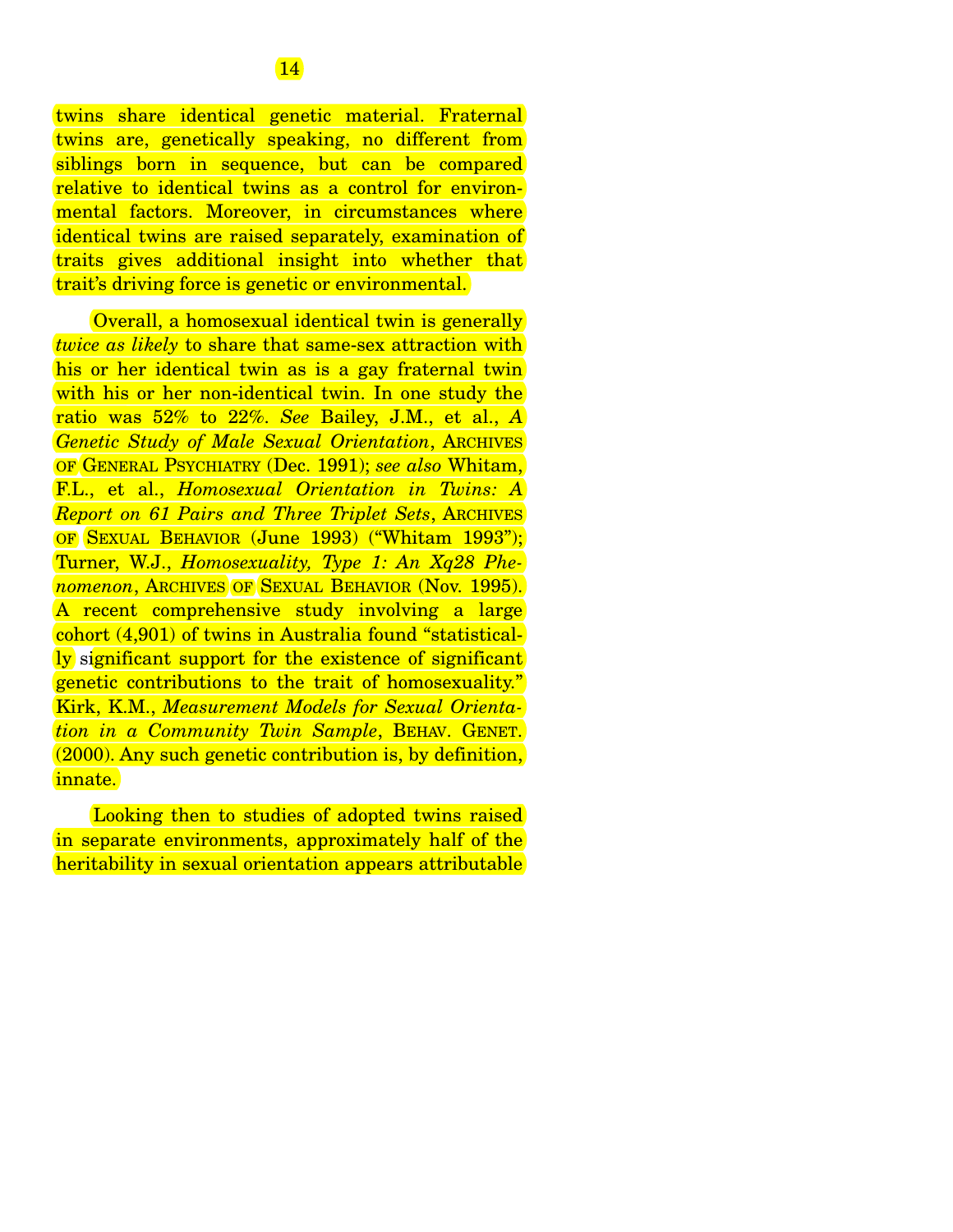to a genetic component. Bouchard, T.J., et al., *Sources of Human Psychological Differences: the Minnesota Study of Twins Reared Apart*, SCIENCE (Oct. 12, 1990). Critically, however, identical twins, whether raised together or raised apart, showed roughly the same outcome. Pillard, R.C., *Homosexuality From a Familial and Genetic Perspective*, in TEXTBOOK OF HOMO-SEXUALITY AND MENTAL HEALTH (R.P. Cabaj, et al., eds. 1996) ("Pillard 1996"); Pillard, R.C., *The Search for a Genetic Influence on Sexual Orientation*, SCIENCE AND HOMOSEXUALITIES (V.A. Rosario, ed. 1997). Some studies show that, given one twin with a same-sex orientation, the other twin will have a similar sexual orientation in roughly 50% of both male and female identical twins, but with lower rates in fraternal twins (males: 22%, females: 16%) and non-twin siblings (males: 9%; females: 14%). Baron, M., *Genetics and Human Sexual Orientation*, BIOLOGICAL PSYCHIATRY (June 1993); *see also* Bailey, J.M., et al., *Genetic and Environmental Influences on Sexual Orientation and Its Correlates in an Australian Twin*  **Sample**, JOURNAL OF **PERSONALITY** AND SOCIAL PSY-CHOLOGY (Mar. 2000). These data confirm a strong genetic contribution to sexual orientation, and although "the precise nature of these factors [has] yet to be understood" (Whitam 1993), the point is the same: whatever the proportion of that genetic contribution, it is not changeable.

The absence of a 100% concordance in sexual orientation between identical twins does not mean that sexual orientation is behavioral. This contention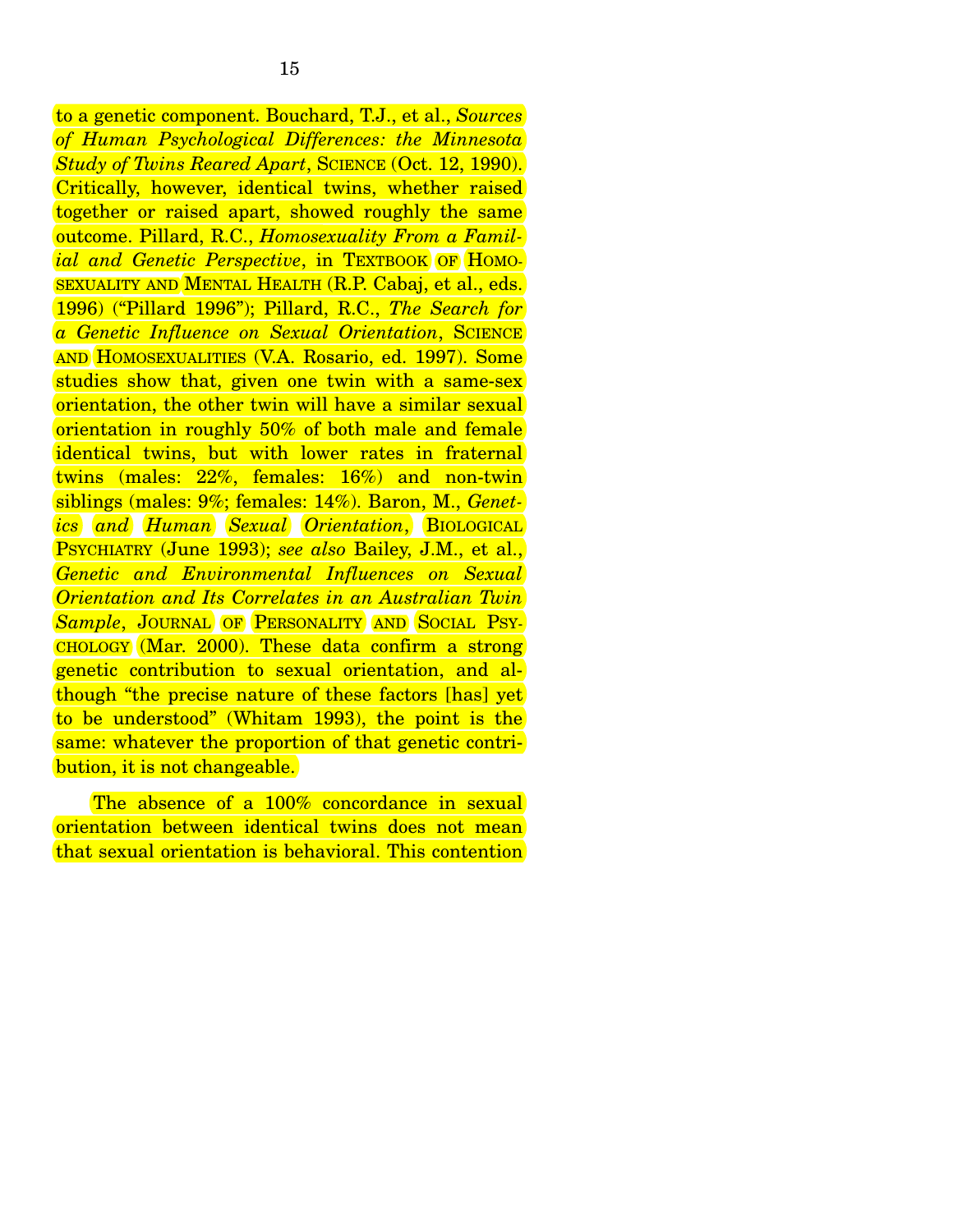fails for a number of reasons, including because of the different prenatal influences that even identical twins can experience. Hall, L.S. and Love C.T., *Finger-Length Ratios in Female Monozygotic Twins Discordant for Sexual Orientation,* ARCH. SEX. BEHAV*.* (Feb. 2003).

Lastly, twin studies consistently show that male sexual orientation is moderately heritable. For example, two twin studies in population-based samples both report moderate tendency to inherit characteristics, with the remaining variance being explained by non-genetic biological factors. *See* Mustanski, B.S., et al., *A Genomewide Scan of Male Sexual Orientation*, HUMAN GENETICS (2005).

## **B. Pedigree Studies Have Found that Sexual Orientation is Heritable in Families.**

 A pedigree study examines a particular family tree in an attempt to discover whether certain traits are prevalent coming down from a specific set of ancestors. Both male and female homosexuality appears to run in families. Pillard, R.C., et al., *Evidence of Familial Nature of Male Homosexuality*, ARCHIVES OF GENERAL PSYCHIATRY (Aug. 1986); Pattatucci, A.M.L. et al., *Development and Familiality of Sexual Orientation in Females*, BEHAVIOR GENETICS (Sept. 1995); Pillard 1996; Bailey, J.M. et al., *A Family History Study of Male Sexual Orientation Using Three Independent Samples*, BEHAVIOR GENETICS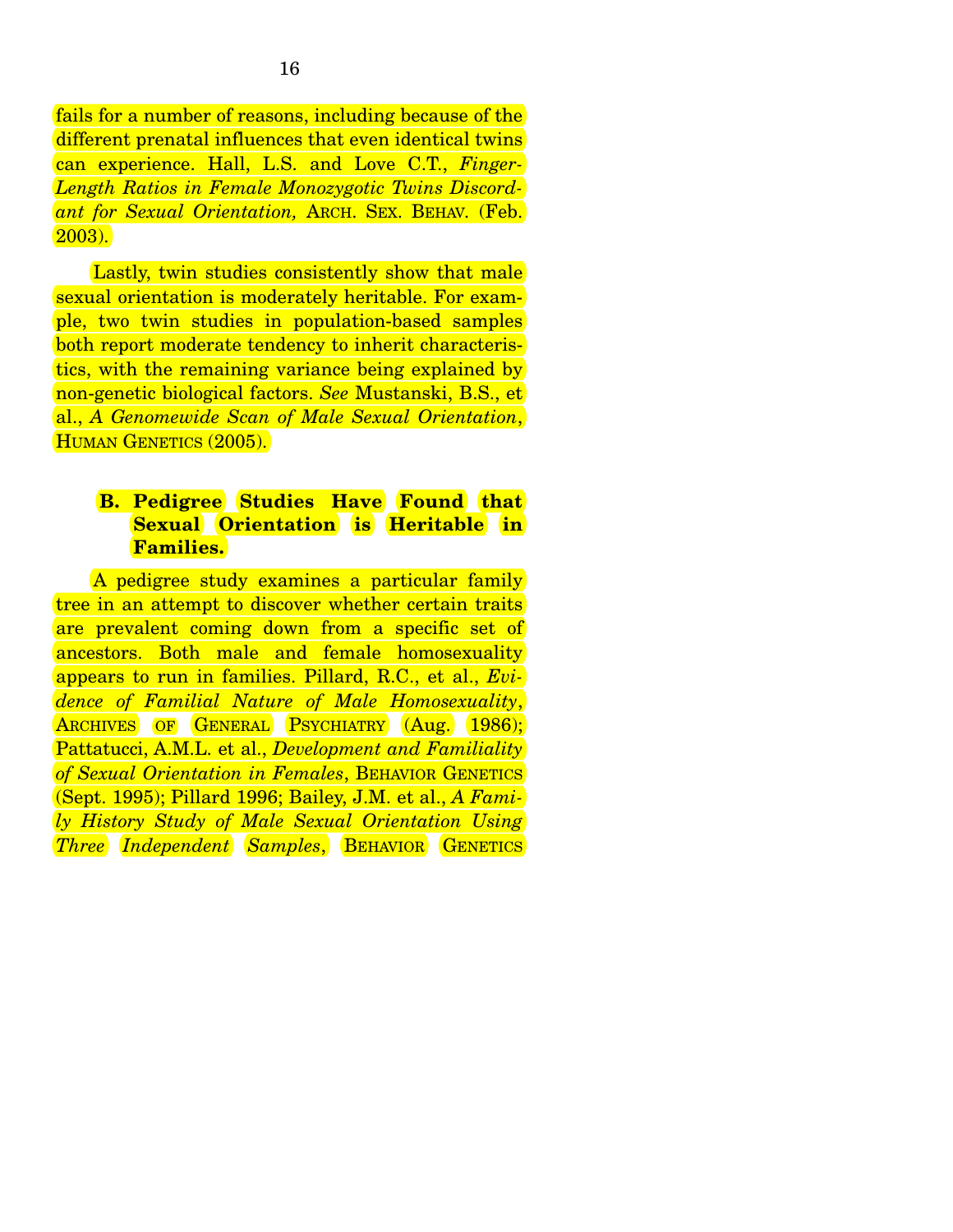(1999). "Powerful evidence exists that homosexuality runs in families, and no evidence contradicts it." Pillard 1996.<sup>6</sup>

#### **C. Fraternal Birth Order Effect Confirms a Biological Origin of Sexual Orientation.**

 Over twenty published reports of sexual orientation reveal that homosexual orientation in men was statistically significantly correlated with increasing number of older brothers but not sisters. Dozens of analyses have reached the conclusion that the most consistent biodemographic correlate of sexual orientation in men is the number of older brothers (fraternal birth order). *See* Bogaert, A.F., et al., *Sexual Orientation, Fraternal Birth Order, and the Maternal Immune Hypothesis*, FRONTIERS IN NEUROENDOCRI-NOLOGY (2011). The 2011 study also demonstrated that non-biological siblings (*i.e.*, adopted or step older brothers) had no effect on men's sexual orientation.

<sup>6</sup> Mustanski B.S., et al., *A Critical Review of Recent Biological Research on Human Sexual Orientation*, ANNUAL REVIEW OF SEX RESEARCH (2002); Mustanski B.S., et al., *A Genomewide Scan of Male Sexual Orientation*, HUMAN GENETICS (Mar. 2005); Mustanski B.S., et al., *Mental Health Disorders, Psychological Distress, and Suicidality in a Diverse Sample of Lesbian, Gay, Bisexual, and Transgender Youths*, AMERICAN JOURNAL OF PUB. HEALTH (Dec. 2010); Newcomb M.E., et al., *Examining Risk and Protective Factors for Alcohol Use in Lesbian, Gay, Bisexual, and Transgender Youth: a Longitudinal Multilevel Analysis*, JOURNAL OF STUDIES ON ALCOHOL AND DRUGS (2012).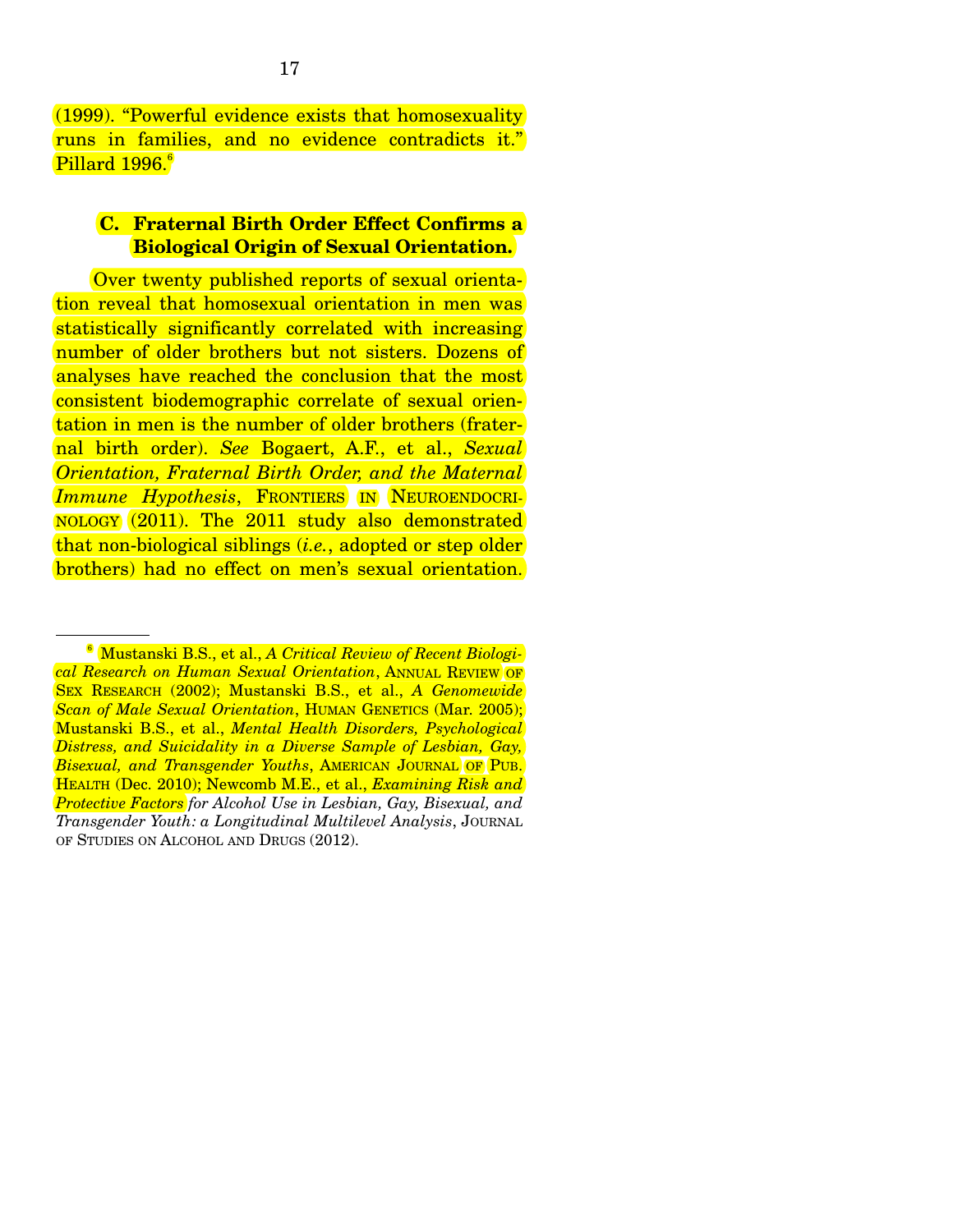*Id.* Accordingly, the fraternal birth order effect cannot be attributed to social causes.

 Ray Blanchard, PhD has likewise found that the most broadly established finding in the area of etiological research on homosexuality is that biological older brothers increase the odds of homosexuality in later-born males, even if they were reared in different households. In contrast, sisters, stepbrothers or adoptive brothers have no effect on sexual orientation. *See* Blanchard, R., *Fraternal Birth Order and the Maternal Immune Hypothesis of Male Homosexuality*, HORMONES AND BEHAVIOR (Sept. 2001); Blanchard, R., *Quantitative and Theoretical Analyses of the Relation Between Older Brothers and Homosexuality in Men*, JOURNAL OF THEORETICAL BIOLOGY (Sept. 21, 2004); Blanchard, R., *Detecting and Correcting for Family Size Differences in the Study of Sexual Orientation and Fraternal Birth Order*, AR-CHIVES OF SEXUAL BEHAVIOR (July 2014).

 Two recent discoveries, using a sample of 944 homosexual and heterosexual participants, showed that biological older brothers increase the odds of homosexuality, even if these older brothers were reared in a different household. To quantify the effect, "each additional older brother increases a male's odds of homosexuality by 33%." *See* Jannini, E.A., et al., *Male Homosexuality: Nature or Culture?* CONTROVER-SIES IN SEXUAL MEDICINE (2010). Other studies have found that the effect of fraternal birth order would exceed all other causes of homosexuality in groups of gay men with three or more older brothers and would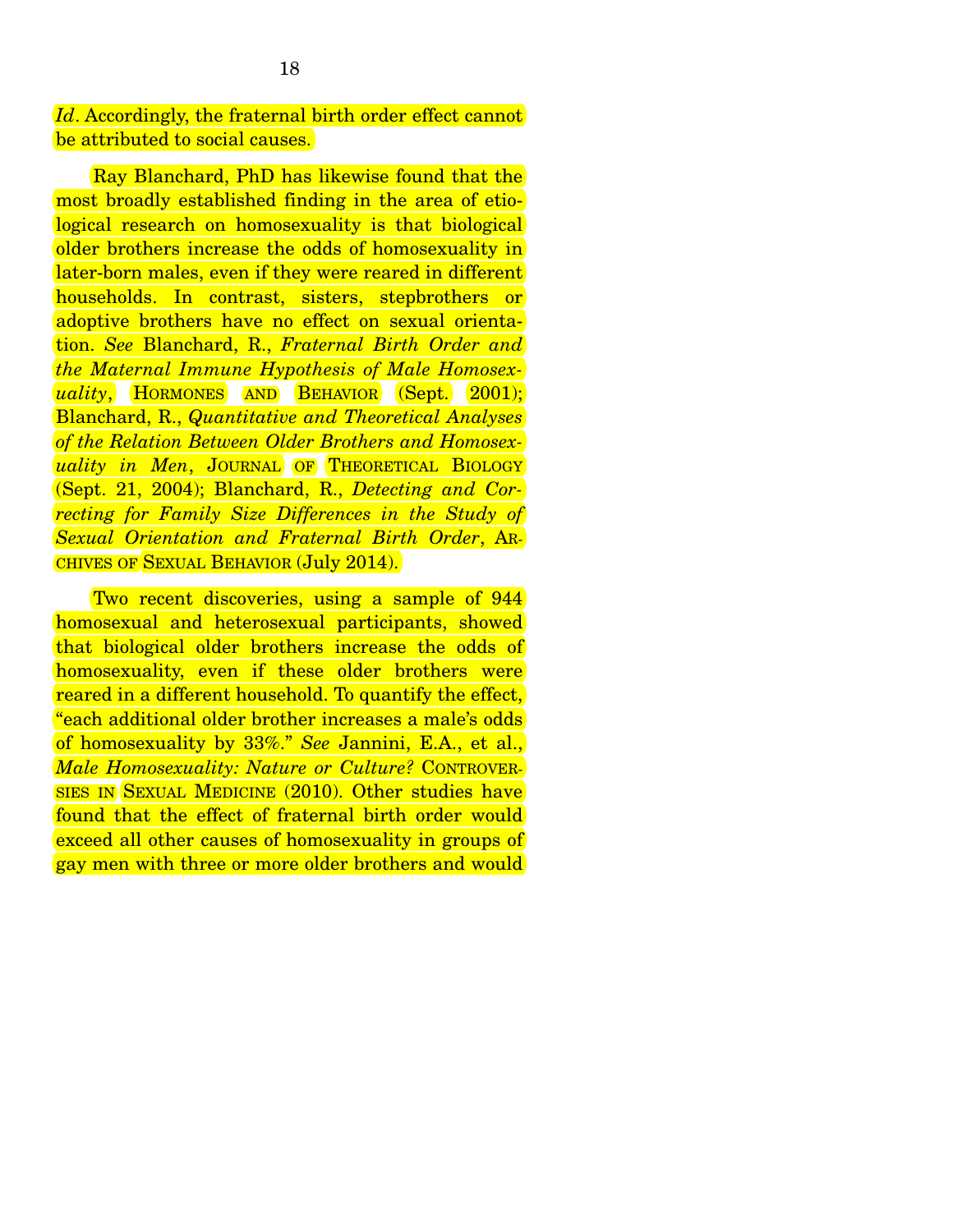equal all other causes in a theoretical group with 2.5 older brothers. *Id*.

 Lastly, in a 2008 study, it was found that homosexuals had a significantly greater number of brothers compared with heterosexuals. Mean numbers of older sisters, younger brothers and younger sisters did not differ between homosexuals and heterosexuals. Iemmola, F., et al., *New Evidence of Genetic Factors Influencing Sexual Orientation in Men*, AR-CHIVES OF SEXUAL BEHAVIOR (2009). Blanchard's theory attributes the birth order effect to H-Y androgens that do not affect older sisters. Blanchard, R., *Fraternal Birth Order and the Maternal Immune Hypothesis of Male Homosexuality*, HORMONES AND BEHAVIOR (Sept. 2001).

#### **D. Prenatal Hormone Levels Affect Sexual Orientation.**

 Prenatal androgenic (male-like) hormone variations have been repeatedly highly correlated with many neurological, physiological and anatomical traits as well as sexual thought patterns, sexual orientation, and gender identity. Because all these innate traits typically express together with sexual orientation and gender identity, there are significant areas of overlap in their respective, mutual, biological causes.

 The sexual determination of sexual organs happens in the first trimester, well before the sexual differentiation of the brain, which is completed in the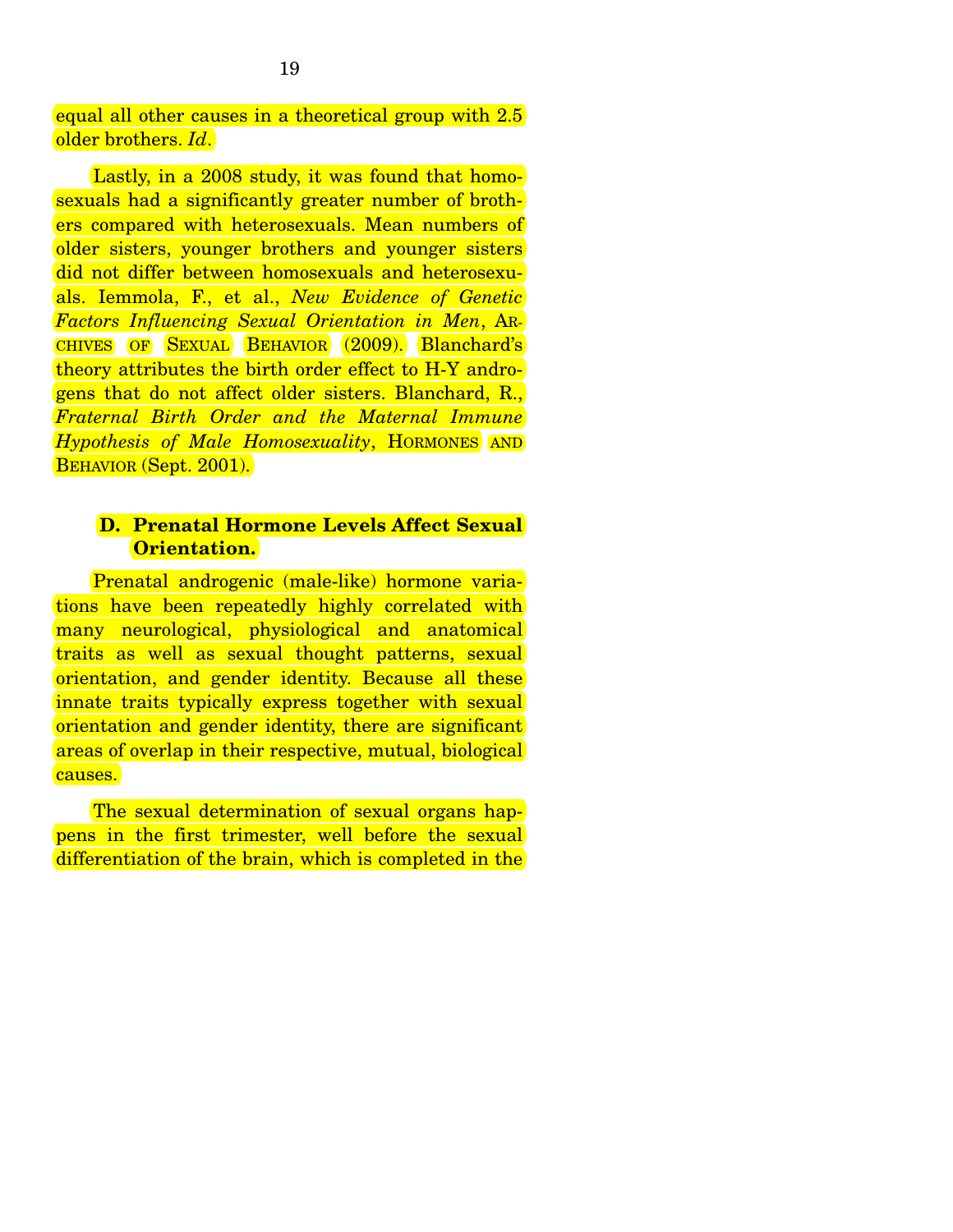second trimester. Swaab, D.F., et al., *Sexual Differentiation of the Human Brain in Relation to Gender Identity and Sexual Orientation*, FUNCTIONAL NEU-ROLOGY (Jan.-Mar. 2009). It is therefore possible for the fetal brain to be imprinted differently than the fetal genitals, resulting in diversity of gender identity, and sexual orientation.

 Another example of high prenatal androgen exposure among females is seen with girls who were gestated with a fraternal male co-twin. Some of the baby boy twin's testosterone in the amniotic fluid seeps into the baby girl's amniotic fluid, causing a cluster of androgenizing changes in the sexually dimorphic play patterns, neuroacoustic functioning, bone structure, teeth, subsequent risk of eating disorders, fetal brain anatomy, and sexual orientation. Cohen-Bendahan, C.C., et al., *Is There an Effect of Prenatal Testosterone on Aggression and Other Behavioral Traits? A Study Comparing Same-Sex and Opposite-Sex Twin Girls*, HORM. BEHAV. (Feb. 2005); Cohen-Bendahan, C.C., et al., *Prenatal Exposure to Testosterone and Functional Cerebral Lateralization: A Study In Same-Sex and Opposite-Sex Twin Girls*, PSYCHONEUROENDOCRINOLOGY (Aug. 2004); Voracek, M., et al., *Digit Ratio (2D:4D) in Twins: Heritability Estimates and Evidence For a Masculinized Trait Expression in Women From Opposite-Sex Pairs*, PSYCHOLOGICAL REPORTS (Feb. 2007); Dempsey P.J., et al., *Increased Tooth Crown Size in Females With Twin Brothers: Evidence For Hormonal Diffusion Between Human Twins in Utero*, AMERICAN JOURNAL OF HUMAN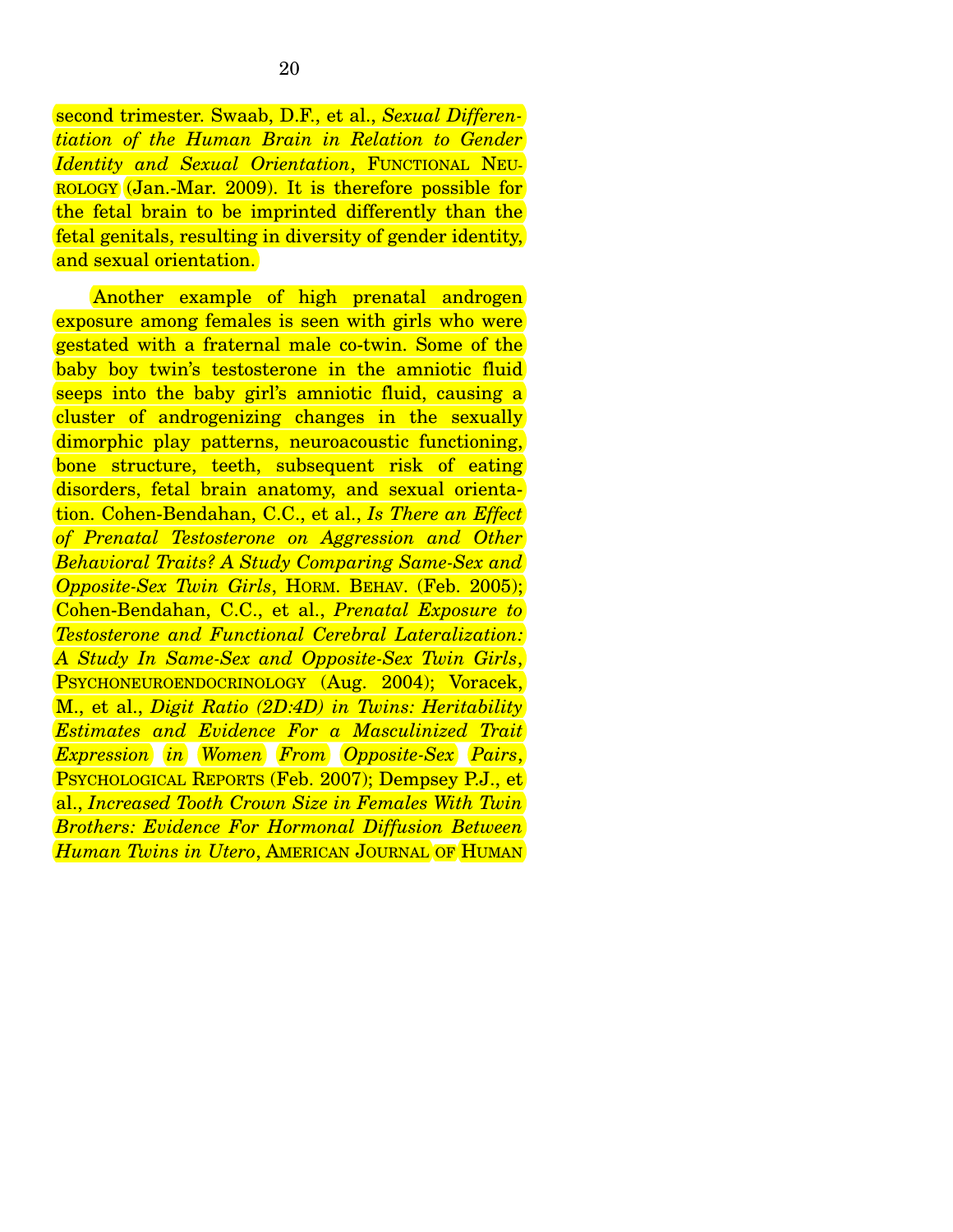BIOLOGY: THE OFFICIAL JOURNAL OF THE HUMAN BIOLO-GY COUNCIL (Sept. 1999); Culbert, K.M., et al., *Prenatal Hormone Exposure and Risk for Eating Disorders: a Comparison of Opposite-Sex and Same-Sex Twins*, ARCHIVES OF GEN. PSYCHIATRY (Mar. 2008); Peper, J.S., et al., *Does Having a Twin-Brother Make For a Bigger Brain?*, EUR. J. ENDOCRINOLOGY (Feb. 18, 2009).

#### **1. Congenital Adrenal Hyperplasia.**

 There is also compelling evidence for a contribution of prenatal hormones to the development of homosexual orientation. This is illustrated best by congenital adrenal hyperplasia ("CAH") due to 21 hydroxylase deficiency, a genetic condition in which female fetuses are exposed to unusually high levels of androgens produced by their own adrenal glands. In CAH, a specific gene causes a disturbance in the development of an enzyme (P450c21) in the cortisol synthesis pathway, resulting in a buildup of androgens (male hormones) in the fetal blood. Money, J., et al., *Bisexually Concordant, Heterosexually and Homosexually Discordant: A Matched-Pair Comparison of Male and Female Adrenogenital Syndrome*, PSYCHIA-TRY (May 1987); Ehrhardt, A.A., et al., *Psychosexual Development: an Examination of the Role of Prenatal Hormones*, CIBA FOUND. SYMP. (Mar. 14-16, 1978); Meyer-Bahlburg, H.F., et al., *Sexual Orientation in Women With Classical or Non-Classical Congenital Adrenal Hyperplasia as a Function of Degree of Prenatal Androgen Excess*, ARCHIVES OF SEXUAL BEHAVIOR (Feb. 2008). In 1976, this adrenal disease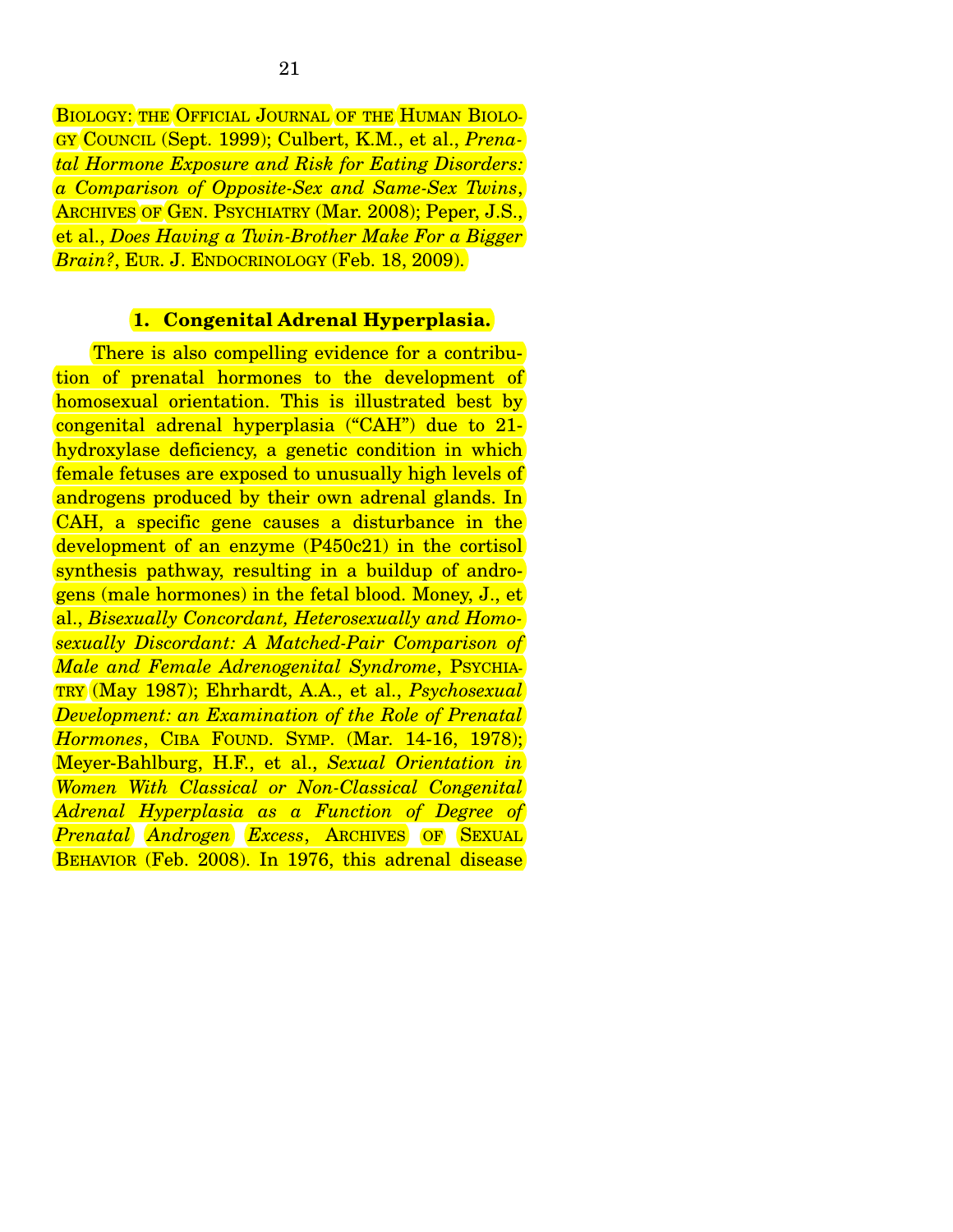was called "adrenogenital syndrome" because infant girls were born with large clitorises and more malelike active play patterns,<sup>7</sup> voices,<sup>8</sup> and some of the skeletal structure typical for boys.<sup>9</sup> Many of the affected females were observed to later identify as lesbian or bisexual in adulthood, and a small proportion were observed to have transitioned to a male gender identity.<sup>10</sup>

#### **2. Xenoandrogens.**

 From 1940 to 1970, diethylstilbestrol was prescribed for women in the first trimester of pregnancy to prevent miscarriage, but was later found to be

<sup>7</sup> Hines, M., et al., *Androgen and the Development of Human Sex-Typical Behavior: Rough-and-Tumble Play and Sex of Preferred Playmates in Children With Congenital Adrenal Hyperplasia (CAH)*, CHILD DEV. (1994); Pasterski, V., et al., *Increased Aggression and Activity Level in 3- to 11-Year-Old Girls With Congenital Adrenal Hyperplasia (CAH)*, HORM. BEHAV. (Sept. 2007).

<sup>8</sup> Nygren, U., et al., *Voice Characteristics in Women With Congenital Adrenal Hyperplasia Due to 21-Hydroxylase Deficiency*, CLINICAL ENDOCRINOLOGY (Oxf.) (Jan. 2009).

<sup>9</sup> Breedlove, S.M., *Organizational Hypothesis: Instances of the Fingerpost*, ENDOCRINOLOGY (Sept. 2010).

<sup>10</sup> Meyer-Bahlburg H.F., et al., *Gender Development in Women With Congenital Adrenal Hyperplasia as a Function of Disorder Severity*, ARCHIVES OF SEXUAL BEHAVIOR (Dec. 2006); Nordenskjold, A., et al., *Type of Mutation and Surgical Procedure Affect Long-Term Quality of Life For Women With Congenital Adrenal Hyperplasia*, J. CLIN. ENDOCRINOL. METAB. (Feb. 2008).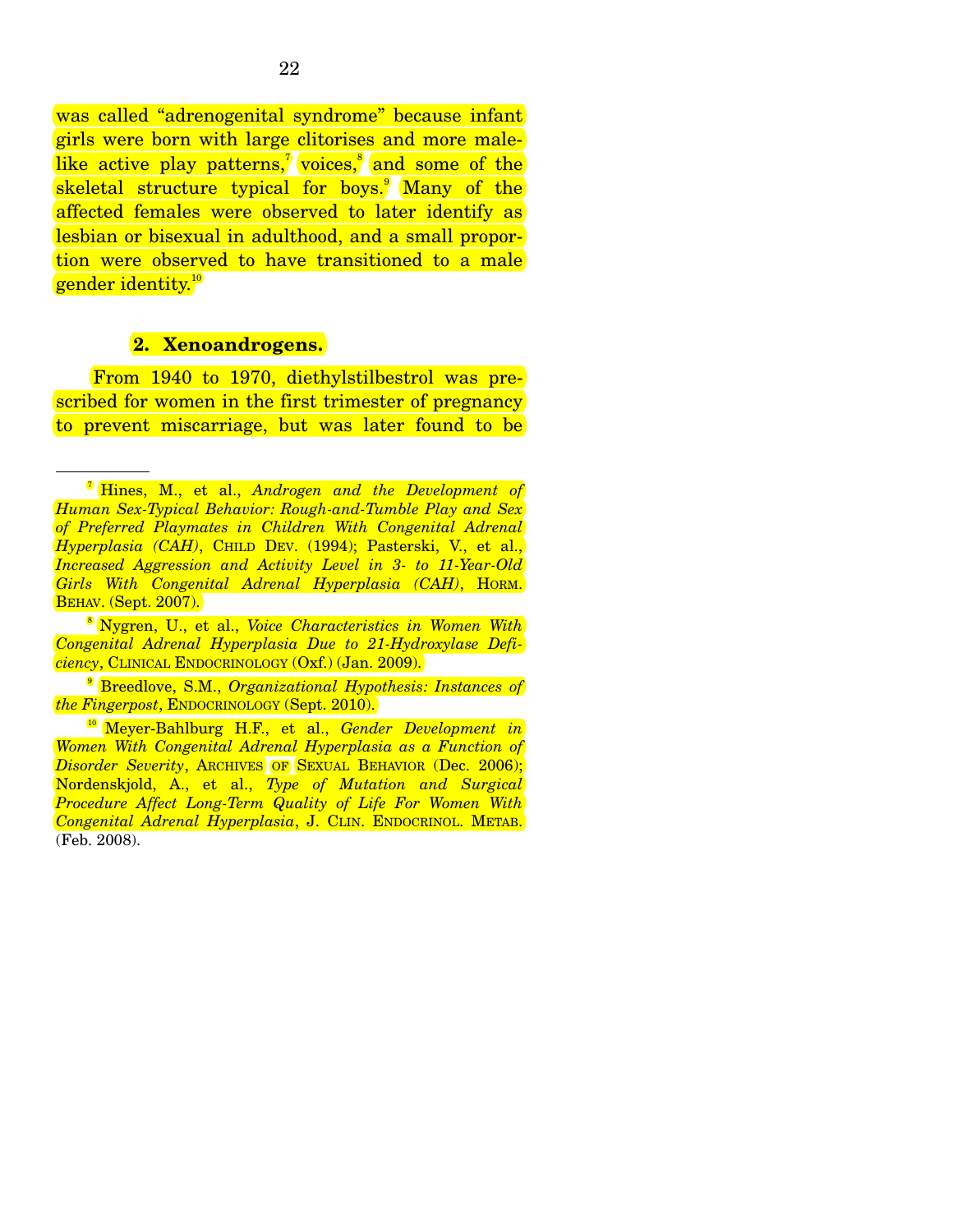ineffective and harmful. It also raised in a statistically significant way the chances of lesbian orientation in the female offspring, and possibly also male-tofemale transsexualism in the male offspring. Ehrhardt A.A., et al., *Sexual Orientation After Prenatal Exposure to Exogenous Estrogen*, ARCHIVES OF SEXUAL BEHAVIOR (Feb. 1985). Prenatal exposure to phenobarbital and phenytoin has been linked to higher rates of undescended testes, genital anomalies, male homosexuality, and male-to-female transsexualism. Dessens, A.B., et al., *Association of Prenatal Phenobarbital and Phenytoin Exposure With Genital Anomalies and Menstrual Disorders*, TERA-TOLOGY (Oct. 2001); Dessens, A.B., et al., *Prenatal Exposure to Anticonvulsants and Psychosexual Development*, ARCHIVES OF SEXUAL BEHAVIOR (Feb. 1999).

#### **E. Analysis of Male Genetic Material Indicates that Sexual Orientation is Heritable.**

 Research into the actual genetic material carried by males also shows that sexual orientation in men is a trait housed in their very DNA. Each person has two sex chromosomes, X and Y. A female has two X chromosomes while a male has an X and a Y, and any two parents each supply one chromosome each. A mother's contribution is always an X chromosome, a father's can be either an  $X$  or a  $Y$ , and will thus determine the chromosomal sex of the child. Thus, a threshold question in considering the heritability of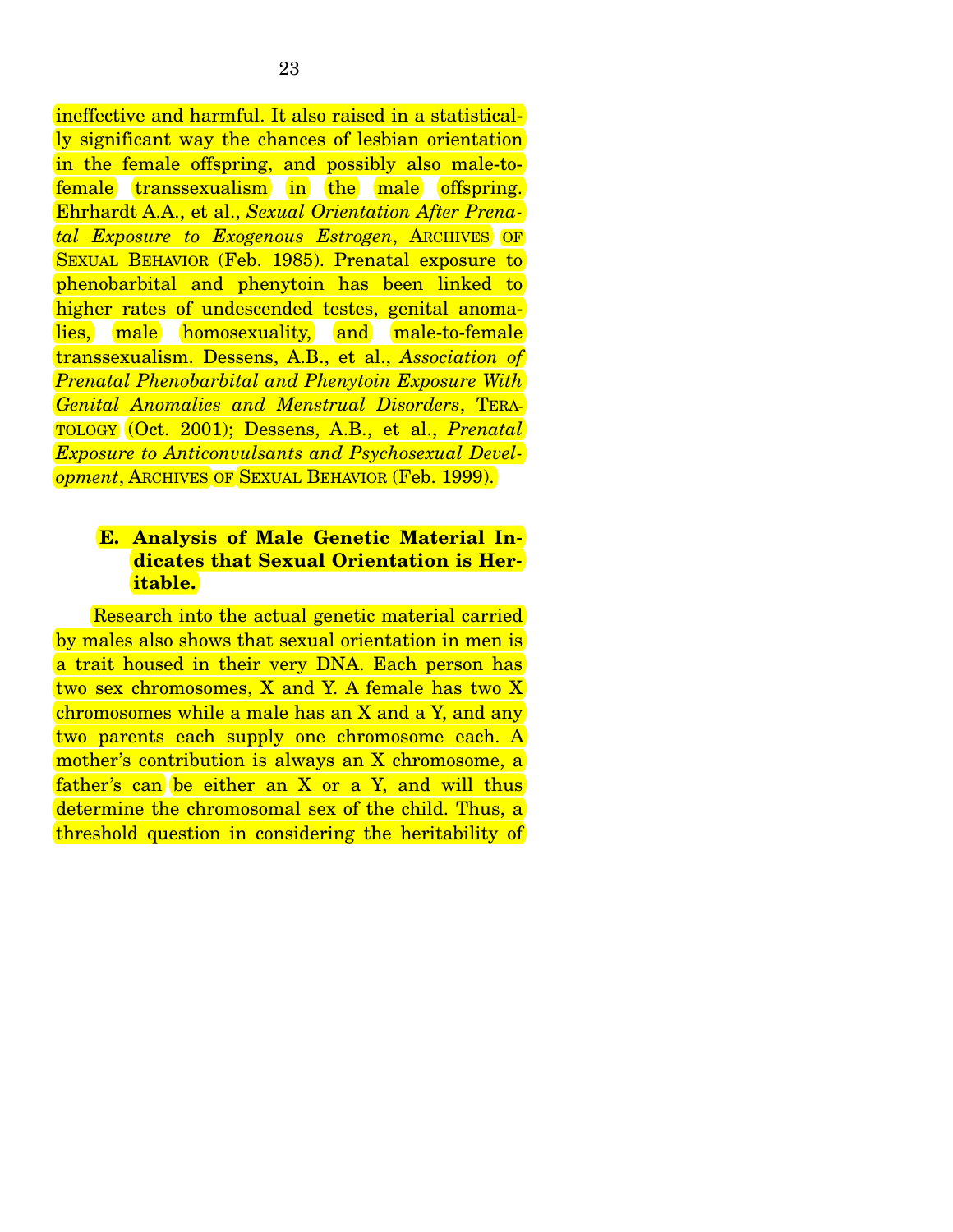certain traits is whether that characteristic occurs in the X or Y chromosome.

 For any male, a gene (or genes) located in the X chromosome is necessarily inherited from his mother. By means of comparative genetic studies of a number of pedigrees, William Turner's research in 1995 indicated that gene(s) for same-sex attraction of some homosexuals reside in the terminal region of the long arm of the X chromosome (denoted  $Xq28$ ); *see also* Hamer, D.H. et al., *A Linkage Between DNA Markers on the X Chromosome and Male Sexual Orientation*, SCIENCE (Jul. 1993); Pattatucci, A.M.L., *Biopsychosocial Interactions and the Development of Sexual Orientation*, *in Lesbian, Gay, and Bisexual Identities in Families* (Oxford Univ. Press 1998); Pattatucci, A.M.L., *Molecular Investigations into Complex Behavior: Lessons from Sexual Orientation*  **Studies, THE INTERNATIONAL JOURNAL OF POPULATION** BIOLOGY AND GENETICS (Apr. 1998); *see also*  Blocklandt, S., et al., *Extreme Skewing of X Chromosome Inactivation in Mothers of Homosexual Men*, HUMAN GENETICS (Feb. 2006). Turner based his conclusions on evidence derived from his pedigree studies showing that homosexual males had a significantly higher incidence of having maternal uncles who are also homosexual, implicating some component of the X chromosome. Alan Sander's 2014 study, the largest study of homosexual brothers to date, supports these earlier findings that chromosome Xq28 influences sexual orientation and also found similar linkages for chromosome 8. Sanders, A.R., et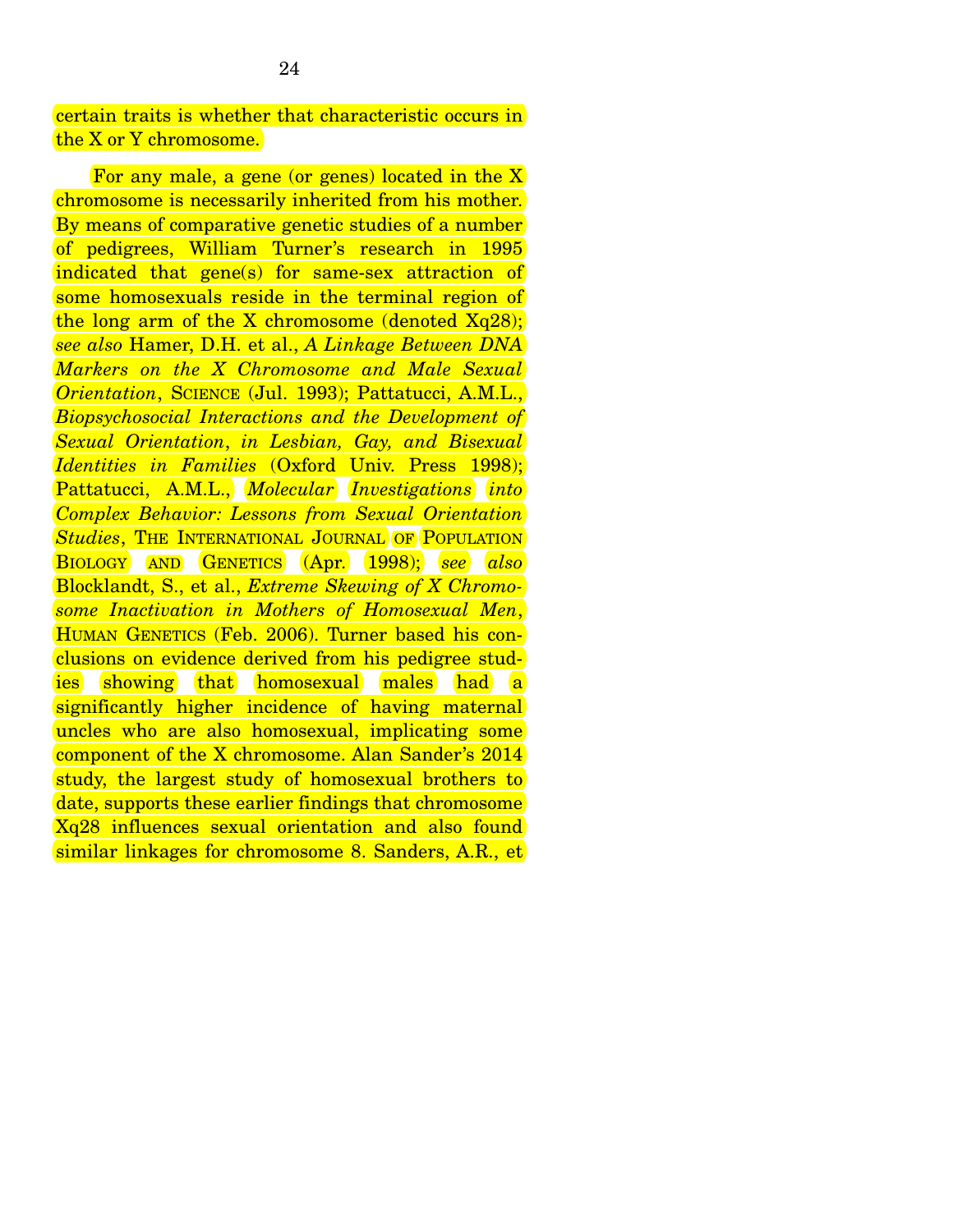al., *Genome-Wide Scan Demonstrates Significant Linkage for Male Sexual Orientation*, PSYCHOLOGICAL MEDICINE (Nov. 2014).

#### **F. Brain Studies Show the Biologic Roots of Sexual Orientation.**

With analysis of human genetic material on one end of the spectrum, and outward manifestations (*i.e.*, sexual orientation) on the other, examination of subsidiary biology – in particular the brain anatomy and function – further undercuts the constitutionality of the Marriage Bans. Studies dealing with brain differences between heterosexual and homosexual men showed several significant differences. The interstitial nucleus of the anterior hypothalamus ("INAH3"), located more or less in the center of the brain, is two to three times larger in straight men than in gay men. LeVay, S.A. *A Difference in Hypothalamic Structure Between Heterosexual and Homosexual Men*, SCIENCE (Aug. 1991) ("LeVay 1991"). LeVay's study is highly suggestive that hormones and fetal brain development may be interrelated, and that the INAH3 structures of gay men were more similar to those of heterosexual females than to those of heterosexual males.

 Moreover, other studies of the brain involving the anterior commissure, and the suprachiasmatic nucleus also showed structural differences between gay and straight men. Allen, L.S., et al., *Sexual Orientation and the Size of the Anterior Commissure in the*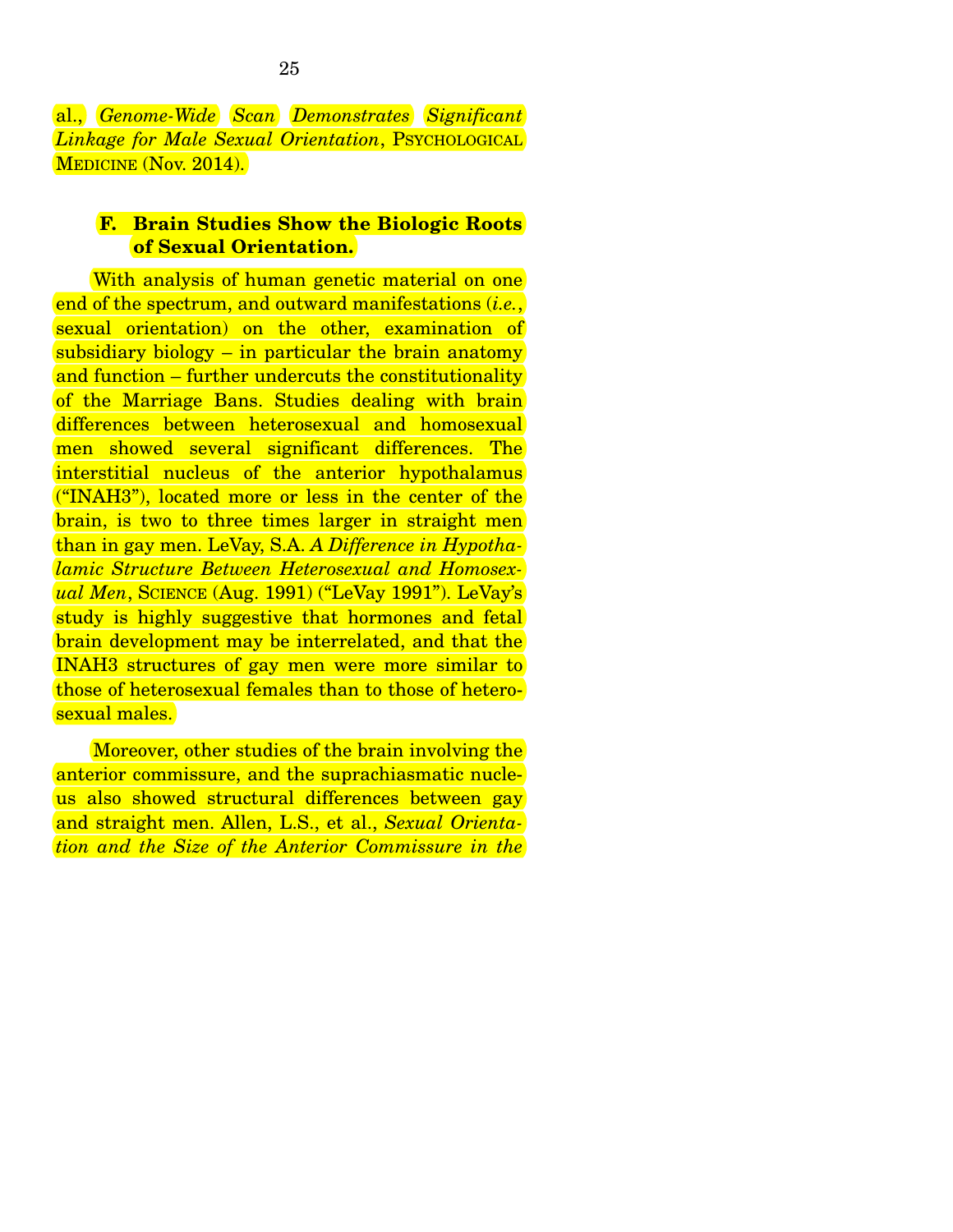*Human Brain*, PROC. NAT'L ACAD. SCI. (Aug. 1992); Swaab, D.F. et al., *An Enlarged Suprachiasmatic Nucleus in Homosexual Men*, BRAIN RESEARCH (Dec. 1990). For example, experimental studies more than forty years ago at the University of Kansas showed that manipulating the levels of testosterone during fetal development of guinea pigs and rats could influence the sexual behavior of the adult. These manipulations also affected the size as well as the structural characteristics of the sexually dimorphic nucleus in the brain. *See* LeVay 1991. As Bailey and his colleagues state, "[t]he most influential biologic theory of sexual orientation is that male homosexuality" results from less masculinized "relevant brain structures during prenatal development." Bailey, J.M. et al., *A Family History Study of Male Sexual Orientation Using Three Independent Samples*, BEHAVIOR GENETICS (1999); *see also* Savic, I., et al., *PET and MRI Show Differences in Cerebral Asymmetry and Functional Connectivity between Homo- and Heterosexual Subjects*, PROCEEDINGS OF THE NATIONAL ACAD-EMIES OF SCIENCES OF THE UNITED STATES OF AMERICA (Aug. 2008).

#### **G. The Overwhelming Majority of Humans Self-Describe Their Sexual Orientation as Innate.**

 Taking a view of the scientific data as a whole, it can come as no surprise that they are consistent with the views of innateness of all sexual orientation shared by members of the gay and lesbian community. For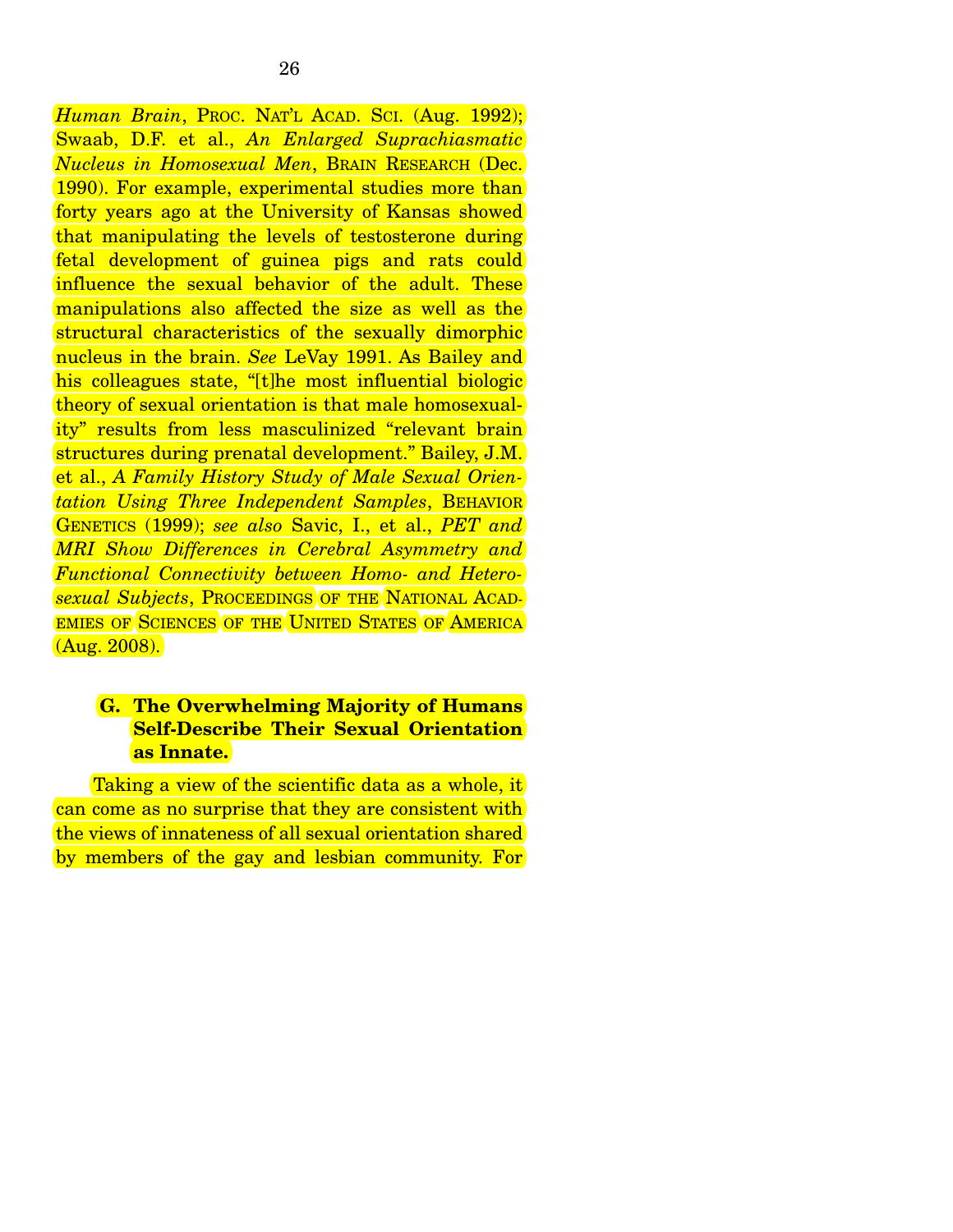example, in a national survey conducted in 2010 with a representative sample of more than 650 selfidentified lesbian, gay and bisexual adults, 95% of the gay men and 83% of the lesbian women reported that they experienced "no choice at all" or "small amount of choice" about their sexual orientation. *See* Herek, G.M., *Demographic, Psychological, and Social Characteristics of Self-Identified Lesbian, Gay, and Bisexual Adults in a US Probability Sample*, SEXUALITY RES. & SOC. POL'Y, (2010). *No* peer-reviewed published scientific studies support the hypotheses that life experience causes homosexuality, that sexual orientation is learned, that there is a psychological cause of homosexuality or that sexual orientation is chosen.

## **V. MISGUIDED EFFORTS TO CHANGE SEXUAL ORIENTATION PROVE THE IN-NATENESS OF THE TRAIT**

 Sexual orientation change efforts ("SOCE") are also relevant in considering the immutability of sexual orientation – regardless of what causes sexual orientation. The corollary to the argument in support of the Marriage Bans that sexual orientation is mutable and changeable is the grim reality that follows efforts to change individuals' sexual orientation. That is to say: if it were correct that gay people bore the brunt of the Marriage Bans because of their own "choice" and not because of innate characteristics, what would the practical consequence be of suggesting that the law's discrimination could be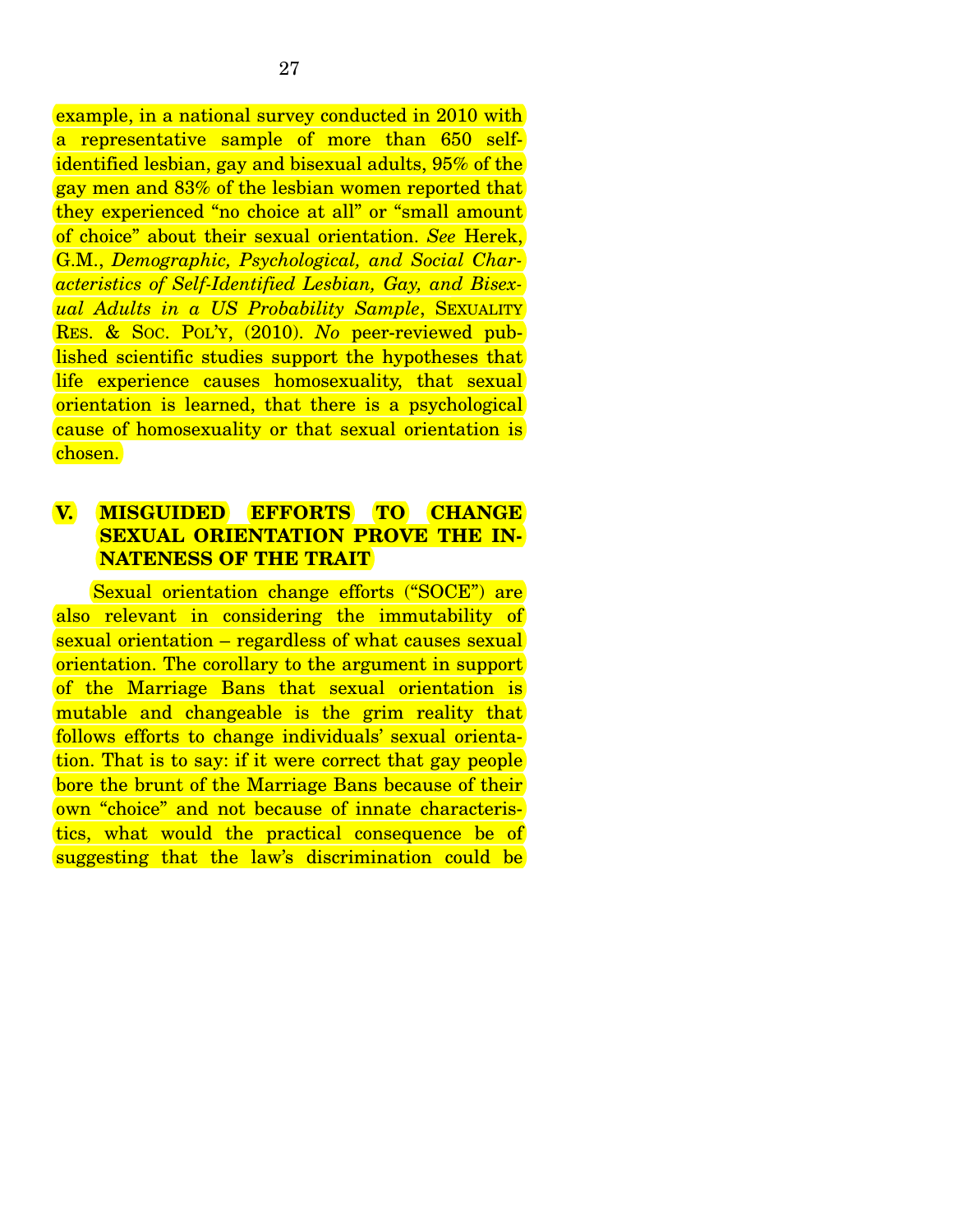avoided by making a different "choice"? The answer, unfortunately, is sobering, and entails the causation of severe depression, anxiety, and suicides. The clinical research disproves what some blithely misunderstand as merely a change in temporal expressions. Indeed, the most prominent proponent of SOCE has actually retracted his position on the grounds that the effects of SOCE were severely harmful to participants, as discussed below.

 The consensus among the established medical community is that SOCE are generally futile and potentially dangerous to an individual's well-being, suggesting that sexual orientation is innate. *See*  American Psychological Association, REPORT OF THE AMERICAN PSYCHOLOGICAL ASSOCIATION TASK FORCE ON APPROPRIATE THERAPEUTIC RESPONSES TO SEXUAL ORIENTATION (2009) ("[E]fforts to change sexual orientation are unlikely to be successful and involve some risk of harm."); *see also* Posner, R.A., SEX AND REASON (Harvard Univ. Press 1992) (describing "failure of treatment strategies . . . to alter homosexual orientation"); Haldeman, D., *The Practice and Ethics of Sexual Orientation Conversion Therapy*, J. CONSULT-ING & CLINICAL PSYCHOL. (1994) (describing "lack of empirical support for conversion therapy"); *see also Perry v. Schwarzenegger*, 704 F. Supp. 2d 921, 966 (N.D. Cal. 2010) ("No credible evidence supports a finding that an individual may, through conscious decision, therapeutic intervention or any other method, change his or her sexual orientation.").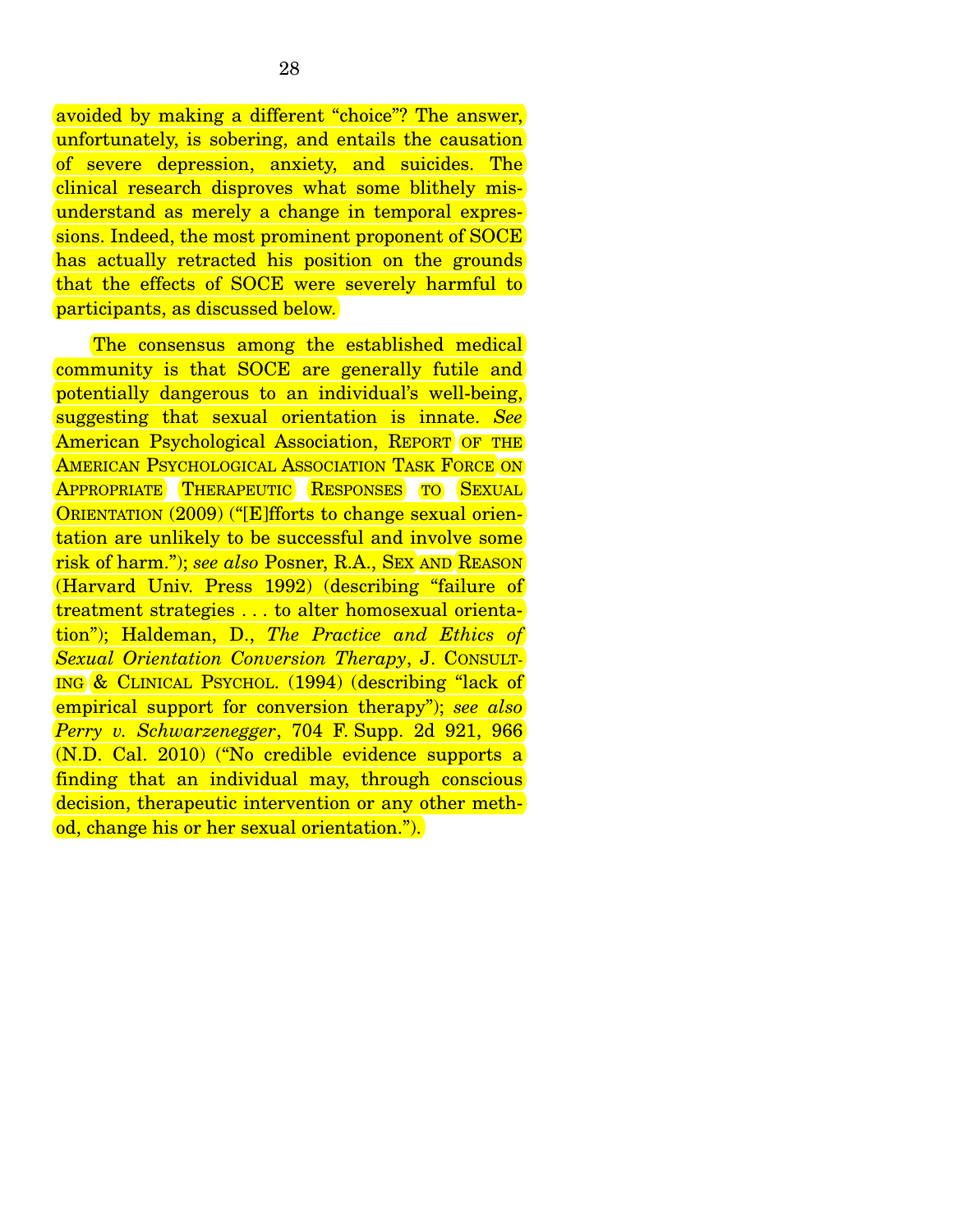In fact, every major mental health organization has adopted a policy statement cautioning against the use of so-called "conversion" or "reparative" therapies to change the sexual orientation of gay and lesbian people. These policy statements are reproduced in a 2008 publication of the American Psychological Association, Just the Facts About Sexual Orientation and Youth, A Primer For Principals, Educators and School Personnel, available at http://www.apa.org/pi/lgbt/ resources/just-the-facts.pdf. In a 2012 article, the American Academy of Child and Adolescent Psychiatry ("AACAP") advised clinicians that "there is no evidence that sexual orientation can be altered through therapy, and attempts to do so may be harmful." Adelson, S.A., et al., *Practice Parameters on Gay, Lesbian, or Bisexual Sexual Orientation*, *Gender Nonconformity, and Gender Discordance in Children and Adolescents*, J. AACAP (Sept. 2012). In a 2009 article in PEDIATRICS, documentation supported the conclusion that "minors who experience family rejection based on their sexual orientation face especially serious health risks." Ryan, C., et al., *Family Rejection as a Predictor of Negative Health: Outcomes in White and Latino Lesbian, Gay and Bisexual Young Adults*, J. PEDIATRICS (2009). The Pan American Health Organization, a regional office of the World Health Organization, issued a statement in May 2012, that sexual orientation change efforts "lack medical justification and represent a serious threat to the health and well-being of affected people." The American Academy of Pediatrics has found that "[t]herapy directed at specifically changing sexual orientation is contraindicated, since it can provoke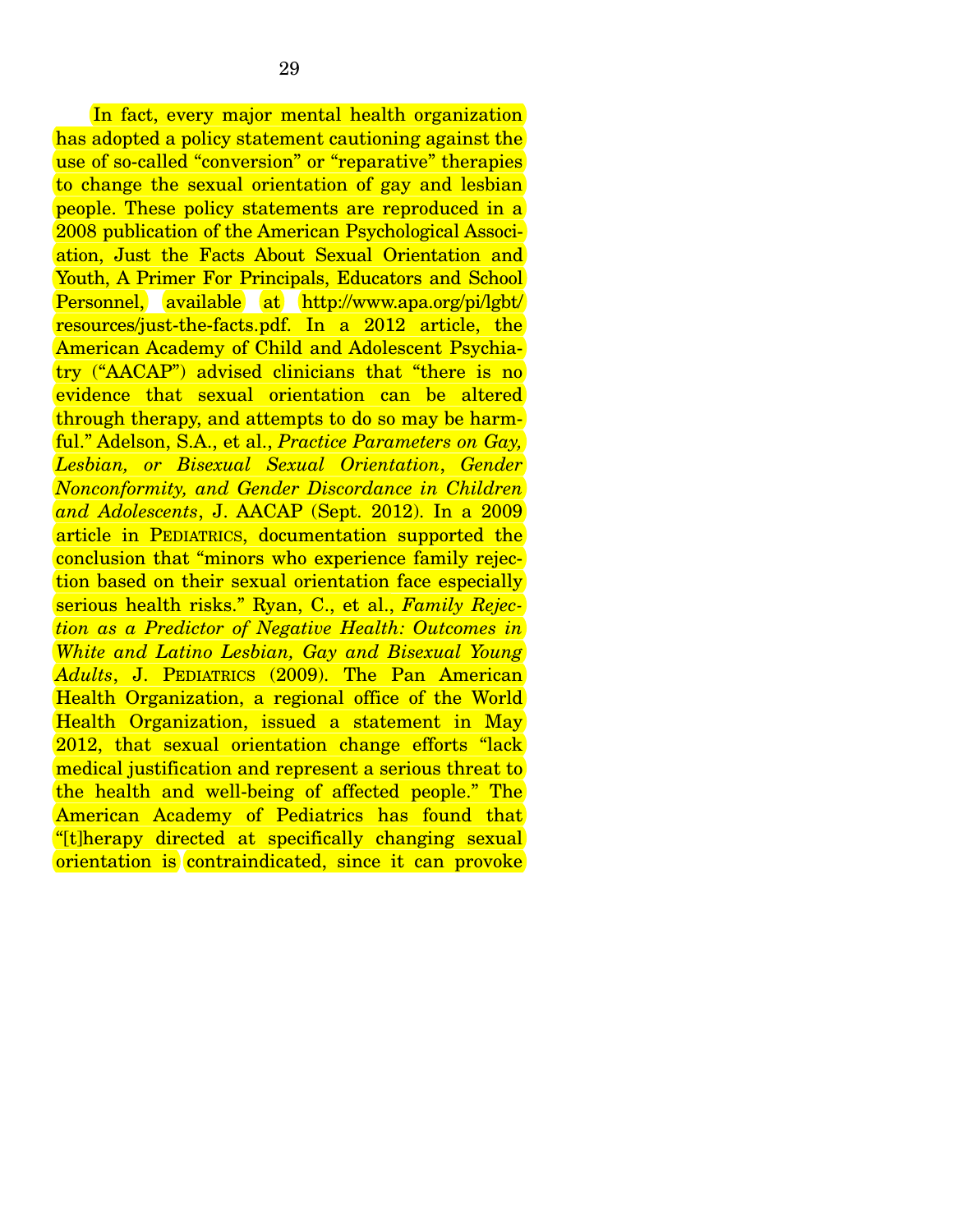guilt and anxiety while having little or no potential for achieving changes in orientation." *Policy Statement, Homosexuality and Adolescence*, AM. ACAD. PEDIATRICS (1993). The American School Counselor Association, American Medical Association Council on Scientific Affairs and Public Health, National Association of Social Workers, American Counseling Association Governing Council, and American Psychoanalytic Association have all issued statements opposing SOCE.

 The American Psychological Association summarized this history in its 2009 Task Force paper, *Report of the American Psychological Association Task Force on Appropriate Therapeutic Responses to Sexual Orientation*. The Task Force posed three questions: (1) are SOCE effective at changing sexual orientation; (2) are SOCE harmful; and (3) are there any additional benefits reasonably attributable to SOCE? To do so, the Task Force "decided to conduct a systematic review of the empirical literature on SOCE." *Id.* at 81. The Task Force found that "negative side effects" of those efforts included "loss of sexual feeling, depression, suicidality, and anxiety." *Id.* at 83. Moreover, the Task Force found that it does not work: "scientific evidence shows that SOCE is not likely to produce its intended outcomes. . . ." *Id.*

These empirical findings are borne out by tragic and personal experiences. *Amici Curiae* in the matter of (then) *Welch v. Brown* before the Ninth Circuit (now *Pickup v. Brown*), addressing a statute that proposed to ban SOCE in California, stated their perspective: "the serious harms that [survivors of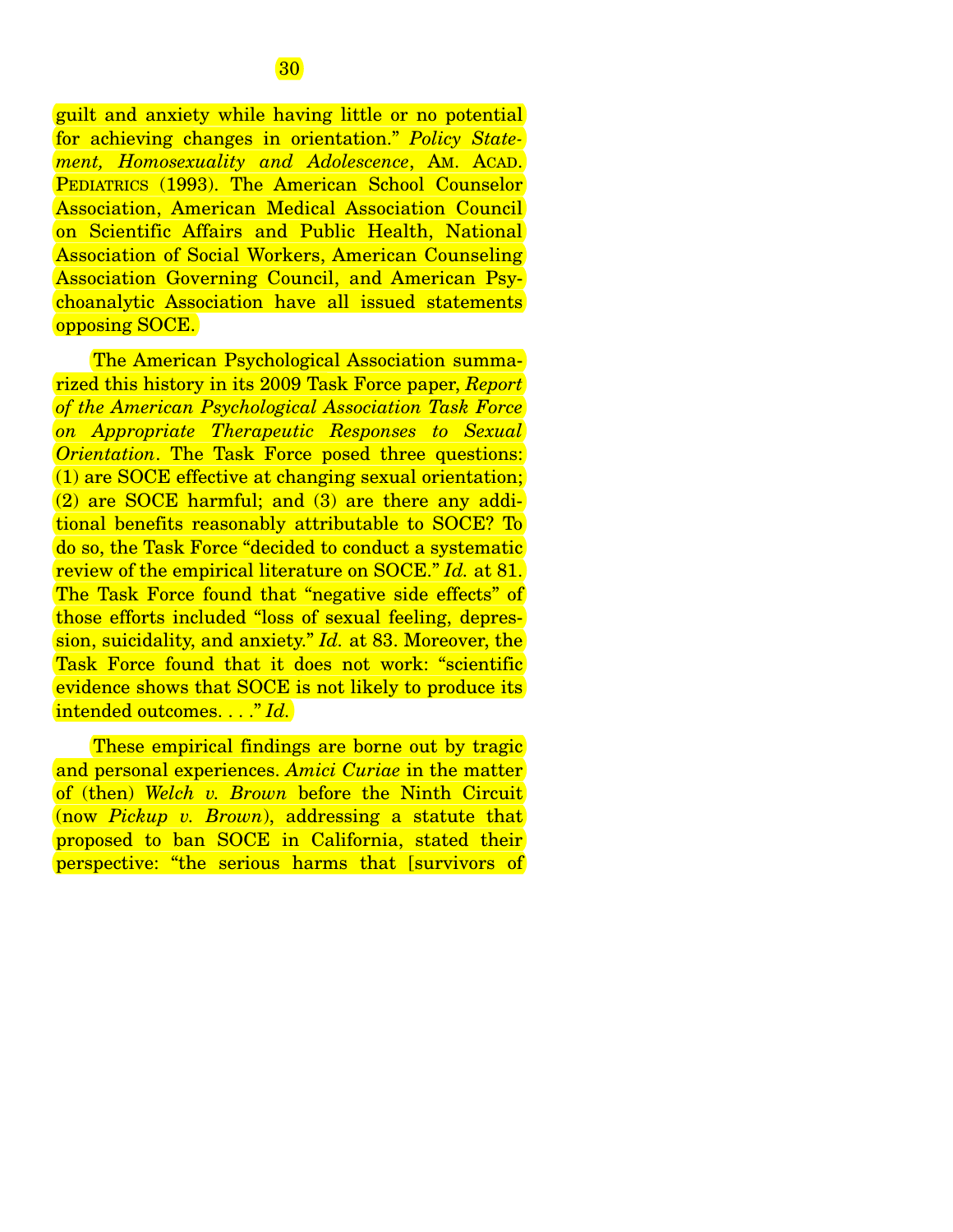SOCE], their families, and others suffered because they were submitted to dangerous practices, illustrating the serious risk" involved (*see, e.g.*, *Amicus Curiae* Br. of Survivors of Sexual Orientation Change Efforts, In Support of Defendants-Appellants Urging Reversal at 1, 6, 8, 9, *Welch v. Brown* (No. 13-15023)). The personal testimony described the lengths to which SOCE tried to go (because the innate characteristic was naturally unresponsive to mere suggestion), including teaching participants that they were the result of "inadequate parenting," and being "sinful," all of which led to "periods of drug abuse and homelessness." *Id.* Tragically, one of the *Welch Amici Curiae* took his own life. More happily, the Ninth Circuit upheld the ban on SOCE, noting, "the well documented, prevailing opinion of the medical and psychological community that SOCE has not been shown to be effective and that it creates a potential risk of serious harm to those who experience it." *Pickup v. Brown*, 728 F.3d 1042, 1050 (9th Cir. 2013).

 Conversely, the misguided view that SOCE proponents take is perhaps best illustrated by the experience of Dr. Robert L. Spitzer. An early proponent of destigmatizing the "disorder" classification of homosexuality, Dr. Spitzer nonetheless argued for years that SOCE could be effective. Dr. Spitzer presented a study in 2001 that claimed a majority of its participants had reported change "from a predominantly or exclusively homosexual orientation to a predominantly or exclusively heterosexual orientation." Benedict Carey, *Psychiatry Giant Sorry for*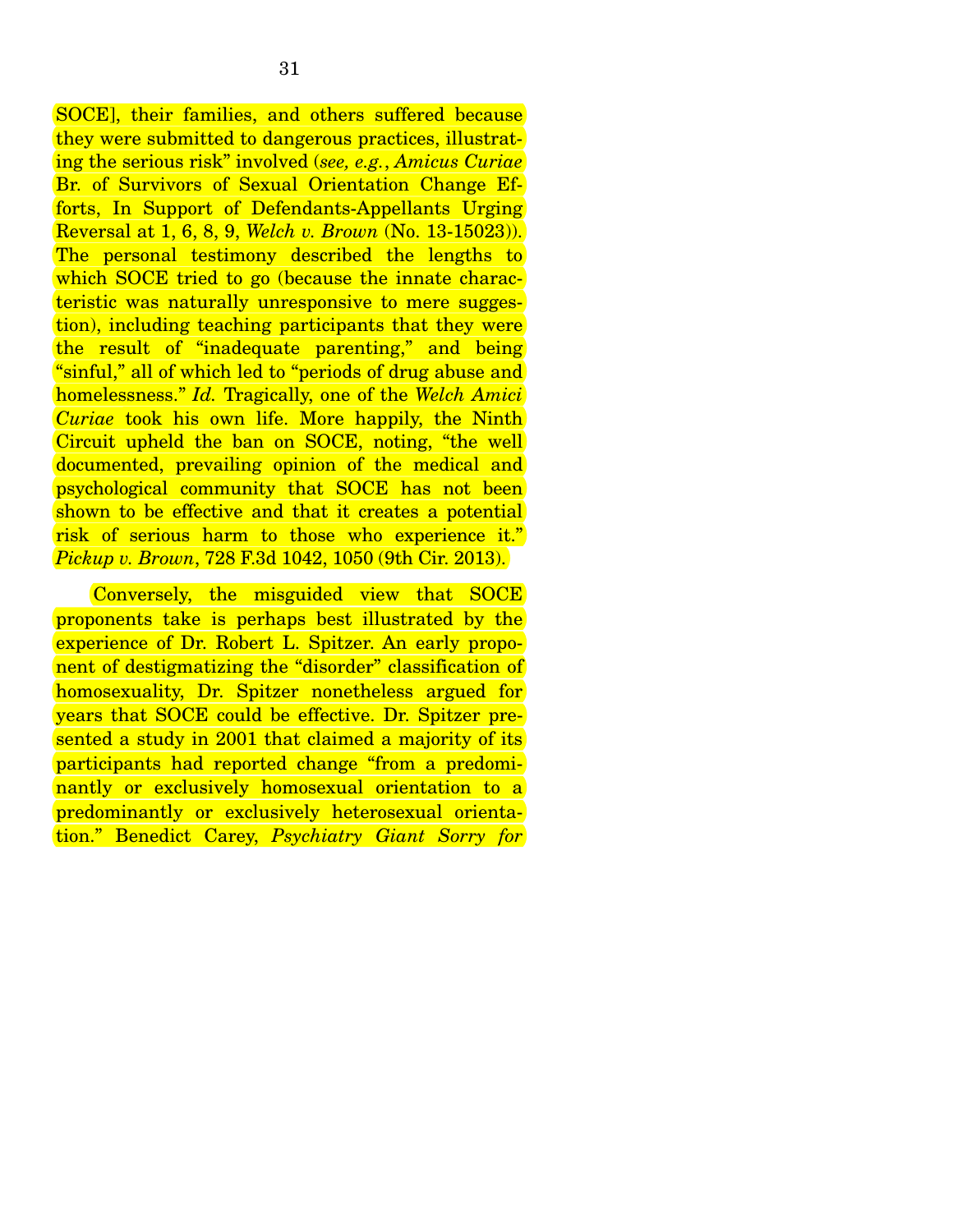*Backing Gay 'Cure'*, NEW YORK TIMES (May 18, 2012). After years of corrective analysis, however, Dr. Spitzer was appropriately forceful in his retraction.

## **VI. THE STUDIES CITED BY SUPPORTERS OF OTHER MARRIAGE BANS FAIL TO DEMONSTRATE THAT SEXUAL ORIEN-TATION IS BEHAVIORAL**

 Against the backdrop of scientific consensus that innate factors are an essential component of sexual orientation, defenders of other marriage bans rely on misinterpretation of published studies that actually prove the opposite point.

## **A. Repeated Reliance on the Work of Lisa Diamond Actually Demonstrates that Sexual Orientation is Innate, Not the Reverse.**

 Probably the studies most distorted from their original conclusions are those of Dr. Lisa Diamond. Defenders of other marriage bans have cited Dr. Diamond liberally out of context (*see, e.g.*, *Amicus Curiae* Br. of Dr. Paul McHugh in Support of Hollingsworth and Bipartisan Legal Advocacy Group Addressing the Merits and Supporting Reversal at 8, 10, 21, 22, 25, 27, *Hollingsworth v. Perry*, 133 S. Ct. 2652 (2013) (No. 12-144)), as have other *Amici Curiae* who oppose marriage equality (*see, e.g.*, Frederick Douglass Foundation as *amicus* in the matter of *Golinksi v. Office of Personnel Mgmt.*, Nos. 12-15-388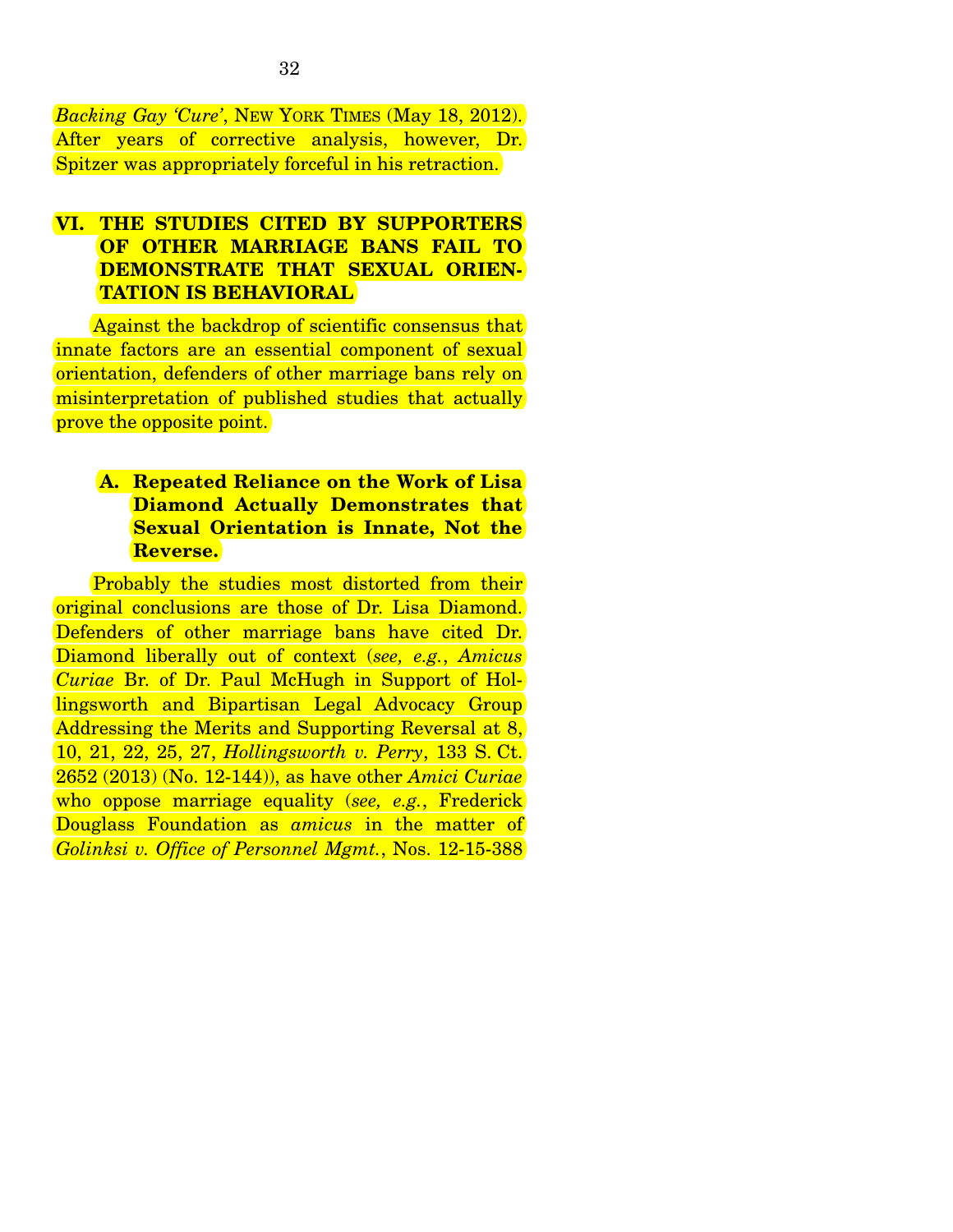and 12-15-409 (9th Cir. 2013)). Dr. Diamond's work has been cited for arguments it does not support, to the point that Dr. Diamond herself has felt compelled to speak out.

Diamond conducted a 2-year study and published her conclusions in *Sexual Identity, Attractions, and Behavior Among Young Sexual-Minority Women Over a 2-Year Period*, 36 DEVELOPMENTAL PSYCHOLOGY 241, 247 (2000). That study was cited in defense of the Defense of Marriage Act ("DOMA") (to argue against immutability) by the Frederick Douglass Foundation as *amicus* in the matter of *Golinksi v. Office of Personnel Mgmt.*, Nos. 12-15-388 and 12-15409 (9th Cir. June 11, 2012), ECF No. 59*.* The *amicus* argued that Diamond had found that "[h]alf of the young women in this sample relinquished the first sexual-minority identity they adopted." This is an oversimplification to the point of rendering Diamond's work unrecognizable. In fact, Diamond's 2000 paper starts from the premise that "sexual attractions appear fairly stable" once developed. 36 DEVELOPMENTAL PSYCHOLOGY at 246. Diamond acknowledges some fluidity in sexual identity as youth explore their sexual thoughts in a family, educational system and society that encourages one orientation over the other. Dr. Diamond, also notes that it "may be an inevitable consequence of the fact that most young women in this sample . . . experience attractions for both sexes. This non-exclusivity leaves open the possibility for multiple identities and behaviors over time, even when attractions remain stable." *Id*. at 246-47. In addition, Diamond points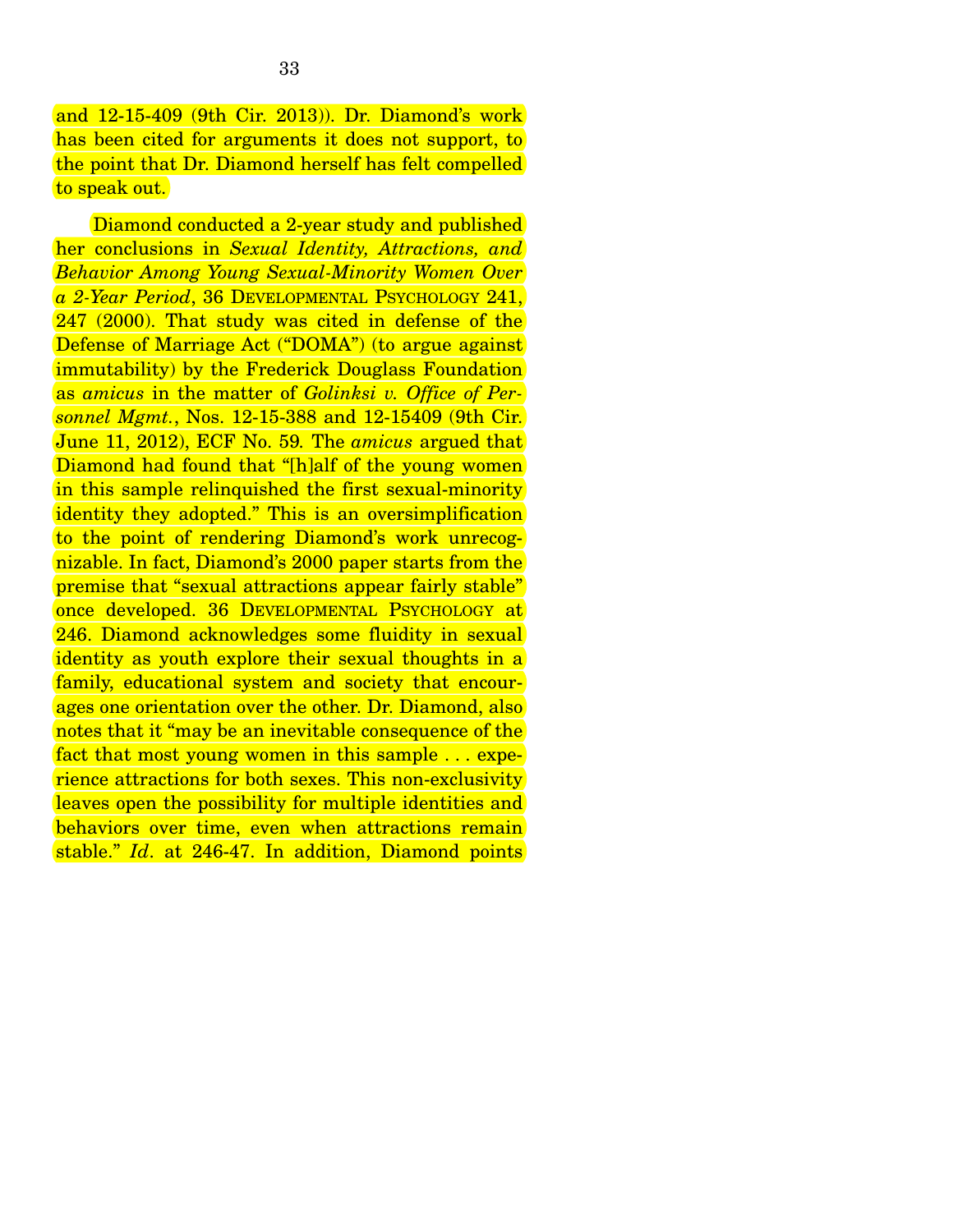out that "numerous researchers have argued that there is extensive overlap between lesbianism and bisexuality, and the findings here support this view." *Id.* at 247.

This overlap undercuts any attempt to convert self-identification of differing attractions over the study period into a categorical change of status. Diamond says no such thing. Indeed, given the identified overlap, it would follow naturally that at least some of the respondents would call themselves by a different sexual identity, even if their sexual attraction for a particular gender remained constant.

Diamond also published her analysis of a 10-year longitudinal study in 2008. *See Female Bisexuality from Adolescence to Adulthood: Results from a 10- Year Longitudinal Study*, DEV. PSYCHOLOGY (2008). Once again, the Frederick Douglass Foundation and McHugh conflate data concerning specific incidents of attraction with wholesale renunciation of sexual orientation. Diamond observes that "[b]y the 10-year point, 67% of participants had changed their identities at least once since T1, and 36% had changed identities more than once." *Id.* at 9. These statistics are not limited solely to lesbians, but to the entire pool of participants, which includes women who identify as bisexual, lesbian, or *who, critically, are undecided*. Bisexual and unlabeled women were more likely to switch between bisexual and unlabeled identities. Such a change is not a change between heterosexual and homosexual, necessarily, or even likely. Moreover, it makes perfect sense that persons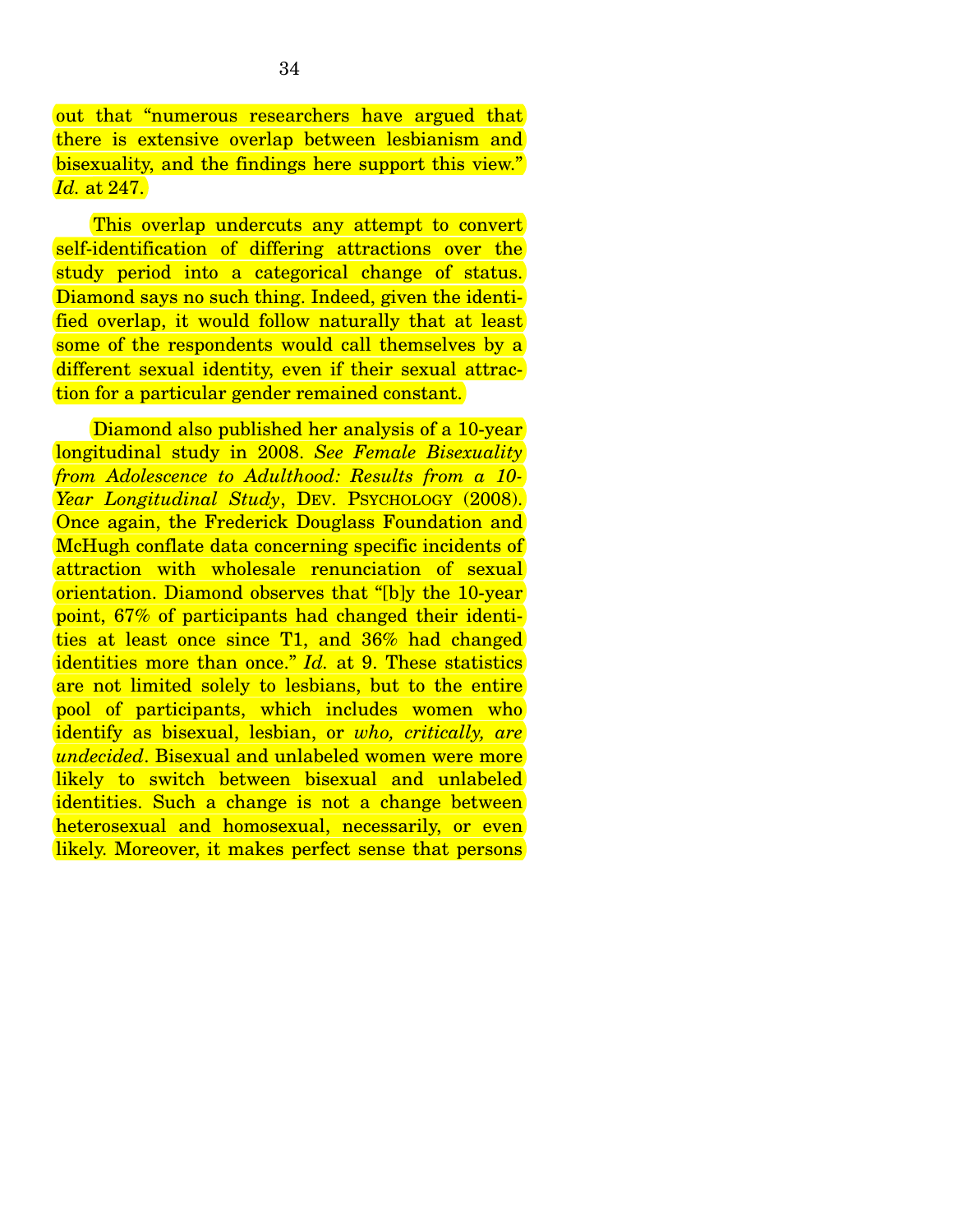who initially identify as undecided later declare an orientation (either heterosexual or homosexual); that is not really a change at all. Sexual orientation is not binary, black and white, either or. Rather it is an innate urge that expresses on a spectrum as a result of the prenatal biology.

 Finally, Diamond is again wrenched from her actual research in the *amicus* brief to the First Circuit in *Gill v. Office of Personnel Mgmt.*, filed by the National Association for Research & Therapy of Homosexuality ("NARTH"). NARTH claims that "[i]n the last decade Dr. Lisa Diamond reported significant longitudinal data that clearly shows the fluidity of the sexual orientation of women," pointing to *What We Got Wrong About Sexual Identity Development: Unexpected Findings From a Longitudinal Study of Young Women in Sexual Orientation and Mental Health: Examining Identity and Development in Lesbian, Gay, and Bisexual People*, SEXUAL ORIENTA-TION AND MENTAL HEALTH: EXAMINING IDENTITY AND DEVELOPMENT IN LESBIAN, GAY, AND BISEXUAL PEOPLE, 79 (A. M. Omoto & H. S. Kurtzman, eds. 2005). Once again, however, the fact that Diamond found sexual fluidity in her sample pool is partially attributed to the fact that 28% of participants were uncertain about their sexuality, and another 30% identified as bisexual. A significant percentage of those who were uncertain would be expected ultimately to adopt a sexual identity, thus resulting in a change in label but not of orientation.

 Proponents of other marriage bans cite certain studies to suggest that if there are *any* environmental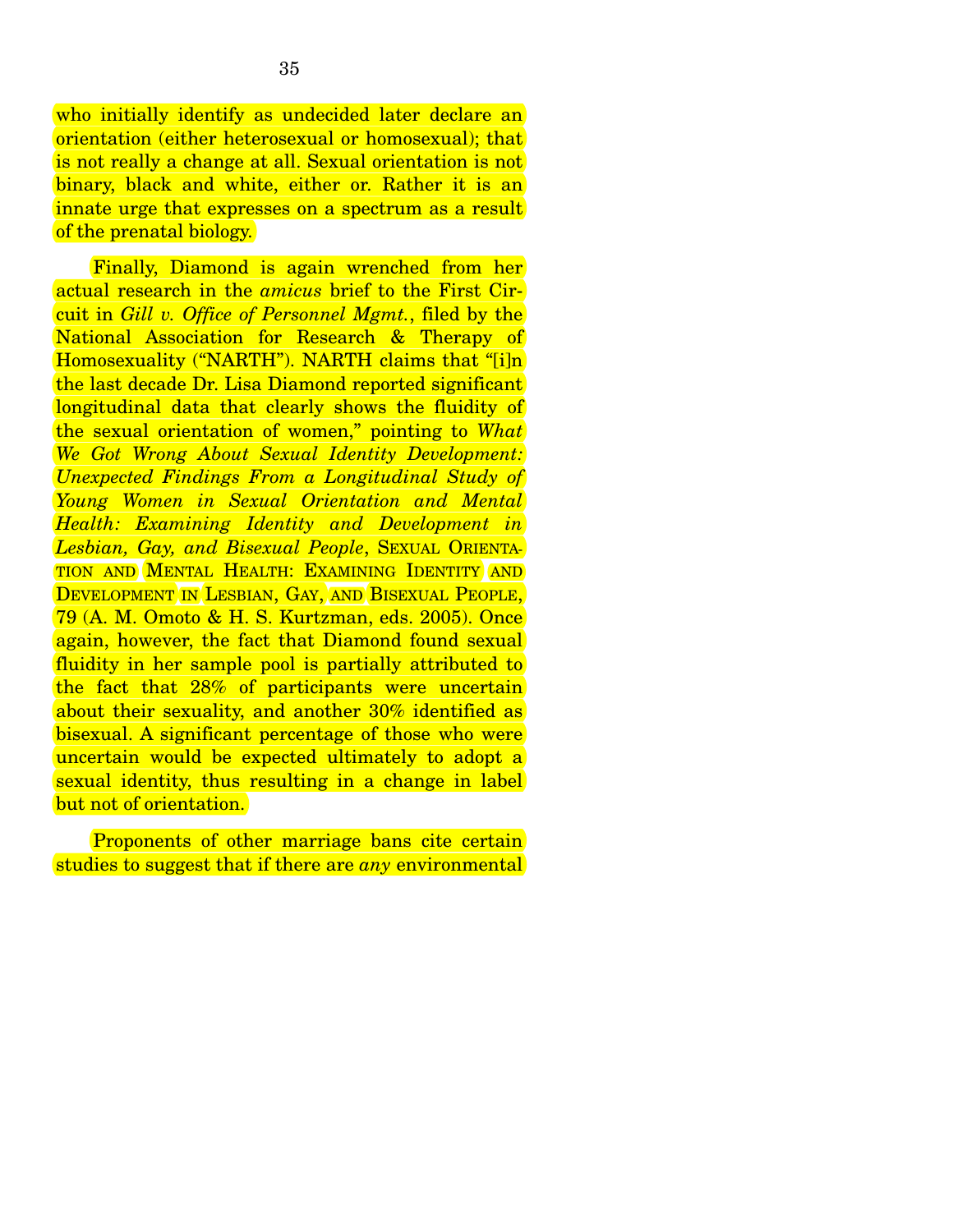influences on sexual attraction, sexual orientation cannot be an innate characteristic. This is plainly not so as a matter of logic, and the authority that petitioners cite actually confirms findings of genetic determination as well. *See* Langstrom, N., et al., *Genetic and Environmental Effects of Same-Sex Sexual Behavior: A Population Study of Twins in Sweden*, ARCHIVES OF SEXUAL BEHAVIOR (2010) ("LANGSTROM"). The *Golinksi amicus* brief by the Frederick Douglass Foundation at 9 cites Langstrom as "finding [that] genetic effects explained .34-.39 of the variance in men and .18-.19 of the variance in women and concluding that "'same-sex behavior arises not only from heritable but also from individual specific environmental sources.'" This concedes some genetic correlation, of course. *See* LANGSTROM at 77 ("Our results support the notion that same-sex behavior arises not only from heritable but also from individual-specific environmental sources.). Not only that, but the entire study's value is limited by the fact that findings of "same-sex behavior was relatively rare," *id.*, and that even in a sexually liberated country like Sweden, "the number of pairs where both twins choose to reveal same-sex behavior will remain limited." *Id*. at 79.

 Not surprisingly, Dr. Diamond herself has flatly repudiated these strained interpretations. In particular, she noted "no matter how many times I endeavor to clarify what fluidity means, and what my research shows, it doesn't seem to matter." *See* HUFFINGTON POST, *The Doctor is Out . . . and Outspoken: An*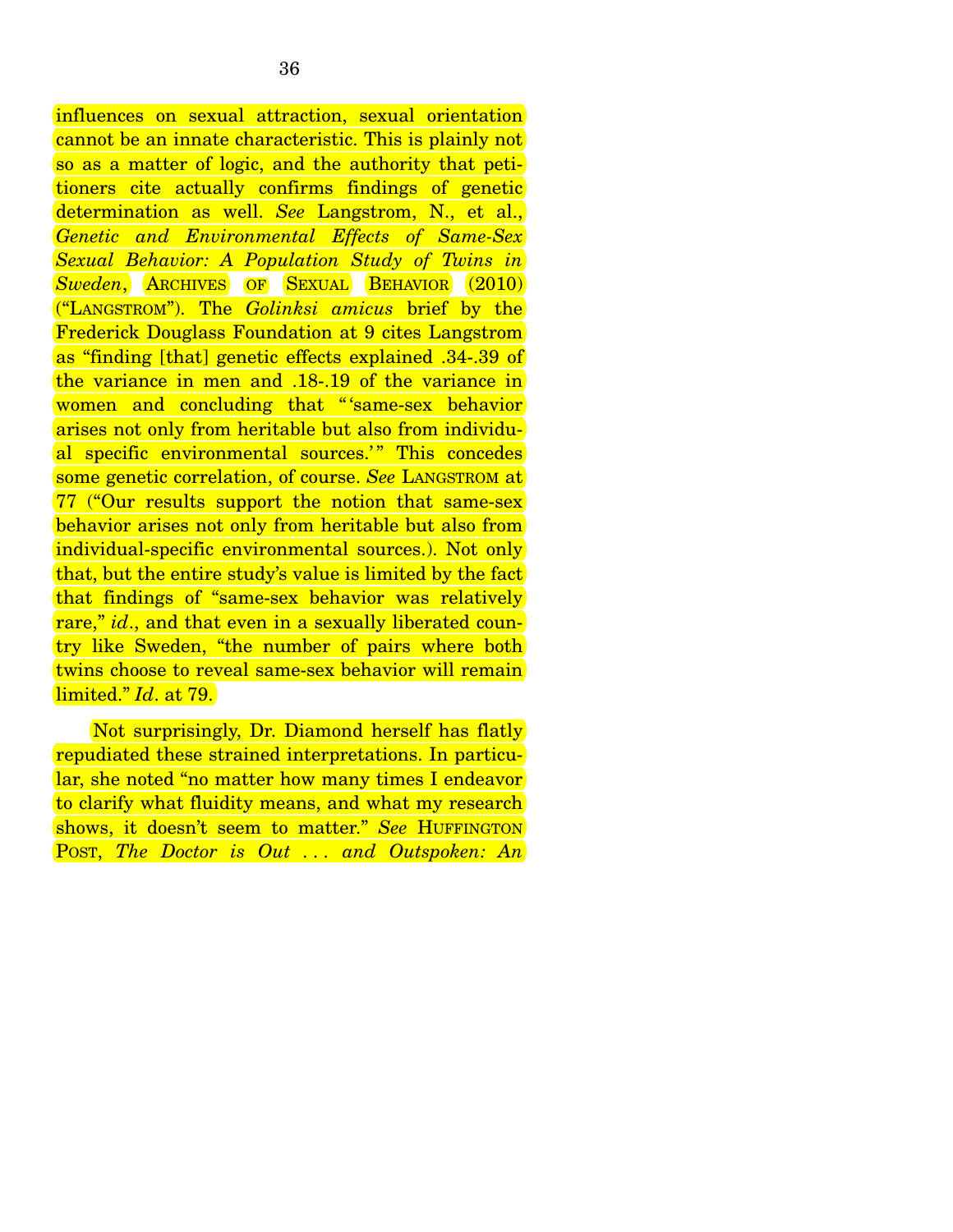*Interview with Dr. Lisa Diamond* (May 12, 2012). To make the point clear, Dr. Diamond submitted an affidavit to the District Court in *Windsor v. United States*, 833 F. Supp. 2d 394 (S.D.N.Y. 2012), on August 20, 2011 in response to citations to her research, in which she reminded the Court:

**My quoted statement** concerns the scientific and popular debates over the defining characteristics of LGBT individuals and it **says nothing whatsoever about the immutability of sexual orientation itself**. Hence, [petitioner Bipartisan Legal Advisory Group of the House of Representatives ("BLAG")] has incorrectly characterized my research. BLAG [ ] states [ ] that "according to multiple studies, a high number of persons who experience sexual attraction to members of the same sex early in their adult lives later cease to experience such attraction." In support of this claim BLAG provides the following quote from one of my articles: "50% [of respondents] had changed their identity label more than once since first relinquishing their heterosexual identity." **This quoted statement refers to sexual identity labels (i.e., how individuals describe and interpret their sexuality), and not to sexual orientation**.

Expert Affidavit of Lisa M. Diamond, Ph.D., No. 3:10 cv-01750-VLB (D. Conn.), Sept. 14, 2011, ECF No. 99, at pp. 2-3 (emphasis added). Dr. Diamond herself thus makes the point by negative implication: a change over time in the way individuals label their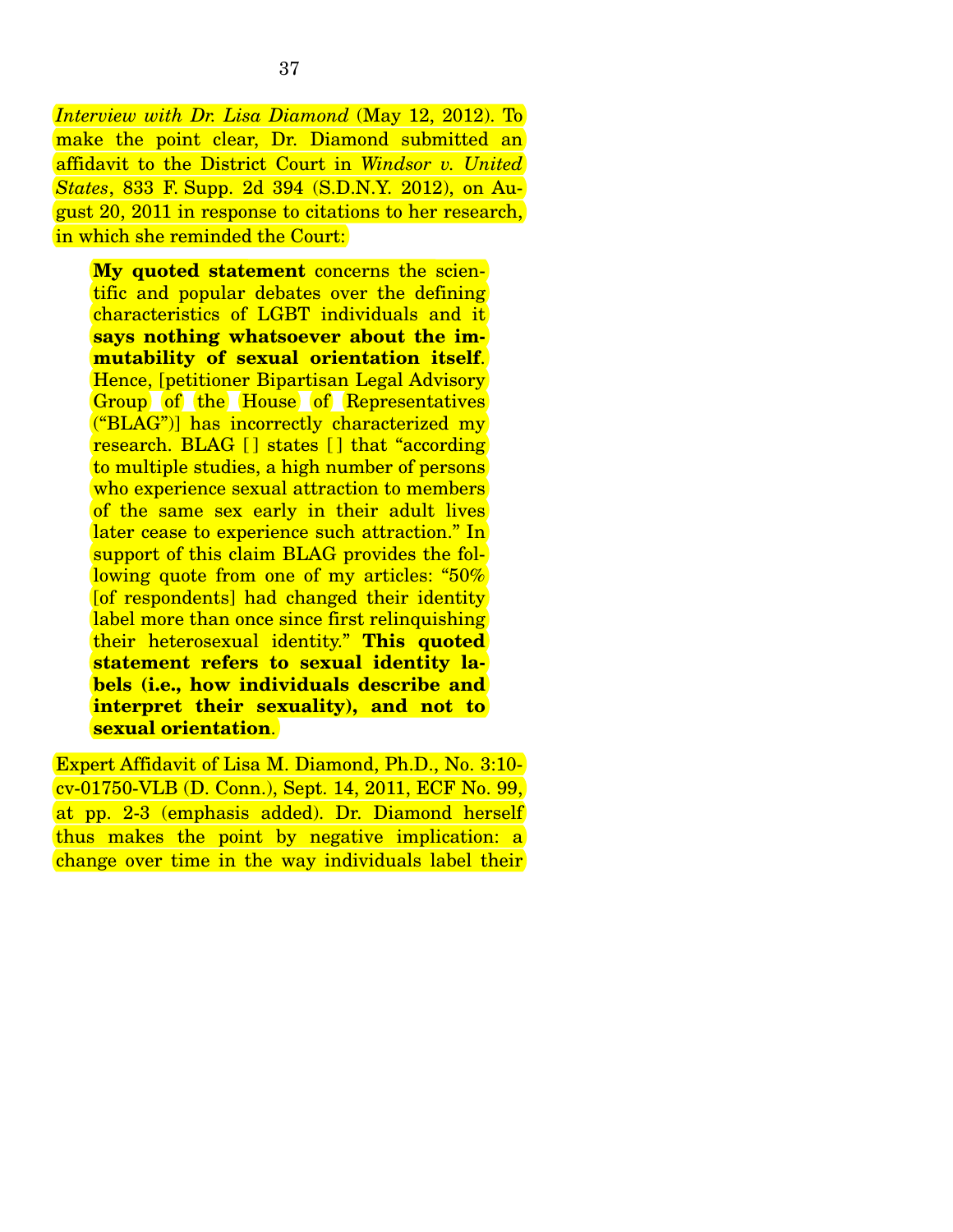levels of sexual attraction – particularly where one of the labels is the overlapping category of bisexual  $$ does not even imply, let alone demonstrate, a fluidity of sexual orientation itself.

### **B. Additional Studies Cited By Defenders of Other Marriage Bans Do Not Support the Conclusion that Sexual Orientation is Behavioral.**

 Bearman, P., et al., *Opposite-Sex Twins and Adolescent Same-Sex Attraction*, 107 AM. J. OF SOCI-OLOGY 1179, 1180 (2002), has been cited for the proposition that "efforts to establish genetic or hormonal effects on sexual orientation have been 'inconclusive at best.'" *See, e.g.*, McHugh Br. at  $20$ .<sup>11</sup> This study involved 3,139 pairs of siblings who were in the seventh through twelfth grades, a time of sexual exploration and development. Of this pool, 784 pairs were twins. The biggest flaw with this approach is that the vast majority of individuals in the study were not involved in any same-sex sexual behavior (if any sexual behavior at all), and their youth precluded any firm establishment of orientation. In light of this limitation, the authors chose instead to focus on same-sex *attraction*, which is known to be fluid in youth as they begin to explore their sexual urges and navigate in a society that stigmatizes one orientation

 $11$  Dr. McHugh cites several studies for this proposition, all of which fail for the same reasons.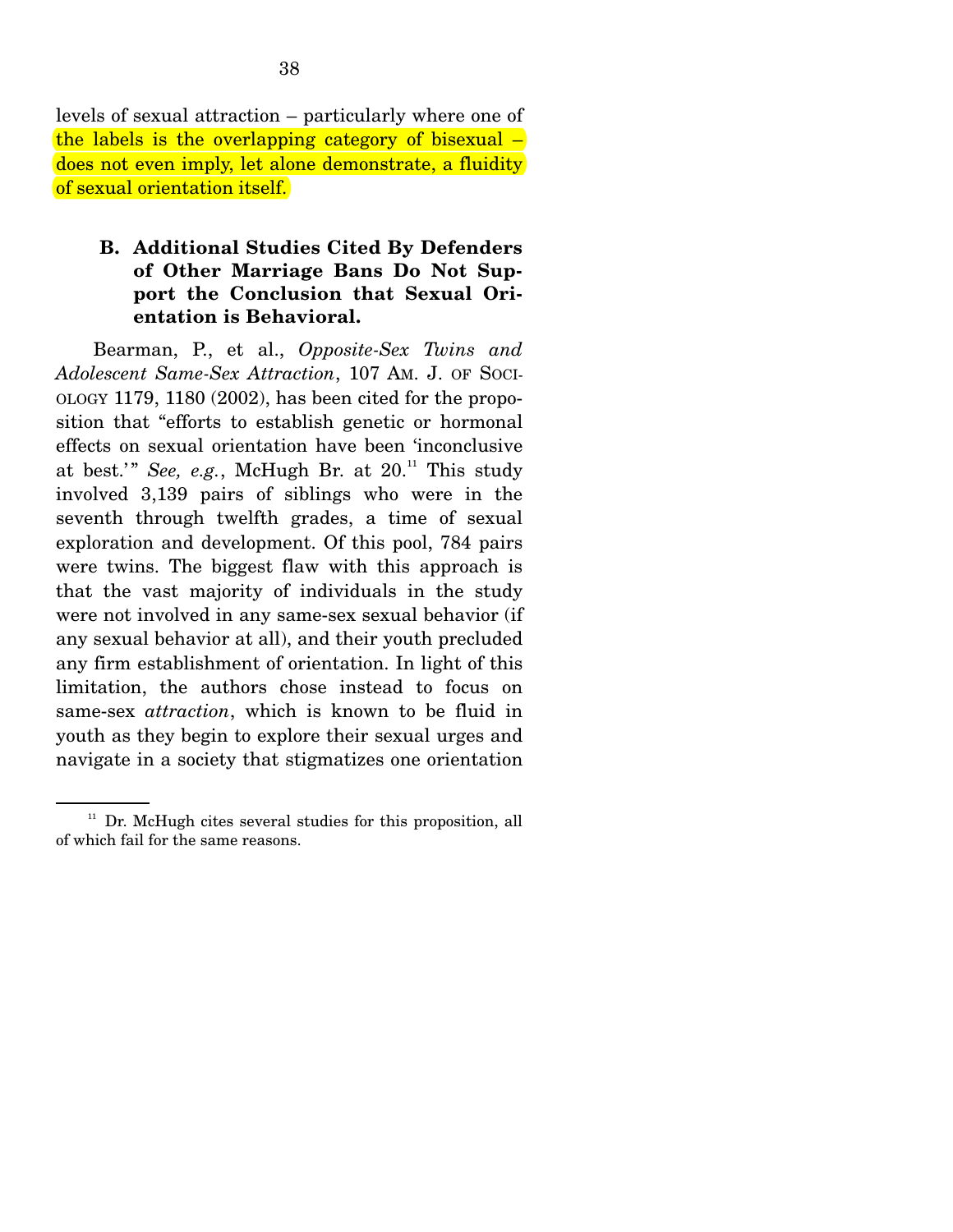over the other. More to the point, the authors acknowledge that "the number of adolescents involved in homosexual relationships is too small in our sample to assess genetic influence statistically with any confidence." Bearman at 1200.

 In its brief to the Court in *United States v. Windsor*, respondent BLAG cited Dr. Letitia Anne Peplau in support of its argument that the origins of sexual orientation are "not well understood," BLAG Br. at 55 (quoting JA 500), and that some people "cannot 'be readily characterized as heterosexual, homosexual, or perhaps bisexual.' " BLAG Br. at 56 (quoting Linda D. Garnets & Letitia Anne Peplau, *A New Paradigm for Women's Sexual Orientation: Implications for Therapy*, 24 WOMEN & THERAPY 111, 113 (2001). But the fact that scientists have not yet discovered exactly how sexual orientation is determined does not mean that there is any scientific debate about whether it is changeable. Similarly, as Dr. Peplau explained in a declaration submitted in this case, "the significant majority of adults exhibit a consistent and enduring sexual orientation." ¶ 23. Not only is sexual orientation stable for the significant majority of adults, but, as Dr. Peplau stated, BLAG is wrong to assert that sexual orientation is an amorphous category: "in national surveys in the U.S., nearly all participants are able to indicate their sexual orientation category." ¶ 15.

--------------------------------- ---------------------------------